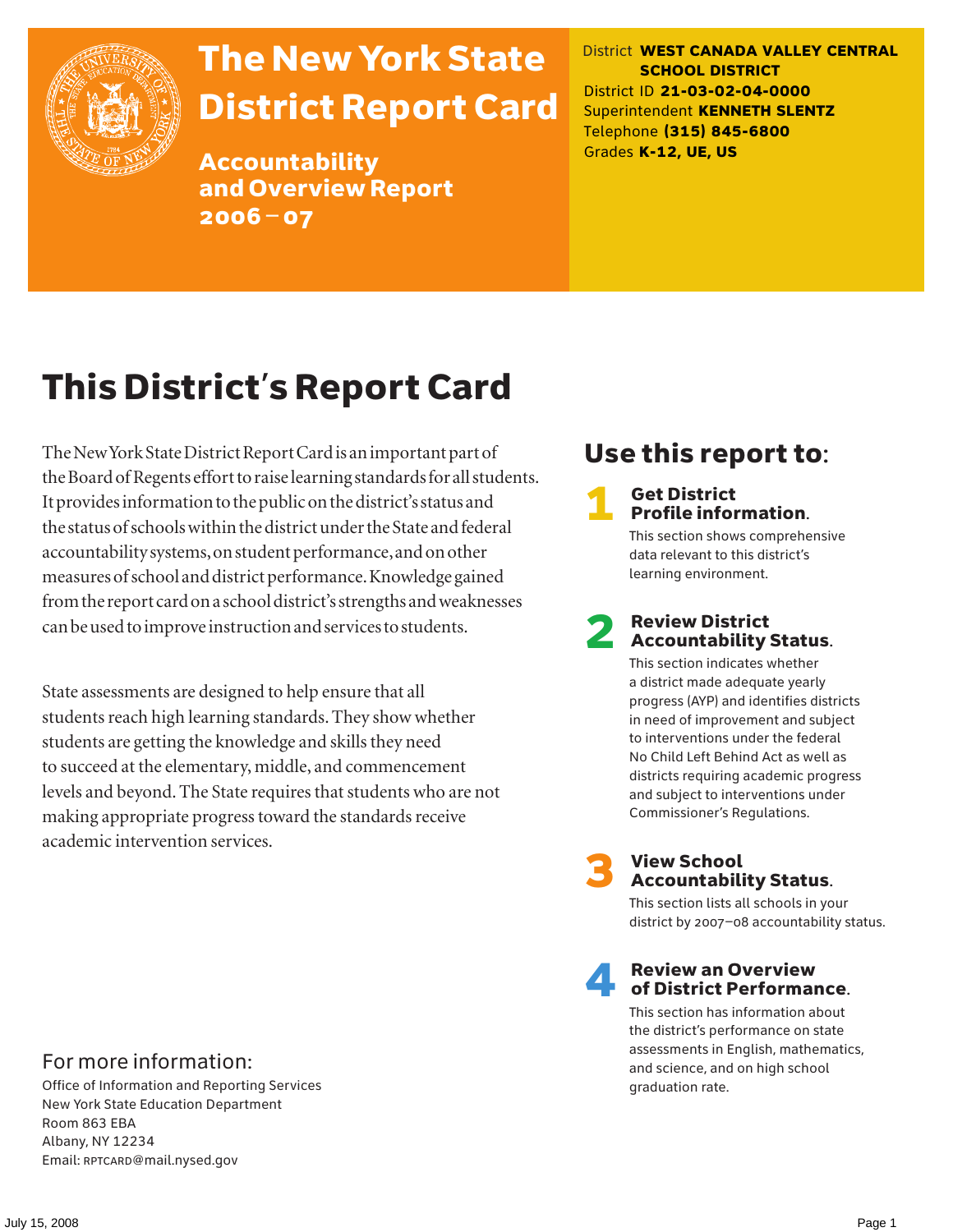### District Profile

This section shows comprehensive data relevant to this school district's learning environment, including information about enrollment, average class size, and teacher qualifications.

### Enrollment

|                            | $2004 - 05$ | $2005 - 06$ | $2006 - 07$ |
|----------------------------|-------------|-------------|-------------|
| Pre-K                      | 0           | 38          | 36          |
| Kindergarten               | 54          | 47          | 53          |
| Grade 1                    | 58          | 64          | 51          |
| Grade 2                    | 69          | 60          | 56          |
| Grade 3                    | 69          | 66          | 55          |
| Grade 4                    | 58          | 67          | 66          |
| Grade 5                    | 73          | 59          | 67          |
| Grade 6                    | 63          | 75          | 59          |
| <b>Ungraded Elementary</b> | 0           | 0           | 0           |
| Grade 7                    | 76          | 68          | 77          |
| Grade 8                    | 85          | 78          | 64          |
| Grade 9                    | 84          | 83          | 77          |
| Grade 10                   | 76          | 81          | 84          |
| Grade 11                   | 73          | 78          | 80          |
| Grade 12                   | 75          | 73          | 78          |
| <b>Ungraded Secondary</b>  | 0           | 0           | 0           |
| Total K-12                 | 913         | 899         | 867         |

### Enrollment Information

*Enrollment* counts are as of Basic Educational Data System (BEDS) day, which is typically the first Wednesday of October of the school year. Students who attend BOCES programs on a part-time basis are included in a district's enrollment. Students who attend BOCES on a full-time basis or who are placed full time by the district in an out-of-district placement are not included in a district's enrollment. Students classified by districts as "pre-first" are included in first grade counts.

### Average Class Size

|                      | $2004 - 05$ | $2005 - 06$ | $2006 - 07$ |
|----------------------|-------------|-------------|-------------|
| <b>Common Branch</b> | 19          | 20          | 19          |
| Grade 8              |             |             |             |
| English              | 21          | 18          | 15          |
| <b>Mathematics</b>   | 21          | 18          | 15          |
| Science              | 21          | 18          | 15          |
| Social Studies       | 22          | 18          | 15          |
| Grade 10             |             |             |             |
| English              | 19          | 20          | 20          |
| <b>Mathematics</b>   |             |             | 26          |
| Science              | 19          |             |             |
| Social Studies       | 18          | 20          | 21          |

### Average Class Size Information

*Average Class Size* is the total registration in specified classes divided by the number of those classes with registration. *Common Branch* refers to self-contained classes in Grades 1–6.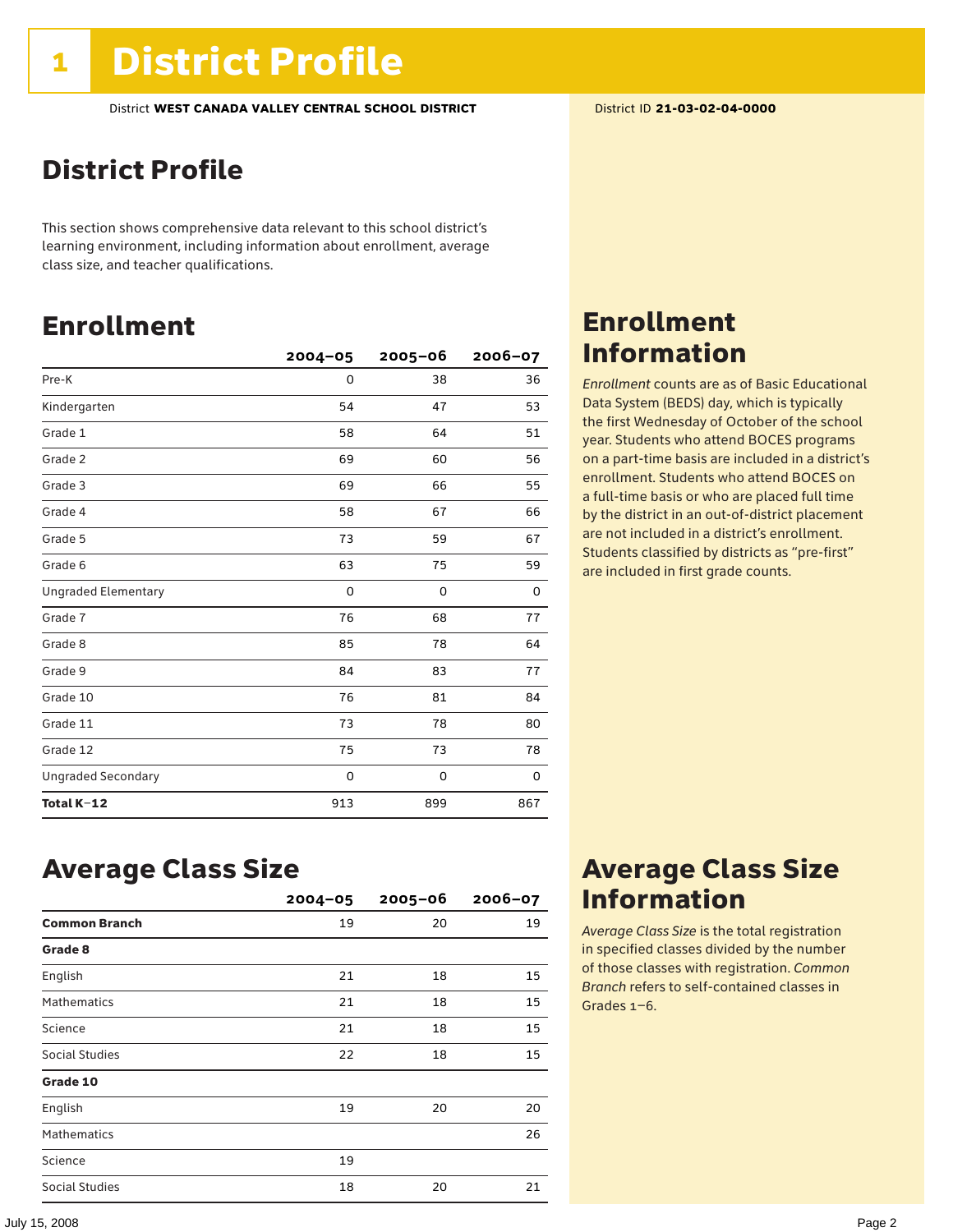# Demographic Factors

|                                  | $2004 - 05$    |     | 2005-06 |      | 2006-07      |      |
|----------------------------------|----------------|-----|---------|------|--------------|------|
|                                  | #              | %   | #       | $\%$ | #            | $\%$ |
| Eligible for Free Lunch          | 204            | 22% | 174     | 19%  | 140          | 16%  |
| Reduced-Price Lunch              | 115            | 13% | 90      | 10%  | 81           | 9%   |
| Student Stability*               |                | N/A |         | N/A  |              | N/A  |
| Limited English Proficient       | 16             | 2%  | 12      | 1%   | 8            | 1%   |
| <b>Racial/Ethnic Origin</b>      |                |     |         |      |              |      |
| American Indian or Alaska Native | 0              | 0%  | 0       | 0%   | 0            | 0%   |
| <b>Black or African American</b> | $\overline{7}$ | 1%  | 9       | 1%   | 11           | 1%   |
| Hispanic or Latino               | $\overline{2}$ | 0%  | 3       | 0%   | 4            | 0%   |
| Asian or Native                  | 0              | 0%  | 0       | 0%   | $\mathbf{1}$ | 0%   |
| Hawaiian/Other Pacific Islander  |                |     |         |      |              |      |
| White                            | 904            | 99% | 887     | 99%  | 851          | 98%  |
| Multiracial**                    | N/A            | N/A | N/A     | N/A  | 0            | 0%   |

 \* Not available at the district level.

\*\* Multiracial enrollment data were not collected statewide in the 2004-05 and 2005-06 school years.

### Attendance and Suspensions

|                            | $2003 - 04$ |               | $2004 - 05$ |               | $2005 - 06$ |     |
|----------------------------|-------------|---------------|-------------|---------------|-------------|-----|
|                            | #           | $\frac{0}{0}$ | #           | $\frac{0}{0}$ | #           | %   |
| Annual Attendance Rate     |             | 96%           |             | 96%           |             | 96% |
| <b>Student Suspensions</b> | 31          | 3%            | 39          | 4%            | 26          | 3%  |

### Demographic Factors Information

*Eligible for Free Lunch* and *Reduced*-*Price Lunch* percentages are determined by dividing the number of approved lunch applicants by the Basic Educational Data System (BEDS) enrollment in full-day Kindergarten through Grade 12. *Eligible for Free Lunch* and *Limited English Proficient* counts are used to determine *Similar Schools* groupings within a *Need*/*Resource Capacity* category.

### Attendance and Suspensions Information

*Annual Attendance Rate* is determined by dividing the school district's total actual attendance by the total possible attendance for a school year. A district's actual attendance is the sum of the number of students in attendance on each day the district's schools were open during the school year. Possible attendance is the sum of the number of enrolled students who should have been in attendance on each day schools were open during the school year. *Student Suspension* rate is determined by dividing the number of students who were suspended from school (not including in-school suspensions) for one full day or longer anytime during the school year by the Basic Educational Data System (BEDS) day enrollments for that school year. A student is counted only once, regardless of whether the student was suspended one or more times during the school year.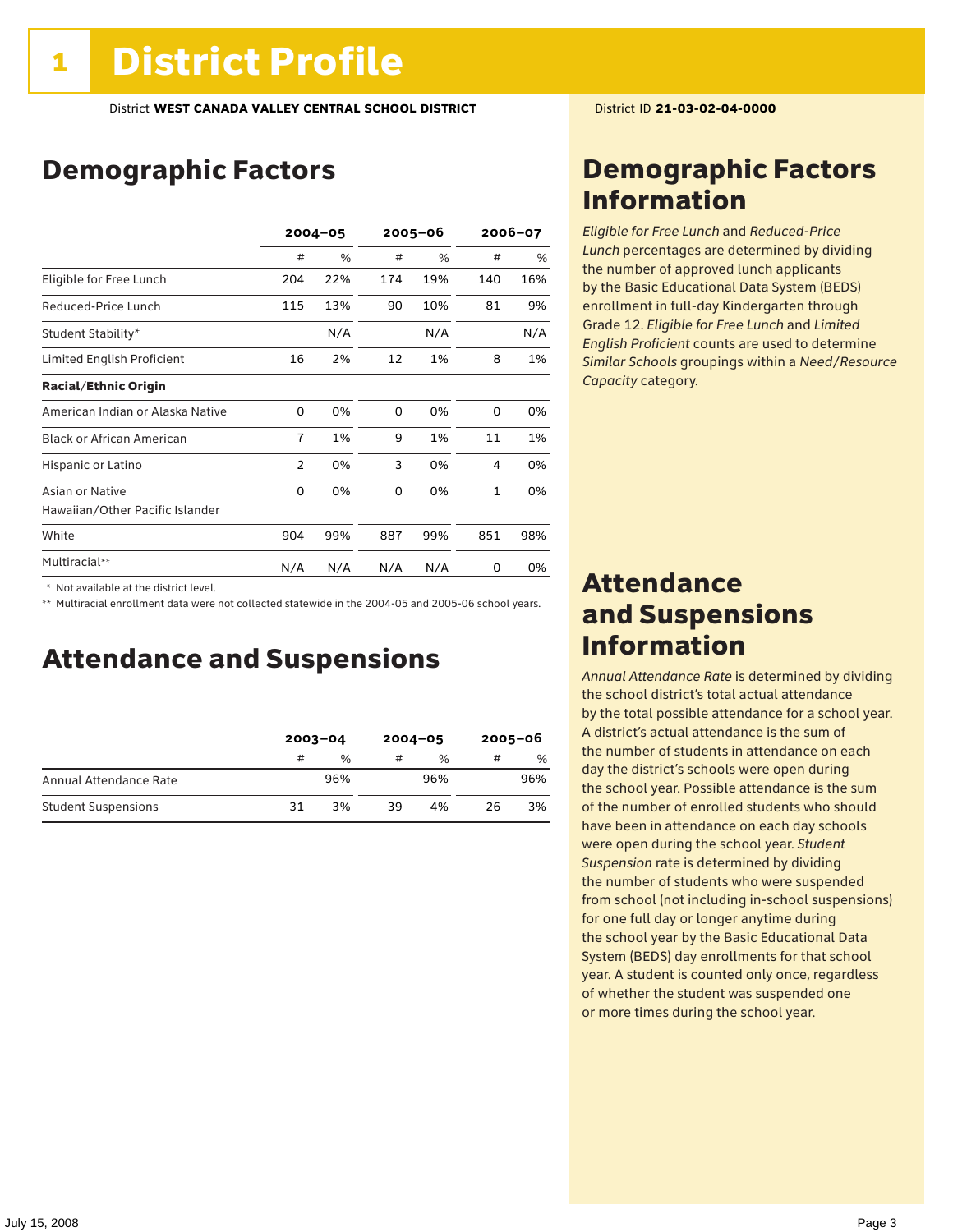# Teacher Qualifications

|                                                                 | $2004 - 05$ | $2005 - 06$ | $2006 - 07$ |
|-----------------------------------------------------------------|-------------|-------------|-------------|
| <b>Total Number of Teachers</b>                                 | 78          | 78          | 72          |
| Percent with No Valid<br><b>Teaching Certificate</b>            | 0%          | 1%          | 1%          |
| Percent Teaching Out<br>of Certification                        | 3%          | 3%          | 6%          |
| Percent with Fewer Than<br>Three Years of Experience            | 8%          | 8%          | 4%          |
| Percentage with Master's Degree<br>Plus 30 Hours or Doctorate   | 9%          | 10%         | 13%         |
| Total Number of Core Classes $^\star$                           | N/A         | 286         | 192         |
| Percent Not Taught by<br><b>Highly Qualified Teachers</b>       | N/A         | 4%          | 8%          |
| <b>Total Number of Classes</b>                                  | 290         | 294         | 298         |
| Percent Taught by Teachers Without<br>Appropriate Certification | 3%          | 3%          | 6%          |

\* Data for 2004–05 were not weighted, so are not shown.

### Teacher Turnover Rate

|                                                                       | $2003 - 04$ | $2004 - 05$ | 2005-06 |
|-----------------------------------------------------------------------|-------------|-------------|---------|
| Turnover Rate of Teachers with Fewer<br>than Five Years of Experience | 9%          | በ%          | 14%     |
| Turnover Rate of All Teachers                                         | 11%         | 5%          | 6%      |

### Staff Counts

|                                       | $2004 - 05$ | $2005 - 06$ | $2006 - 07$ |
|---------------------------------------|-------------|-------------|-------------|
| <b>Total Other Professional Staff</b> |             | 10          |             |
| Total Paraprofessionals*              | 28          | 20          | 24          |
| <b>Assistant Principals</b>           |             |             |             |
| Principals                            |             |             |             |

\* Not available at the school level.

# Teacher Qualifications Information

The *Percent Teaching Out of Certification* is the percent doing so more than on an incidental basis; that is, the percent teaching for more than five periods per week outside certification.

*Core Classes* are primarily K-6 common branch, English, mathematics, science, social studies, art, music, and foreign languages. The number of K-6 common branch core classes is multiplied by five so that these core class counts are weighted the same as counts for middle- and secondary-level teachers who report five classes per day. To be *Highly Qualified*, a teacher must have at least a Bachelor's degree, be certified to teach in the subject area, and show subject matter competency.

### Teacher Turnover Rate Information

*Teacher Turnover Rate* for a specified school year is the number of teachers in that school year that were not teaching in the following school year divided by the number of teachers in the specified school year, expressed as a percentage.

### Staff Counts Information

*Other Professionals* includes administrators, guidance counselors, school nurses, psychologists, and other professionals who devote more than half of their time to non-teaching duties. Teachers who are shared between buildings within a district are reported on the district report only.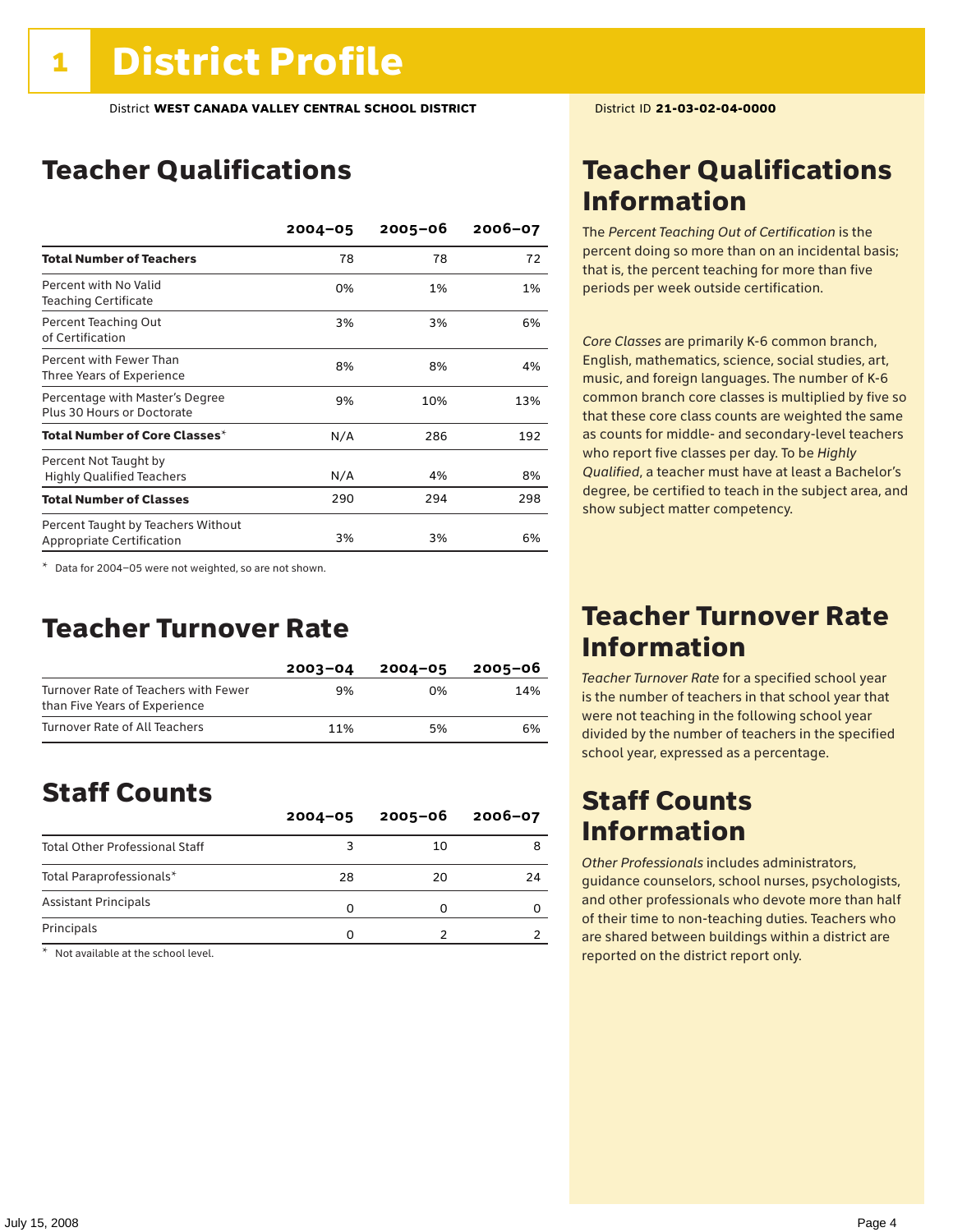# Understanding How Accountability Works in New York State

The federal No Child Left Behind (NCLB) Act requires that states develop and report on measures of student proficiency in 1) English language arts (ELA), in 2) mathematics, and on 3) a third indicator. In New York State in 2006–07, the third indicator is science at the elementary/middle level and graduation rate at the secondary level. Schools or districts that meet predefined goals on these measures are making Adequate Yearly Progress (AYP).



For more information about accountability in New York State, visit: www.emsc.nysed.gov/irts/accountability/home.shtml.

### 1 English Language Arts (ELA)

To make AYP in ELA, every accountability group must make AYP. For a group to make AYP, it must meet the participation *and* the performance criteria.

#### A Participation Criterion

At the elementary/middle level, 95 percent of Grades 3–8 students enrolled during the test administration period in each group with 40 or more students must be tested on the New York State Testing Program (NYSTP) in ELA or, if appropriate, the New York State English as a Second Language Achievement Test (NYSESLAT), or the New York State Alternate Assessment (NYSAA) in ELA. At the secondary level, 95 percent of seniors in 2006–07 in each accountability group with 40 or more students must have taken an English examination that meets the students' graduation requirement.

#### B Performance Criterion

At the elementary/middle level, the Performance Index (PI) of each group with 30 or more continuously enrolled tested students must equal or exceed its Effective Annual Measurable Objective (AMO) or the group must make Safe Harbor. (NYSESLAT is used only for participation.) At the secondary level, the PI of each group in the 2003 cohort with 30 or more members must equal or exceed its Effective AMO or the group must make Safe Harbor. To make Safe Harbor, the PI of the group must equal or exceed its Safe Harbor Target and the group must qualify for Safe Harbor using the third indicator, science or graduation rate.

### 2 Mathematics

The same criteria for making AYP in ELA apply to mathematics. At the elementary/middle level, the measures used to determine AYP are the NYSTP and the NYSAA in mathematics. At the secondary level, the measures are mathematics examinations that meet the students' graduation requirement.

### 3 Third Indicator

In addition to English language arts and mathematics, the school must also make AYP in a third area of achievement. This means meeting the criteria in science at the elementary/middle level and the criteria in graduation rate at the secondary level.

Elementary/Middle-Level Science: To make AYP, the All Students group must meet the participation criterion *and* the performance criterion.

### A Participation Criterion

Eighty percent of students in Grades 4 and/or 8 enrolled during the test administration period in the All Students group, if it has 40 or more students, must be tested on an accountability measure. In Grade 4, the measures are the Grade 4 elementary-level science test and the Grade 4 NYSAA in science. In Grade 8 science, the measures are the Grade 8 middle-level science test, Regents science examinations, and the Grade 8 NYSAA in science.

#### B Performance Criterion

The PI of the All Students group must equal or exceed the State Science Standard (100) or the Science Progress Target.

Qualifying for Safe Harbor in Elementary/Middle-Level ELA and Math: To qualify, the PI must equal or exceed the State Science Standard or the Science Progress Target in elementary/middle-level science for that group.

Secondary-Level Graduation Rate: For a school to make AYP in graduation rate, the percent of students in the 2002 graduation-rate cohort in the All Students group earning a high school diploma by August 31, 2006 must equal or exceed the Graduation-Rate Standard (55%) or the Graduation-Rate Progress Target.

Qualifying for Safe Harbor in Secondary-Level ELA and Math: To qualify, the percent of the 2002 graduation-rate cohort earning a local diploma by August 31, 2006 must equal or exceed the Graduation-Rate Standard (55%) or the Graduation-Rate Progress Target for that group.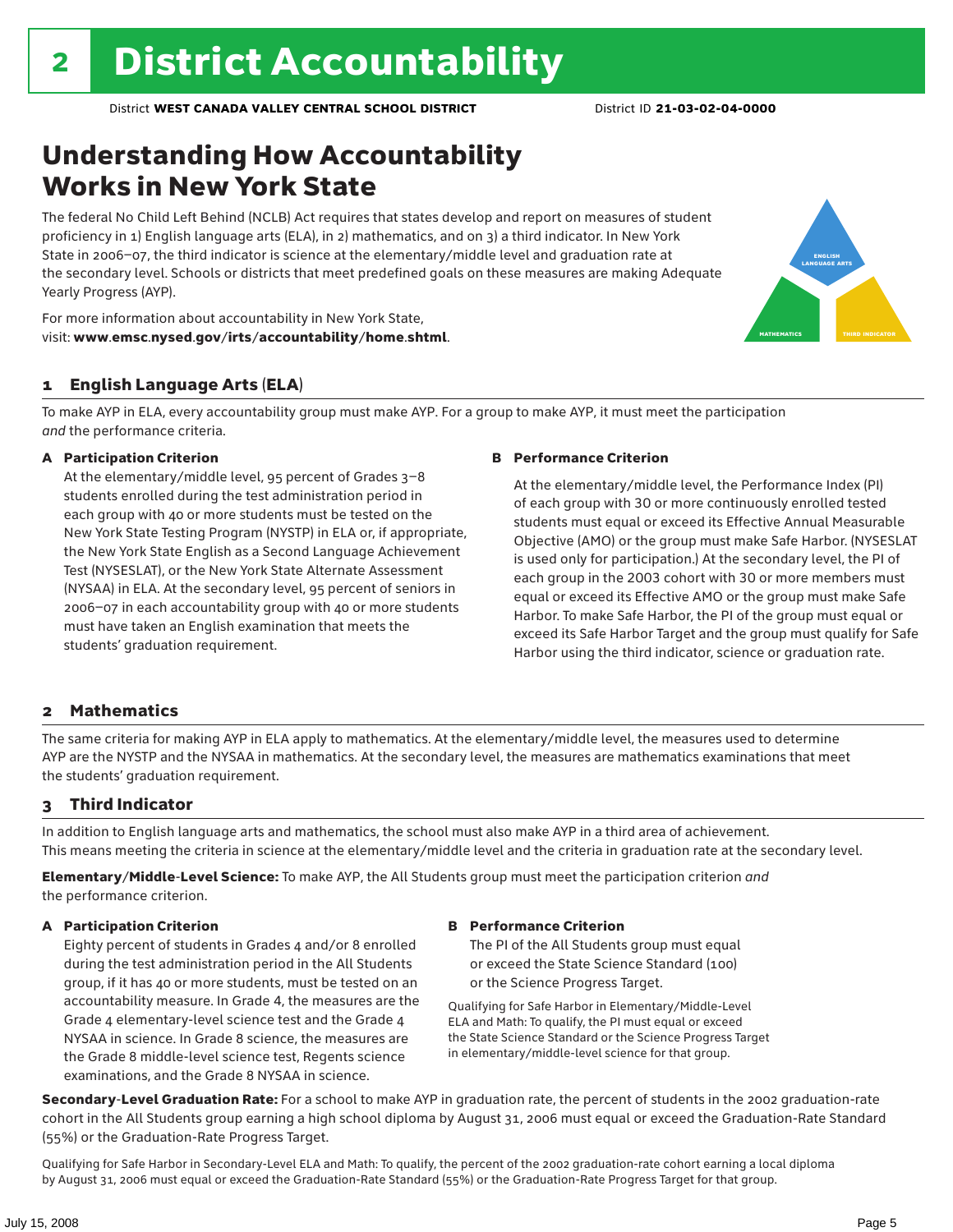# Useful Terms for Understanding Accountability

### Accountability Cohort for English

#### and Mathematics

The 2003 school accountability cohort consists of all students who first entered Grade 9 anywhere in the 2003–04 school year, and all ungraded students with disabilities who reached their seventeenth birthday in the 2003–04 school year, who were enrolled on October 4, 2006 and did not transfer to a diploma granting program. Students who earned a high school equivalency diploma or were enrolled in an approved high school equivalency preparation program on June 30, 2007, are not included in the 2003 school accountability cohort. The 2003 district accountability cohort consists of all students in each school accountability cohort plus students who transferred within the district after BEDS day plus students who were placed outside the district by the Committee on Special Education or district administrators and who met the other requirements for cohort membership. Cohort is defined in Section 100.2 (p) (16) of the Commissioner's Regulations.

#### Adequate Yearly Progress (AYP)

Adequate Yearly Progress (AYP) indicates satisfactory progress by a district or a school toward the goal of proficiency for all students.

#### Annual Measurable Objective (AMO)

The Annual Measurable Objective (AMO) is the Performance Index (PI) value that signifies that an accountability group is making satisfactory progress toward the goal that 100 percent of students will be proficient in the State's learning standards for English language arts and mathematics by 2013–14. The AMO's for each grade level will be increased as specified in CR100.2(p)(14) and will reach 200 in 2013–14. (See Effective AMO for further information.)

### Continuously Enrolled Students

At the elementary/middle level, continuously enrolled students are those enrolled in the school or district on BEDS day (usually the first Wednesday in October) of the school year until the test administration period. At the secondary level, all students who meet the criteria for inclusion in the accountability cohort are considered to be continuously enrolled.

### Effective Annual Measurable Objective (Effective AMO)

The Effective Annual Measurable Objective (Effective AMO) is the Performance Index (PI) value that each accountability group within a school or district is expected to achieve to make Adequate Yearly Progress (AYP). The Effective AMO is the lowest PI that an accountability group of a given size can achieve in a subject for the group's PI not to be considered significantly different from the AMO for that subject. If an accountability group's PI equals or exceeds the Effective AMO, it is considered to have made AYP. A more complete definition of Effective AMO and a table showing the PI values that each group size must equal or exceed to make AYP are available at www.emsc.nysed.gov/irts.

#### Graduation-Rate Cohort

This term is defined on the graduation-rate accountability page.

#### Performance Index (PI)

Performance Index is a value from 0 to 200 that is assigned to an accountability group, indicating how that group performed on a required State test (or approved alternative) in English language arts, mathematics, or science. Student scores on the tests are converted to four performance levels, from Level 1 to Level 4. (See performance level definitions on the Overview Summary page.) At the elementary/middle level, the PI is calculated using the following equation:

100 × [(Count of Continuously Enrolled Tested Students Performing at Levels 2, 3, and 4 + the Count at Levels 3 and 4) ÷ Count of All Continuously Enrolled Tested Students]

At the secondary level, the PI is calculated using the following equation:

100 × [(Count of Cohort Members Performing at Levels 2, 3, and  $4 +$  the Count at Levels 3 and  $4$ ) ÷ Count of All Cohort Members]

A list of tests used to measure student performance for accountability is available at www.emsc.nysed.gov/irts.

#### Progress Target

For accountability groups below the State Standard in science or graduation rate, the Progress Target is an alternate method for making Adequate Yearly Progress (AYP) or qualifying for Safe Harbor in English language arts and mathematics based on improvement over the previous year's performance.

#### Safe Harbor

Safe Harbor provides an alternate means to demonstrate Adequate Yearly Progress (AYP) for accountability groups that do not achieve their Effective Annual Measurable Objectives (AMOs) in English or mathematics.

### Safe Harbor Targets

The 2006–07 safe harbor targets were calculated using the following equation:

2005–06 PI + (200 – the 2005–06 PI) × 0.10

#### Science Progress Target

The elementary/middle-level 2006–07 Science Progress Target is calculated by adding one point to the 2005–06 PI. The 2007–08 Science Progress Target is calculated by adding one point to the 2006–07 PI. The 2006–07 target is provided for groups whose PI was below the State Science Standard in 2006–07.

#### Science Standard

The criterion value that represents a minimally satisfactory performance in science. In 2006–07, the State Science Standard at the elementary/middle level is a Performance Index (PI) of 100. The Commissioner may raise the State Science Standard at his discretion in future years.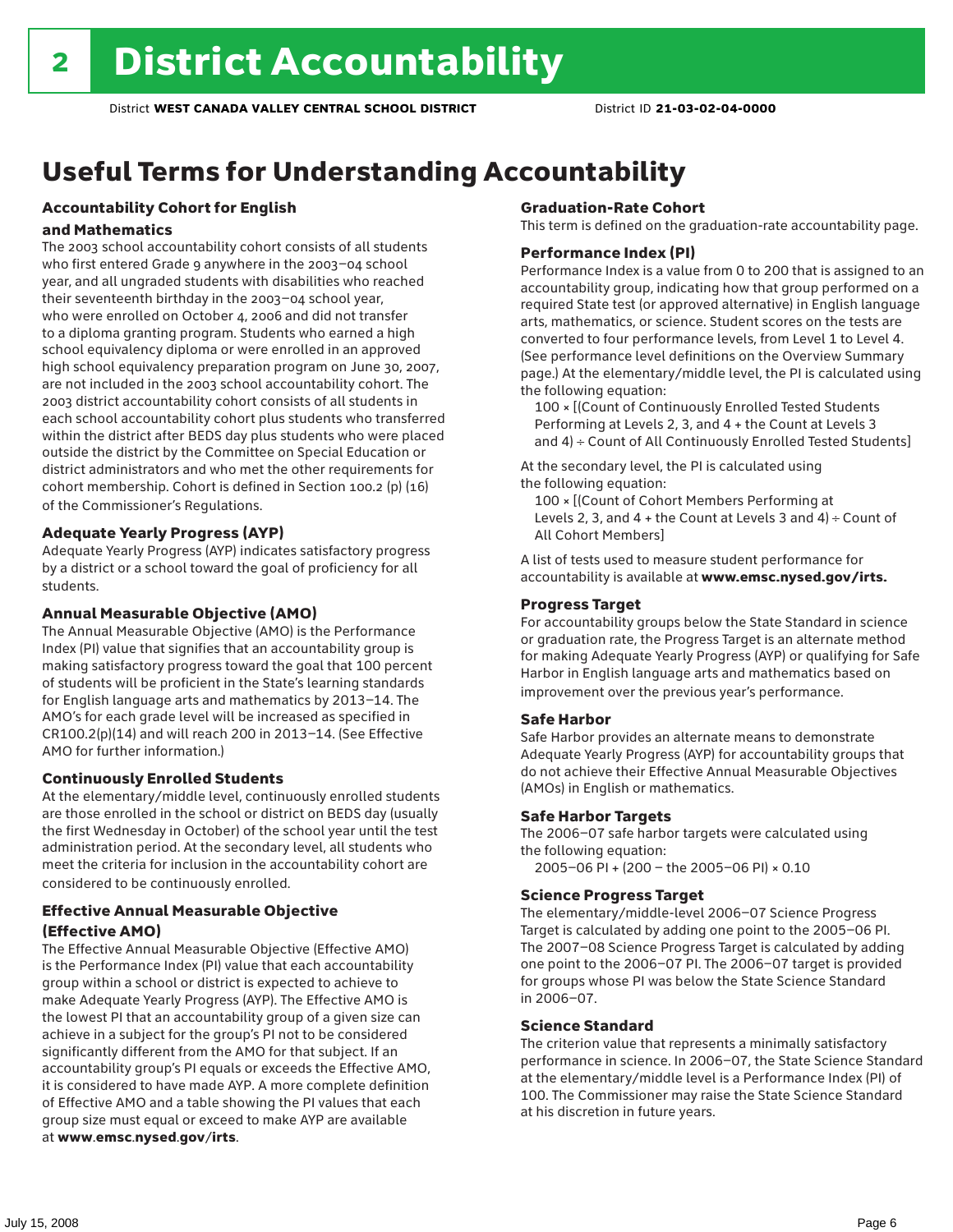# Understanding Your District Accountability Status

The list below defines the district status categories applied to each accountability measure under New York State's district accountability system, which is divided into a Federal Title I component and a State component. Accountability measures for districts are English language arts (ELA), mathematics, elementary/middle-level science, and graduation rate. A district may be assigned a different status for different accountability measures. The overall status of a district is the status assigned to the district for the accountability measure with the most advanced designation in the hierarchy. If the district receives Title I funds, it is the most advanced designation in the Title I hierarchy, unless the district is in good standing under Title I but identified as DRAP under the State hierarchy. A district that does not receive Title I funding in a school year does not have a federal status in that year; however, all districts receive a state status even if they do not receive Title I funding. Consequences for districts not in good standing can be found at: www.emsc.nysed.gov/irts/school-accountability/about.shtml.

### Federal Title I Status

(Applies to all New York State districts receiving Title I funds)

New York State Status (Applies to New York State districts)

#### District in Good Standing A district is considered to be in good standing if it has not been identified as a District in Need of Improvement P. or a District Requiring Academic Progress. ◆ District in Need of Improvement (Year 1) **District Requiring Academic Progress (Year 1)**

|                       | A district that has not made AYP for two consecutive years<br>on the same accountability measure is considered a District<br>in Need of Improvement (Year 1) for the following year, if it<br>continues to receive Title I funds.                                                                                                              | A district that has not made AYP on the same accountability<br>measure for two consecutive years is considered a District Requiring<br>Academic Progress (Year 1) for the following year.                                                                                                                             |
|-----------------------|------------------------------------------------------------------------------------------------------------------------------------------------------------------------------------------------------------------------------------------------------------------------------------------------------------------------------------------------|-----------------------------------------------------------------------------------------------------------------------------------------------------------------------------------------------------------------------------------------------------------------------------------------------------------------------|
|                       | District in Need of Improvement (Year 2)<br>A District in Need of Improvement (Year 1) that does not<br>make AYP on the accountability measure for which it was<br>identified is considered a District in Need of Improvement<br>(Year 2) for the following year, if it continues to receive<br>Title I funds.                                 | <b>District Requiring Academic Progress (Year 2)</b><br>A District Requiring Academic Progress (Year 1) that does not<br>make AYP on the accountability measure for which it was identified<br>is considered a District Requiring Academic Progress (Year 2) for<br>the following year.                               |
|                       | District in Need of Improvement (Year 3)<br>A District in Need of Improvement (Year 2) that does not<br>make AYP on the accountability measure for which it was<br>identified is considered a District in Need of Improvement<br>(Year 3) for the following year, if it continues to receive<br>Title I funds.                                 | <b>District Requiring Academic Progress (Year 3)</b><br>A District Requiring Academic Progress (Year 2) that does not<br>make AYP on the accountability measure for which it was identified<br>is considered a District Requiring Academic Progress (Year 3) for<br>the following year.                               |
| $\blacktriangleright$ | District in Need of Improvement (Year 4)<br>A District in Need of Improvement (Year 3) that does not<br>make AYP on the accountability measure for which it was<br>identified is considered a District in Need of Improvement<br>(Year 4) for the following year, if it continues to receive<br>Title I funds.                                 | <b>District Requiring Academic Progress (Year 4)</b><br>A District Requiring Academic Progress (Year 3) that does not<br>make AYP on the accountability measure for which it was identified<br>is considered a District Requiring Academic Progress (Year 4) for<br>the following year.                               |
|                       | ◆ District in Need of Improvement (Year 5 and above)<br>A District in Need of Improvement (Year 4 and above)<br>that does not make AYP on the accountability measure<br>for which it was identified is considered a District in Need<br>of Improvement (Year 5 and above) for the following year,<br>if it continues to receive Title I funds. | <b>District Requiring Academic Progress (Year 5 and above)</b><br>A District Requiring Academic Progress (Year 4 and above) that<br>does not make AYP on the accountability measure for which it was<br>identified is considered a District Requiring Academic Progress<br>(Year 5 and above) for the following year. |

Pending - A district's status is "Pending" if the district requires special evaluation procedures and they have not yet been completed.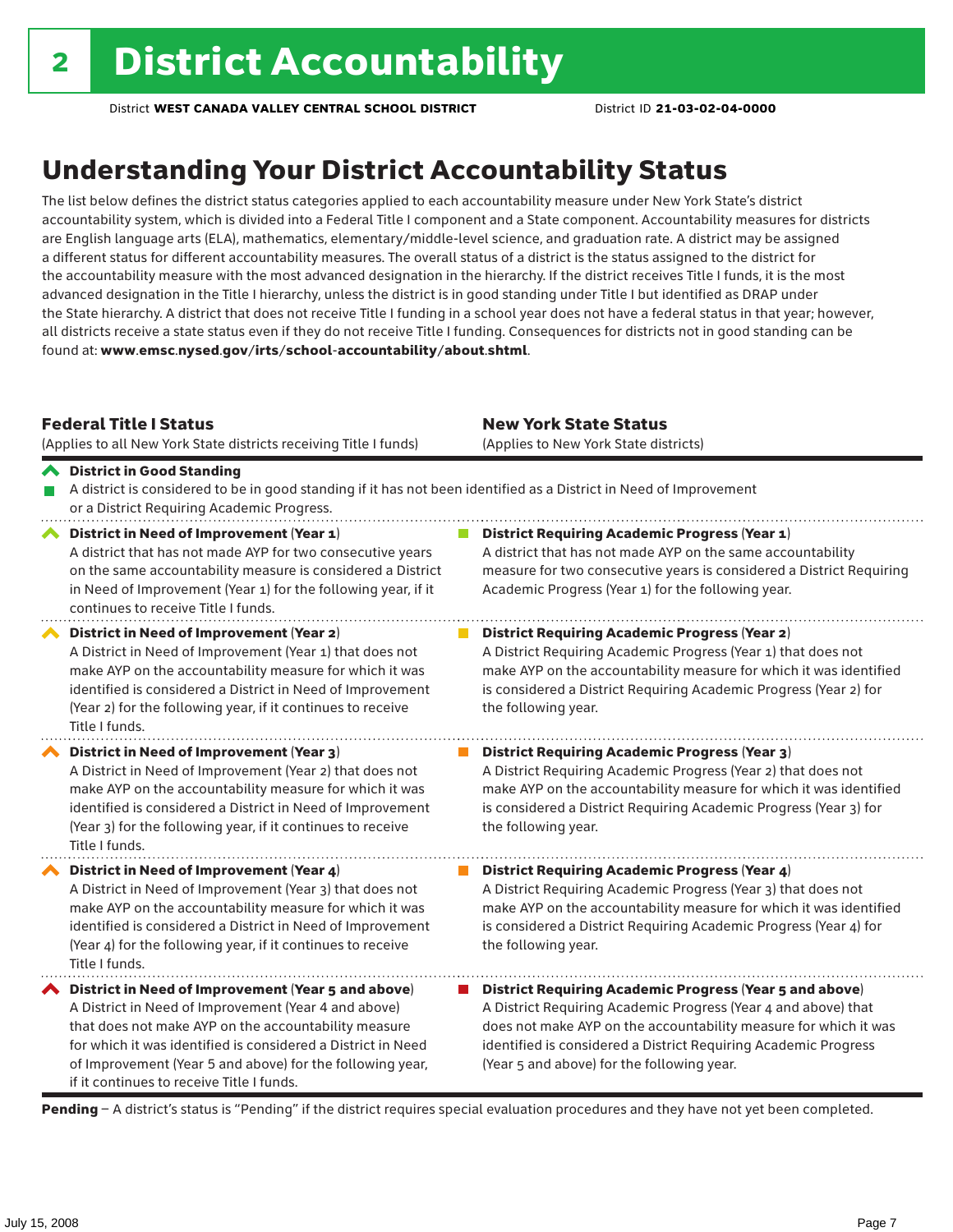# 2 District Accountability

District **WEST CANADA VALLEY CENTRAL SCHOOL DISTRICT** District ID **21-03-02-04-0000**

### Summary

| <b>Overall Accountability</b> | <b>Good Standing</b> |                                                           |     |         |                                       |  |  |
|-------------------------------|----------------------|-----------------------------------------------------------|-----|---------|---------------------------------------|--|--|
| Status (2007-08)              | ELA                  | Good Standing                                             |     | Science | Good Standing                         |  |  |
|                               | Math                 | Good Standing                                             |     |         | Graduation Rate <a> Good Standing</a> |  |  |
| <b>Title I Part A Funding</b> |                      | <b>Years the District Received Title I Part A Funding</b> |     |         |                                       |  |  |
|                               |                      | $2005 - 06$                                               |     |         | $2007 - 08$                           |  |  |
|                               | YES                  |                                                           | YES |         | <b>YES</b>                            |  |  |

### On which accountability measures did this district make Adequate Yearly Progress (AYP) and which groups made AYP on each measure?

|                                                     | <b>Elementary/Middle Level</b> |               |               | <b>Secondary Level</b> |               |                        |  |
|-----------------------------------------------------|--------------------------------|---------------|---------------|------------------------|---------------|------------------------|--|
|                                                     | English                        |               |               | English                |               |                        |  |
| <b>Student Groups</b>                               | Language Arts                  | Mathematics   | Science       | Language Arts          | Mathematics   | <b>Graduation Rate</b> |  |
| <b>All Students</b>                                 | V                              | V             | V             |                        | V             | V                      |  |
| <b>Ethnicity</b>                                    |                                |               |               |                        |               |                        |  |
| American Indian or Alaska Native                    |                                |               |               |                        |               |                        |  |
| <b>Black or African American</b>                    |                                |               |               |                        |               |                        |  |
| Hispanic or Latino                                  |                                |               |               |                        |               |                        |  |
| Asian or Native<br>Hawaiian/Other Pacific Islander  |                                |               |               |                        |               |                        |  |
| White                                               | ✔                              |               |               | $\sim$                 |               |                        |  |
| Multiracial                                         |                                |               |               |                        |               |                        |  |
| <b>Other Groups</b>                                 |                                |               |               |                        |               |                        |  |
| <b>Students with Disabilities</b>                   | v                              | ✔             |               |                        |               |                        |  |
| Limited English Proficient                          |                                |               |               |                        |               |                        |  |
| <b>Economically Disadvantaged</b>                   | V                              | V             |               |                        |               |                        |  |
| <b>Student groups making</b><br>AYP in each subject | $\vee$ 4 of 4                  | $\vee$ 4 of 4 | $\vee$ 1 of 1 | $\vee$ 2 of 2          | $\vee$ 2 of 2 | $\vee$ 1 of 1          |  |

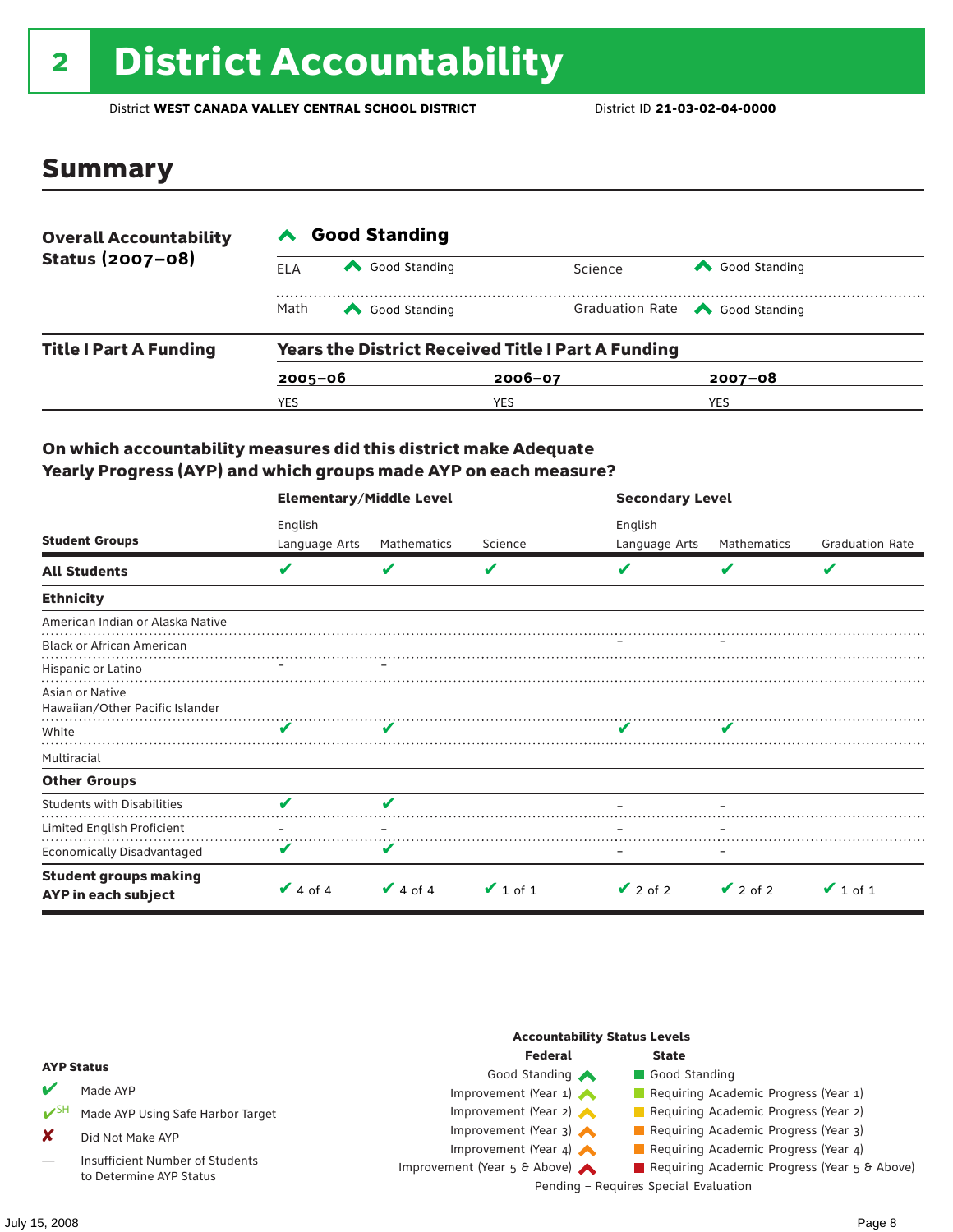# **Elementary/Middle-Level English Language Arts**

| <b>Accountability Status</b><br>for This Subject<br>$(2007 - 08)$ | ▰      | Good Standing                                            |
|-------------------------------------------------------------------|--------|----------------------------------------------------------|
| <b>Accountability Measures</b>                                    | 4 of 4 | Student groups making AYP in English Language Arts       |
|                                                                   | v      | Made AYP                                                 |
| <b>Prospective Status</b>                                         |        | This district will be in good standing in 2008-09. [201] |

### How did students in each accountability group perform on **elementary/middle-level English Language Arts accountability measures?**

|                                                          | <b>AYP</b>                       | Participation <sup>2</sup> |            | Test Performance <sup>3</sup> |             | <b>Performance Objectives</b> |                    |             |
|----------------------------------------------------------|----------------------------------|----------------------------|------------|-------------------------------|-------------|-------------------------------|--------------------|-------------|
| <b>Student Group</b>                                     |                                  | Met                        | Percentage | Met                           | Performance | Effective                     | Safe Harbor Target |             |
| (Total: Continuous Enrollment) <sup>1</sup>              | <b>Status</b>                    | Criterion                  | Tested     | Criterion                     | Index       | AMO                           | 2006-07            | $2007 - 08$ |
| <b>All Students (393:385)</b>                            | V                                | V                          | 100%       | V                             | 165         | 116                           |                    |             |
| <b>Ethnicity</b>                                         |                                  |                            |            |                               |             |                               |                    |             |
| American Indian or Alaska Native<br>(0:0)                |                                  |                            |            |                               |             |                               |                    |             |
| <b>Black or African American</b><br>(0:0)                |                                  |                            |            |                               |             |                               |                    |             |
| Hispanic or Latino (1:1)                                 | $\mathcal{L} = \{1, \ldots, n\}$ |                            |            |                               |             |                               |                    |             |
| Asian or Native Hawaiian/Other Pacific<br>Islander (0:0) |                                  |                            |            |                               |             |                               |                    |             |
| White (392:384)                                          | $\checkmark$                     | V                          | 100%       | V                             | 165         | 116                           |                    |             |
| Multiracial (0:0)                                        |                                  |                            |            |                               |             |                               |                    |             |
| <b>Other Groups</b>                                      |                                  |                            |            |                               |             |                               |                    |             |
| Students with Disabilities <sup>4</sup><br>(49:48)       |                                  | V                          | 100%       | X                             | 98          | 108                           | 105                | 108         |
| Limited English Proficient <sup>5</sup><br>(7:7)         |                                  |                            |            |                               |             |                               |                    |             |
| <b>Economically Disadvantaged</b><br>(128:121)           | V                                | V                          | 100%       | V                             | 152         | 113                           |                    |             |
| <b>Final AYP Determination</b>                           | $\vee$ 4 of 4                    |                            |            |                               |             |                               |                    |             |

#### **NOTES**

<sup>1</sup> These data show the count of students enrolled during the test administration period (used for Participation) followed by the count of continuously enrolled tested students (used for Performance). For accountability calculations,

- students who were excused from testing for medical reasons are not included in the enrollment count.<br>2 Groups with fewer than 40 students enrolled during the test administration period are not required to meet the participation criterion. If the participation rate of a group fell below 95 percent in 2006–07, the enrollment shown is the sum of 2005–06 and 2006–07 enrollments and the percent tested is the weighted average
- of the participation rates over those two years.<br><sup>3</sup> For districts with fewer than 30 continuously enrolled tested students in the All Students group in 2006–07, data for 2005–06 and 2006–07 were combined to determine counts and PIs. For districts with 30 or more continuously enrolled students in the All Students group in 2006–07, student groups with fewer than 30
- continuously enrolled tested students are not required to meet the performance criterion. <sup>4</sup> If the district failed to make AYP solely because of the performance of students with disabilities, met the 95% participation requirement for this group, and would meet or exceed the AMO for this subject if 34 points were
- added to the PI, then the district is considered to have made AYP for students with disabilities.<br><sup>5</sup> If the count of LEP students is equal to or greater than 30, former LEP students are also included in the performance calculations.

#### AYP Status

#### Made AYP

- ✔SH Made AYP Using Safe Harbor Target
- X Did Not Make AYP
- Insufficient Number of Students to Determine AYP Status

July 15, 2008 Page 9 ‡ This student group did not make AYP in science; therefore, it did not qualify for Safe Harbor.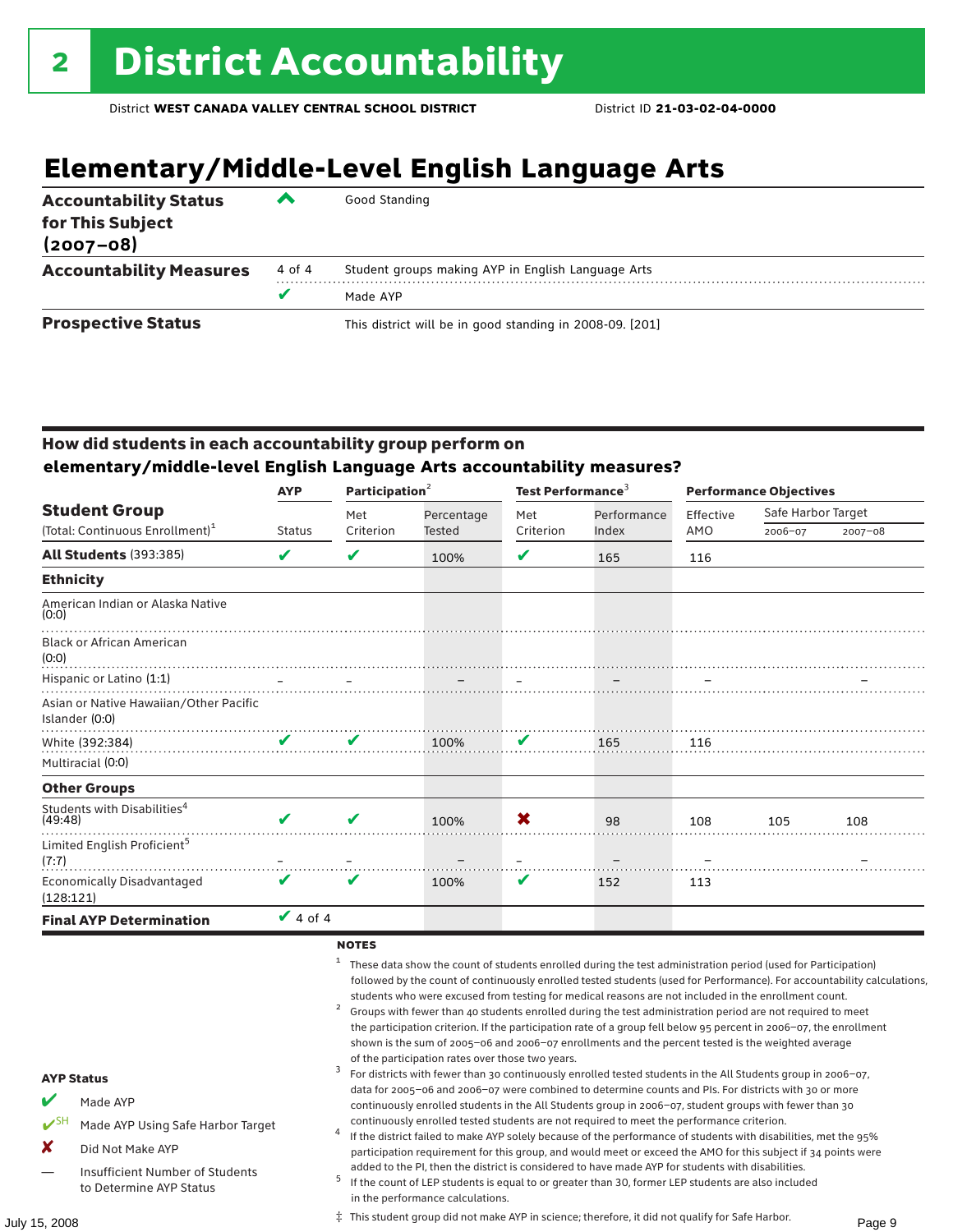# **Elementary/Middle-Level Mathematics**

| <b>Accountability Status</b><br>for This Subject<br>$(2007 - 08)$ | ▰      | Good Standing                                            |
|-------------------------------------------------------------------|--------|----------------------------------------------------------|
| <b>Accountability Measures</b>                                    | 4 of 4 | Student groups making AYP in Mathematics                 |
|                                                                   | v      | Made AYP                                                 |
| <b>Prospective Status</b>                                         |        | This district will be in good standing in 2008-09. [201] |

### How did students in each accountability group perform on **elementary/middle-level Mathematics accountability measures?**

|                                                          | <b>AYP</b>           | Participation <sup>2</sup> |            | Test Performance <sup>3</sup> |             | <b>Performance Objectives</b> |                    |             |
|----------------------------------------------------------|----------------------|----------------------------|------------|-------------------------------|-------------|-------------------------------|--------------------|-------------|
| <b>Student Group</b>                                     |                      | Met                        | Percentage | Met                           | Performance | Effective                     | Safe Harbor Target |             |
| (Total: Continuous Enrollment) <sup>1</sup>              | <b>Status</b>        | Criterion                  | Tested     | Criterion                     | Index       | AMO                           | 2006-07            | $2007 - 08$ |
| <b>All Students (399:384)</b>                            | V                    | V                          | 100%       | V                             | 173         | 80                            |                    |             |
| <b>Ethnicity</b>                                         |                      |                            |            |                               |             |                               |                    |             |
| American Indian or Alaska Native<br>(0:0)                |                      |                            |            |                               |             |                               |                    |             |
| <b>Black or African American</b><br>(0:0)                |                      |                            |            |                               |             |                               |                    |             |
| Hispanic or Latino (1:1)                                 | $\sim$ $\sim$ $\sim$ |                            |            |                               |             |                               |                    |             |
| Asian or Native Hawaiian/Other Pacific<br>Islander (0:0) |                      |                            |            |                               |             |                               |                    |             |
| White (398:383)                                          | ✔                    | V                          | 100%       | V                             | 173         | 80                            |                    |             |
| Multiracial (0:0)                                        |                      |                            |            |                               |             |                               |                    |             |
| <b>Other Groups</b>                                      |                      |                            |            |                               |             |                               |                    |             |
| Students with Disabilities <sup>4</sup><br>(48:47)       |                      | V                          | 100%       | V                             | 121         | 72                            |                    |             |
| Limited English Proficient <sup>5</sup><br>(7:7)         |                      |                            |            |                               |             |                               |                    |             |
| <b>Economically Disadvantaged</b><br>(135:121)           | V                    | V                          | 99%        | V                             | 160         | 77                            |                    |             |
| <b>Final AYP Determination</b>                           | $\vee$ 4 of 4        |                            |            |                               |             |                               |                    |             |

#### **NOTES**

<sup>1</sup> These data show the count of students enrolled during the test administration period (used for Participation) followed by the count of continuously enrolled tested students (used for Performance). For accountability calculations,

- students who were excused from testing for medical reasons are not included in the enrollment count.<br>2 Groups with fewer than 40 students enrolled during the test administration period are not required to meet the participation criterion. If the participation rate of a group fell below 95 percent in 2006–07, the enrollment shown is the sum of 2005–06 and 2006–07 enrollments and the percent tested is the weighted average
- of the participation rates over those two years.<br><sup>3</sup> For districts with fewer than 30 continuously enrolled tested students in the All Students group in 2006–07, data for 2005–06 and 2006–07 were combined to determine counts and PIs. For districts with 30 or more continuously enrolled students in the All Students group in 2006–07, student groups with fewer than 30
- continuously enrolled tested students are not required to meet the performance criterion. <sup>4</sup> If the district failed to make AYP solely because of the performance of students with disabilities, met the 95% participation requirement for this group, and would meet or exceed the AMO for this subject if 34 points were
- added to the PI, then the district is considered to have made AYP for students with disabilities.<br><sup>5</sup> If the count of LEP students is equal to or greater than 30, former LEP students are also included in the performance calculations.

### AYP Status

- Made AYP
- ✔SH Made AYP Using Safe Harbor Target
- X Did Not Make AYP
- Insufficient Number of Students to Determine AYP Status

July 15, 2008 Page 10 ‡ This student group did not make AYP in science; therefore, it did not qualify for Safe Harbor.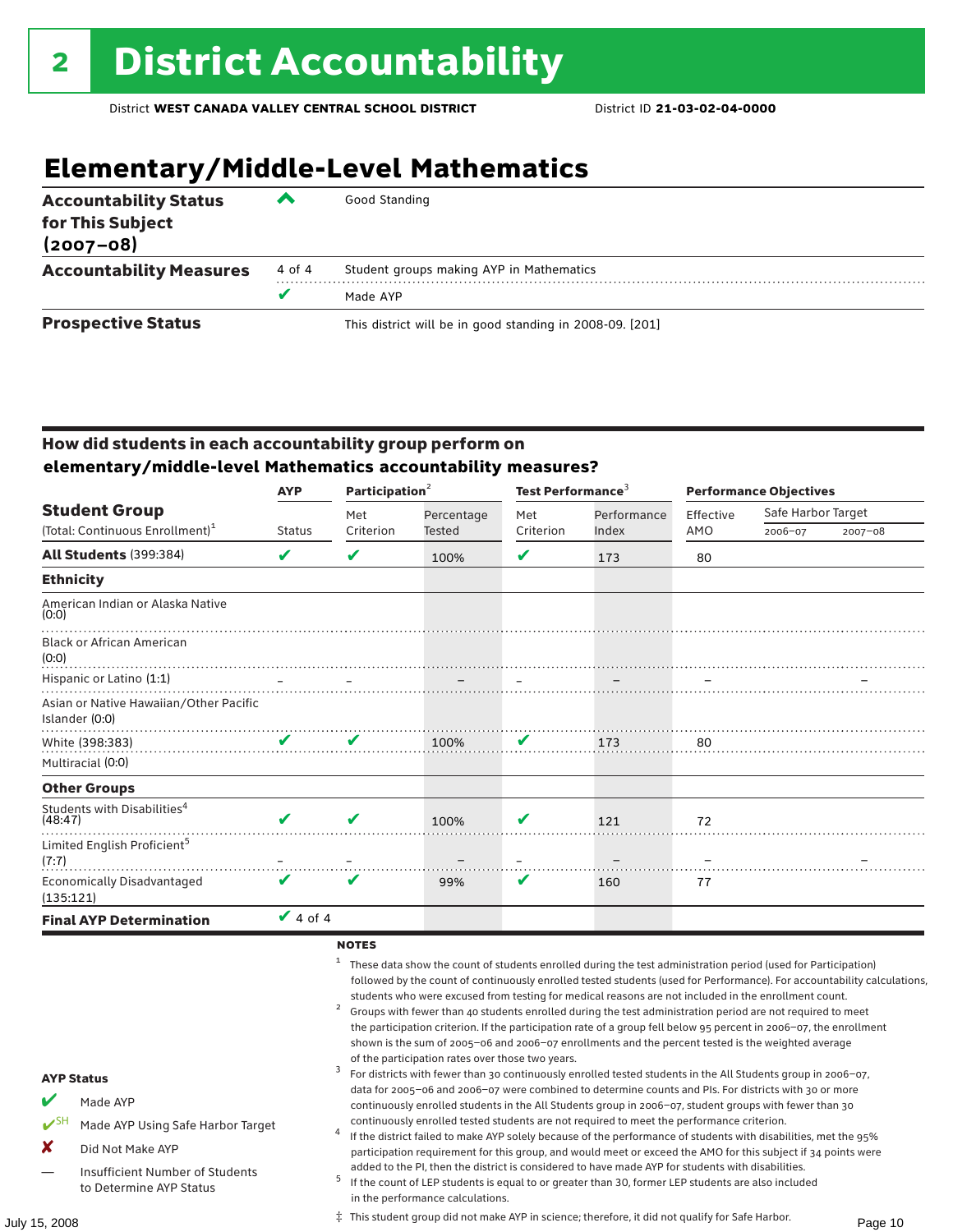# Elementary/Middle-Level Science

| <b>Accountability Status</b><br>for This Subject<br>$(2007 - 08)$ | ◚      | Good Standing                                            |
|-------------------------------------------------------------------|--------|----------------------------------------------------------|
| <b>Accountability Measures</b>                                    | 1 of 1 | Student groups making AYP in Science                     |
|                                                                   | v      | Made AYP                                                 |
| <b>Prospective Status</b>                                         |        | This district will be in good standing in 2008-09. [201] |

### How did students in each accountability group perform on elementary/middle-level science accountability measures?

|                                                |                                                                                                                                        | <b>AYP</b>    |                                              | Participation <sup>2</sup>                                                    |                                                                        | Test Performance <sup>3</sup> |                                                                                                                                                                                                                                                                                                                                                                                                                                                                                                                                                                                                                                                                                                                                                                                                                                                                                                                                                                                                                                       | <b>Performance Objectives</b> |                 |             |
|------------------------------------------------|----------------------------------------------------------------------------------------------------------------------------------------|---------------|----------------------------------------------|-------------------------------------------------------------------------------|------------------------------------------------------------------------|-------------------------------|---------------------------------------------------------------------------------------------------------------------------------------------------------------------------------------------------------------------------------------------------------------------------------------------------------------------------------------------------------------------------------------------------------------------------------------------------------------------------------------------------------------------------------------------------------------------------------------------------------------------------------------------------------------------------------------------------------------------------------------------------------------------------------------------------------------------------------------------------------------------------------------------------------------------------------------------------------------------------------------------------------------------------------------|-------------------------------|-----------------|-------------|
|                                                | <b>Student Group</b>                                                                                                                   |               | Safe Harbor                                  | Met                                                                           | Percentage                                                             | Met                           | Performance                                                                                                                                                                                                                                                                                                                                                                                                                                                                                                                                                                                                                                                                                                                                                                                                                                                                                                                                                                                                                           | State                         | Progress Target |             |
|                                                | (Total: Continuous Enrollment) <sup>1</sup>                                                                                            |               | Status Qualification                         | Criterion                                                                     | Tested                                                                 | Criterion                     | Index                                                                                                                                                                                                                                                                                                                                                                                                                                                                                                                                                                                                                                                                                                                                                                                                                                                                                                                                                                                                                                 | Standard                      | 2006-07         | $2007 - 08$ |
|                                                | <b>All Students (135:126)</b>                                                                                                          | V             | Qualified                                    | V                                                                             | 99%                                                                    | $\mathbf{v}$                  | 188                                                                                                                                                                                                                                                                                                                                                                                                                                                                                                                                                                                                                                                                                                                                                                                                                                                                                                                                                                                                                                   | 100                           |                 |             |
| <b>Ethnicity</b>                               |                                                                                                                                        |               |                                              |                                                                               |                                                                        |                               |                                                                                                                                                                                                                                                                                                                                                                                                                                                                                                                                                                                                                                                                                                                                                                                                                                                                                                                                                                                                                                       |                               |                 |             |
| (0:0)                                          | American Indian or Alaska Native                                                                                                       |               |                                              |                                                                               |                                                                        |                               |                                                                                                                                                                                                                                                                                                                                                                                                                                                                                                                                                                                                                                                                                                                                                                                                                                                                                                                                                                                                                                       |                               |                 |             |
| (0:0)                                          | <b>Black or African American</b>                                                                                                       |               |                                              |                                                                               |                                                                        |                               |                                                                                                                                                                                                                                                                                                                                                                                                                                                                                                                                                                                                                                                                                                                                                                                                                                                                                                                                                                                                                                       |                               |                 |             |
|                                                | Hispanic or Latino (0:0)                                                                                                               |               |                                              |                                                                               |                                                                        |                               |                                                                                                                                                                                                                                                                                                                                                                                                                                                                                                                                                                                                                                                                                                                                                                                                                                                                                                                                                                                                                                       |                               |                 |             |
| Islander (0:0)                                 | Asian or Native Hawaiian/Other Pacific                                                                                                 |               |                                              |                                                                               |                                                                        |                               |                                                                                                                                                                                                                                                                                                                                                                                                                                                                                                                                                                                                                                                                                                                                                                                                                                                                                                                                                                                                                                       |                               |                 |             |
|                                                | White (135:126)                                                                                                                        |               | <b>Qualified</b>                             | V                                                                             | 99%                                                                    | V                             | 188                                                                                                                                                                                                                                                                                                                                                                                                                                                                                                                                                                                                                                                                                                                                                                                                                                                                                                                                                                                                                                   | 100                           |                 |             |
|                                                | Multiracial (0:0)                                                                                                                      |               |                                              |                                                                               |                                                                        |                               |                                                                                                                                                                                                                                                                                                                                                                                                                                                                                                                                                                                                                                                                                                                                                                                                                                                                                                                                                                                                                                       |                               |                 |             |
|                                                | <b>Other Groups</b>                                                                                                                    |               |                                              |                                                                               |                                                                        |                               |                                                                                                                                                                                                                                                                                                                                                                                                                                                                                                                                                                                                                                                                                                                                                                                                                                                                                                                                                                                                                                       |                               |                 |             |
| (18:17)                                        | <b>Students with Disabilities</b>                                                                                                      |               |                                              |                                                                               |                                                                        |                               |                                                                                                                                                                                                                                                                                                                                                                                                                                                                                                                                                                                                                                                                                                                                                                                                                                                                                                                                                                                                                                       |                               |                 |             |
| (2:2)                                          | Limited English Proficient <sup>4</sup>                                                                                                |               |                                              |                                                                               |                                                                        |                               |                                                                                                                                                                                                                                                                                                                                                                                                                                                                                                                                                                                                                                                                                                                                                                                                                                                                                                                                                                                                                                       |                               |                 |             |
| (49:42)                                        | <b>Economically Disadvantaged</b>                                                                                                      |               | <b>Oualified</b>                             | V                                                                             | 100%                                                                   | v                             | 174                                                                                                                                                                                                                                                                                                                                                                                                                                                                                                                                                                                                                                                                                                                                                                                                                                                                                                                                                                                                                                   | 100                           |                 |             |
|                                                | <b>Final AYP Determination</b>                                                                                                         | $\vee$ 1 of 1 |                                              |                                                                               |                                                                        |                               |                                                                                                                                                                                                                                                                                                                                                                                                                                                                                                                                                                                                                                                                                                                                                                                                                                                                                                                                                                                                                                       |                               |                 |             |
| <b>AYP Status</b><br>V<br>$V^{\text{SH}}$<br>X | Made AYP<br>Made AYP Using Safe Harbor Target<br>Did Not Make AYP<br><b>Insufficient Number of Students</b><br>to Determine AYP Status |               | <b>NOTES</b><br>$\overline{\mathbf{c}}$<br>3 | participation rates over those two years.<br>in the performance calculations. | and 2006-07 were combined to determine counts and performance indices. |                               | These data show the count of students enrolled during the test administration period (used for Participation)<br>followed by the count of continuously enrolled tested students (used for Performance). For accountability calculations,<br>students who were excused from testing for medical reasons are not included in the enrollment count.<br>Groups with fewer than 40 students enrolled during the test administration period are not required to meet<br>the participation criterion. If the participation rate of a group fell below 80 percent in 2006-07, the enrollment<br>shown is the sum of 2005-06 and 2006-07 enrollments and the percent tested is the weighted average of the<br>Groups with fewer than 30 continuously enrolled tested students are not required to meet the performance<br>criterion. For districts with fewer than 30 continuously enrolled tested students in 2006-07, data for 2005-06<br>If the count of LEP students is equal to or greater than 30, former LEP students are also included |                               |                 |             |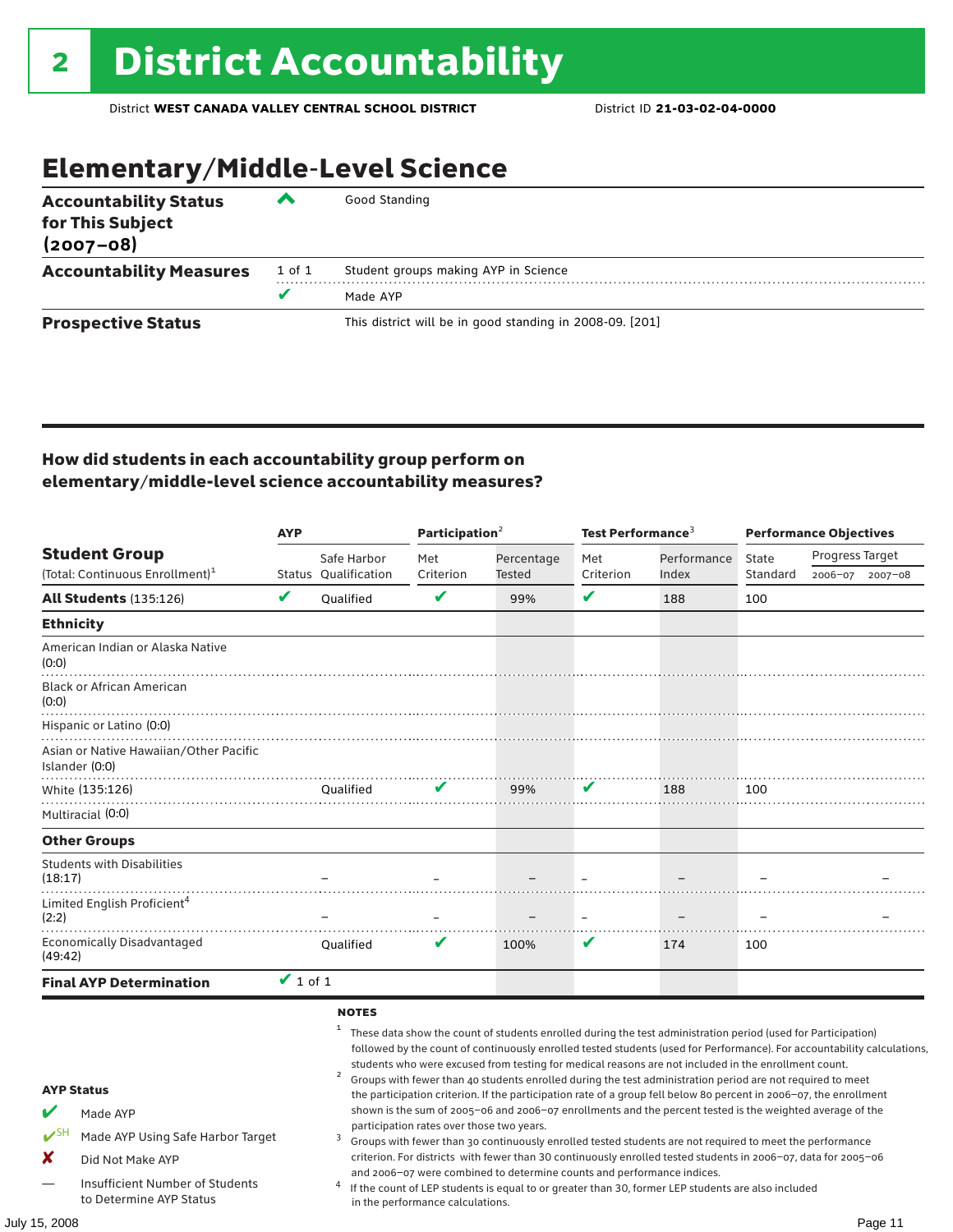# **Secondary-Level English Language Arts**

| <b>Accountability Status</b><br>for This Subject<br>$(2007 - 08)$ | ‴      | Good Standing                                            |
|-------------------------------------------------------------------|--------|----------------------------------------------------------|
| <b>Accountability Measures</b>                                    | 2 of 2 | Student groups making AYP in English Language Arts       |
|                                                                   | v      | Made AYP                                                 |
| <b>Prospective Status</b>                                         |        | This district will be in good standing in 2008-09. [201] |

### How did students in each accountability group perform on **secondary-level English Language Arts accountability measures?**

|                                              | <b>AYP</b>    | Participation <sup>2</sup> |            | Test Performance <sup>3</sup> |             | <b>Performance Objectives</b> |                    |             |
|----------------------------------------------|---------------|----------------------------|------------|-------------------------------|-------------|-------------------------------|--------------------|-------------|
| <b>Student Group</b>                         |               | Met                        | Percentage | Met                           | Performance | Effective                     | Safe Harbor Target |             |
| $(12th$ Graders: 2003 Cohort) <sup>1</sup>   | <b>Status</b> | Criterion                  | Tested     | Criterion                     | Index       | AMO                           | 2006-07            | $2007 - 08$ |
| <b>All Students (69:76)</b>                  | V             | V                          | 99%        | V                             | 175         | 148                           |                    |             |
| <b>Ethnicity</b>                             |               |                            |            |                               |             |                               |                    |             |
| American Indian or Alaska Native<br>(0:0)    |               |                            |            |                               |             |                               |                    |             |
| <b>Black or African American</b>             |               |                            |            |                               |             |                               |                    |             |
| (1:1)                                        |               |                            |            |                               |             |                               |                    |             |
| Hispanic or Latino (0:0)                     |               |                            |            |                               |             |                               |                    |             |
| Asian or Native Hawaiian/Other Pacific       |               |                            |            |                               |             |                               |                    |             |
| Islander (0:0)                               |               |                            |            |                               |             |                               |                    |             |
| White (68:75)                                | $\mathbf{v}$  | V                          | 99%        | $\mathbf{v}$                  | 175         | 148                           |                    |             |
| Multiracial (0:0)                            |               |                            |            |                               |             |                               |                    |             |
| <b>Other Groups</b>                          |               |                            |            |                               |             |                               |                    |             |
| <b>Students with Disabilities</b><br>(5:13)  |               |                            |            |                               |             |                               |                    |             |
| Limited English Proficient <sup>4</sup>      |               |                            |            |                               |             |                               |                    |             |
| (2:2)                                        |               |                            |            |                               |             |                               |                    |             |
| <b>Economically Disadvantaged</b><br>(10:14) |               |                            |            |                               |             |                               |                    |             |
| <b>Final AYP Determination</b>               | $\vee$ 2 of 2 |                            |            |                               |             |                               |                    |             |



‡ This student group did not make AYP in graduation rate; therefore, it did not qualify for Safe Harbor.

to Determine AYP Status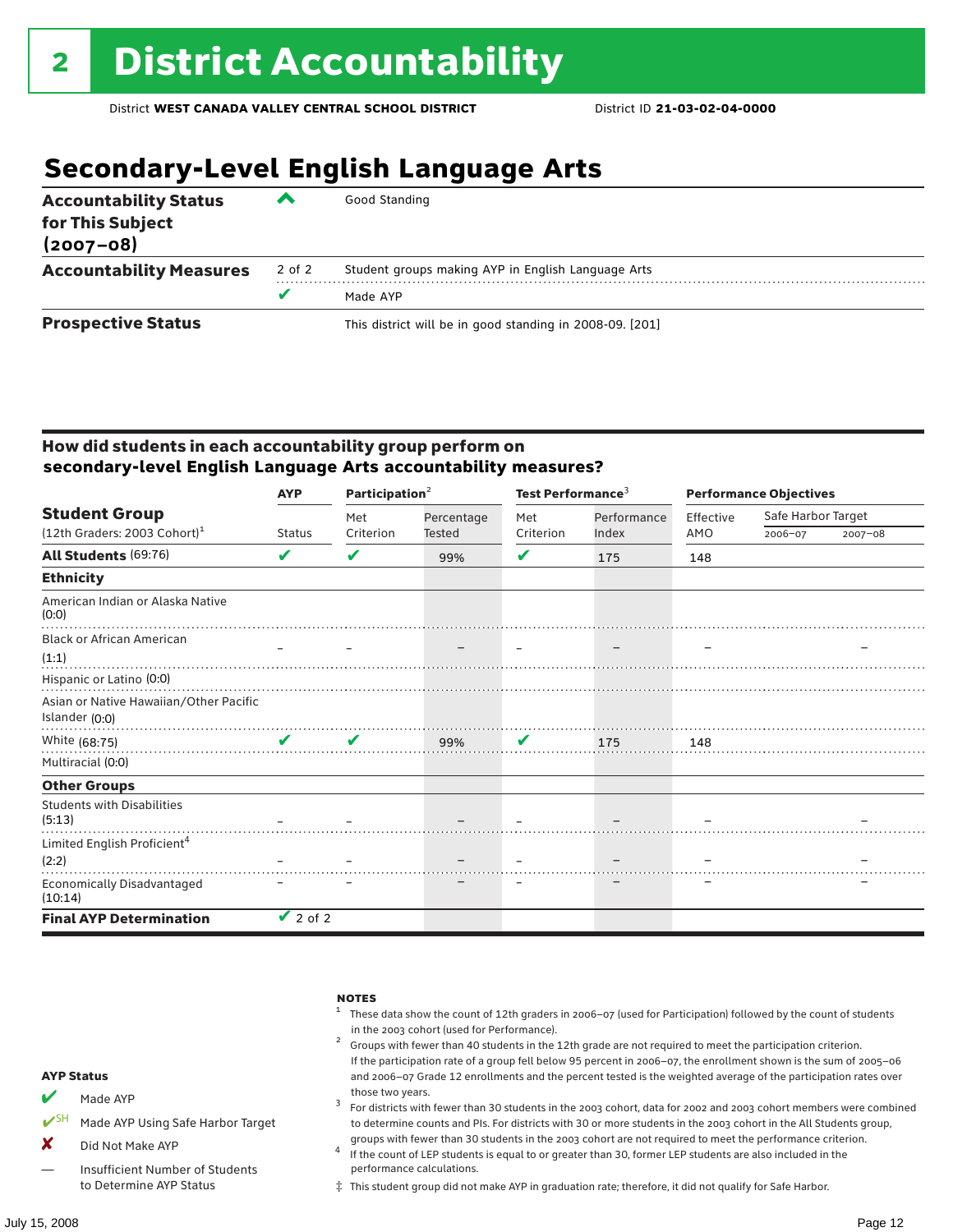# **Secondary-Level Mathematics**

| <b>Accountability Status</b><br>for This Subject<br>$(2007 - 08)$ | ▰      | Good Standing                                            |
|-------------------------------------------------------------------|--------|----------------------------------------------------------|
| <b>Accountability Measures</b>                                    | 2 of 2 | Student groups making AYP in Mathematics                 |
|                                                                   |        | Made AYP                                                 |
| <b>Prospective Status</b>                                         |        | This district will be in good standing in 2008-09. [201] |

### How did students in each accountability group perform on **secondary-level Mathematics accountability measures?**

|                                              | <b>AYP</b>         | Participation $2$ |            | Test Performance <sup>3</sup> |             | <b>Performance Objectives</b> |                    |             |
|----------------------------------------------|--------------------|-------------------|------------|-------------------------------|-------------|-------------------------------|--------------------|-------------|
| <b>Student Group</b>                         |                    | Met               | Percentage | Met                           | Performance | Effective                     | Safe Harbor Target |             |
| $(12th$ Graders: 2003 Cohort) <sup>1</sup>   | <b>Status</b>      | Criterion         | Tested     | Criterion                     | Index       | AMO                           | 2006-07            | $2007 - 08$ |
| <b>All Students (69:76)</b>                  | V                  | V                 | 99%        | V                             | 178         | 141                           |                    |             |
| <b>Ethnicity</b>                             |                    |                   |            |                               |             |                               |                    |             |
| American Indian or Alaska Native<br>(0:0)    |                    |                   |            |                               |             |                               |                    |             |
| <b>Black or African American</b>             |                    |                   |            |                               |             |                               |                    |             |
| (1:1)                                        |                    |                   |            |                               |             |                               |                    |             |
| Hispanic or Latino (0:0)                     |                    |                   |            |                               |             |                               |                    |             |
| Asian or Native Hawaiian/Other Pacific       |                    |                   |            |                               |             |                               |                    |             |
| Islander (0:0)                               |                    |                   |            |                               |             |                               |                    |             |
| White (68:75)                                | $\boldsymbol{\nu}$ | V                 | 99%        | $\mathbf{v}$                  | 177         | 141                           |                    |             |
| Multiracial (0:0)                            |                    |                   |            |                               |             |                               |                    |             |
| <b>Other Groups</b>                          |                    |                   |            |                               |             |                               |                    |             |
| <b>Students with Disabilities</b><br>(5:13)  |                    |                   |            |                               |             |                               |                    |             |
| Limited English Proficient <sup>4</sup>      |                    |                   |            |                               |             |                               |                    |             |
| (2:2)                                        |                    |                   |            |                               |             |                               |                    |             |
| <b>Economically Disadvantaged</b><br>(10:14) |                    |                   |            |                               |             |                               |                    |             |
| <b>Final AYP Determination</b>               | $\vee$ 2 of 2      |                   |            |                               |             |                               |                    |             |



‡ This student group did not make AYP in graduation rate; therefore, it did not qualify for Safe Harbor.

to Determine AYP Status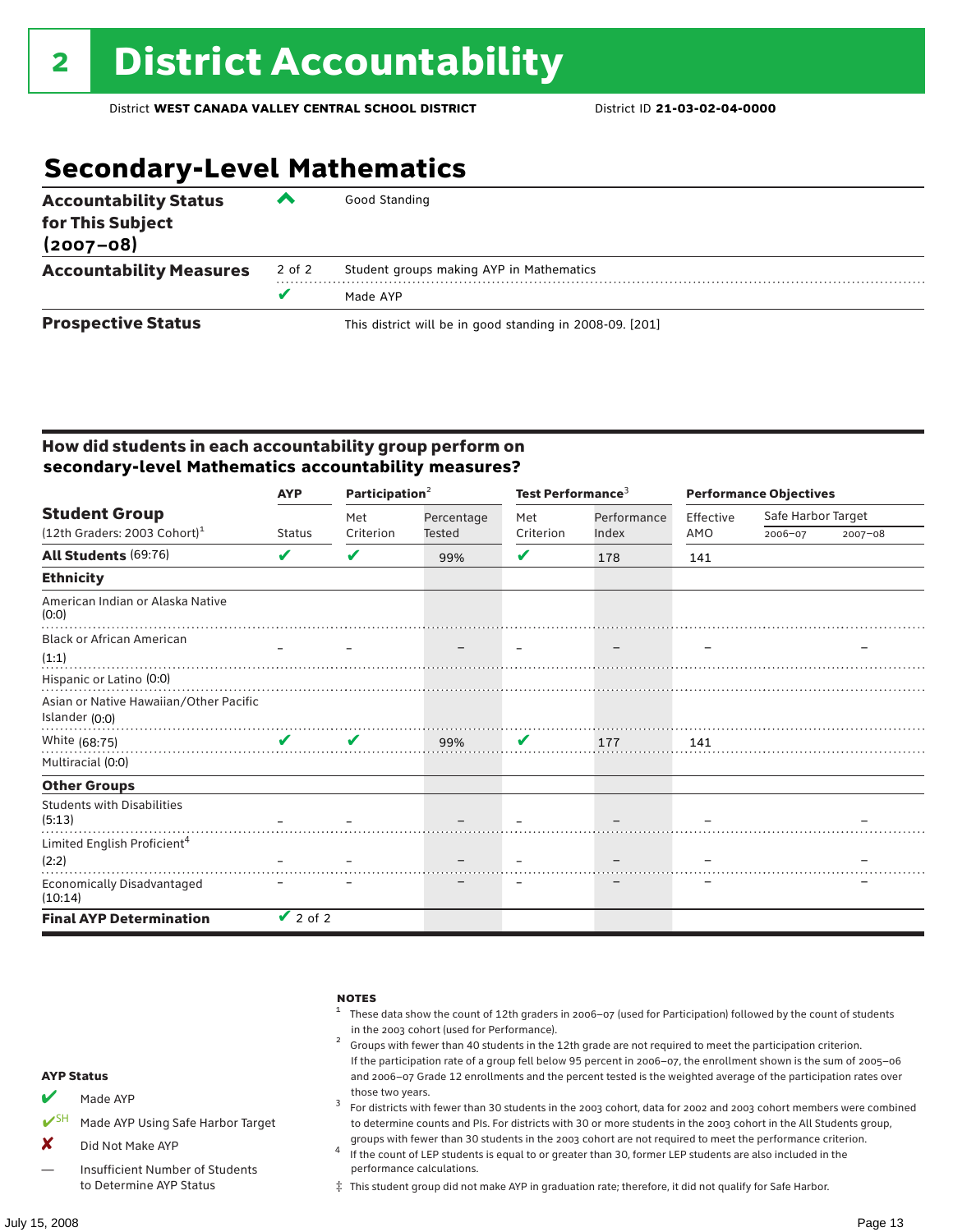### Graduation Rate

| <b>Accountability Status</b><br>for This Indicator<br>$(2007 - 08)$ | ▰      | Good Standing                                            |
|---------------------------------------------------------------------|--------|----------------------------------------------------------|
| <b>Accountability Measures</b>                                      | 1 of 1 | Student groups making AYP in Graduation Rate             |
|                                                                     | u      | Made AYP                                                 |
| <b>Prospective Status</b>                                           |        | This district will be in good standing in 2008-09. [201] |

### How did students in each accountability group perform on graduation rate accountability measures?

|                                                           | <b>Graduation</b> |           |                   |          | <b>Objectives</b> |         |  |  |
|-----------------------------------------------------------|-------------------|-----------|-------------------|----------|-------------------|---------|--|--|
| <b>Student Group</b>                                      |                   | Met       | Graduation        | State    | Progress Target   |         |  |  |
| (Cohort Count) <sup>1</sup>                               | AYP               | Criterion | Rate <sup>2</sup> | Standard | 2006-07           | 2007-08 |  |  |
| <b>All Students (69)</b>                                  | V                 | V         | 86%               | 55%      |                   |         |  |  |
| <b>Ethnicity</b>                                          |                   |           |                   |          |                   |         |  |  |
| American Indian or<br>Alaska Native (0)                   |                   |           |                   |          |                   |         |  |  |
| <b>Black or African</b><br>American (1)                   |                   |           |                   |          |                   |         |  |  |
| Hispanic or<br>Latino (0)                                 |                   |           |                   |          |                   |         |  |  |
| Asian or Native<br>Hawaiian/Other<br>Pacific Islander (0) |                   |           |                   |          |                   |         |  |  |
| White (68)                                                |                   | V         | 85%               | 55%      |                   |         |  |  |
| Multiracial (0)                                           |                   |           |                   |          |                   |         |  |  |
| <b>Other Groups</b>                                       |                   |           |                   |          |                   |         |  |  |
| Students with<br>Disabilities (12)                        |                   |           |                   |          |                   |         |  |  |
| Limited English<br>Proficient <sup>3</sup> $(0)$          |                   |           |                   |          |                   |         |  |  |
| Economically<br>Disadvantaged (21)                        |                   |           |                   |          |                   |         |  |  |
| <b>Final AYP</b><br><b>Determination</b>                  | $\vee$ 1 of 1     |           |                   |          |                   |         |  |  |

#### **NOTES**

- <sup>1</sup> Graduation-rate cohort for each year includes all students in the accountability cohort in the previous year plus all students excluded from that accountability cohort solely because they transferred to a high school equivalency preparation program, approved
- 
- under Commissioner's Regulations 100.7.<br>
Percentage of the 2002 cohort that earned a local or Regents diploma by August 31, 2006.<br>
<sup>3</sup> If the count of LEP students is equal to or greater than 30, former LEP students are a in the performance calculations.

### Graduation Rate Information

For a school or a district to make AYP in graduation rate, the percentage of 2002 graduation-rate cohort members earning a local or Regents diploma by August 31, 2006 for the "All Students" group must equal or exceed the Graduation-Rate Standard or the Graduation-Rate Progress Target for 2006–07.

The Graduation Rate Standard is the criterion value that represents a minimally satisfactory percentage of cohort members earning a local diploma. The State Graduation-Rate Standard for the 2002 cohort is 55 percent. The Commissioner may raise the Graduation-Rate Standard at his discretion in future years.

The 2006–07 Graduation-Rate Progress Target is calculated by adding one point to the percentage of the 2001 cohort earning a local or Regents diploma by August 31, 2005. The 2007–08 Graduation-Rate Progress Target is calculated by adding one point to the percentage of the 2002 cohort earning a local or Regents diploma by August 31, 2006. This target is provided for each group whose percentage earning a local or Regents diploma by August 31, 2006 is below the Graduation-Rate Standard in 2006–07 (55%). Groups with fewer than 30 cohort members are not subject to this criterion.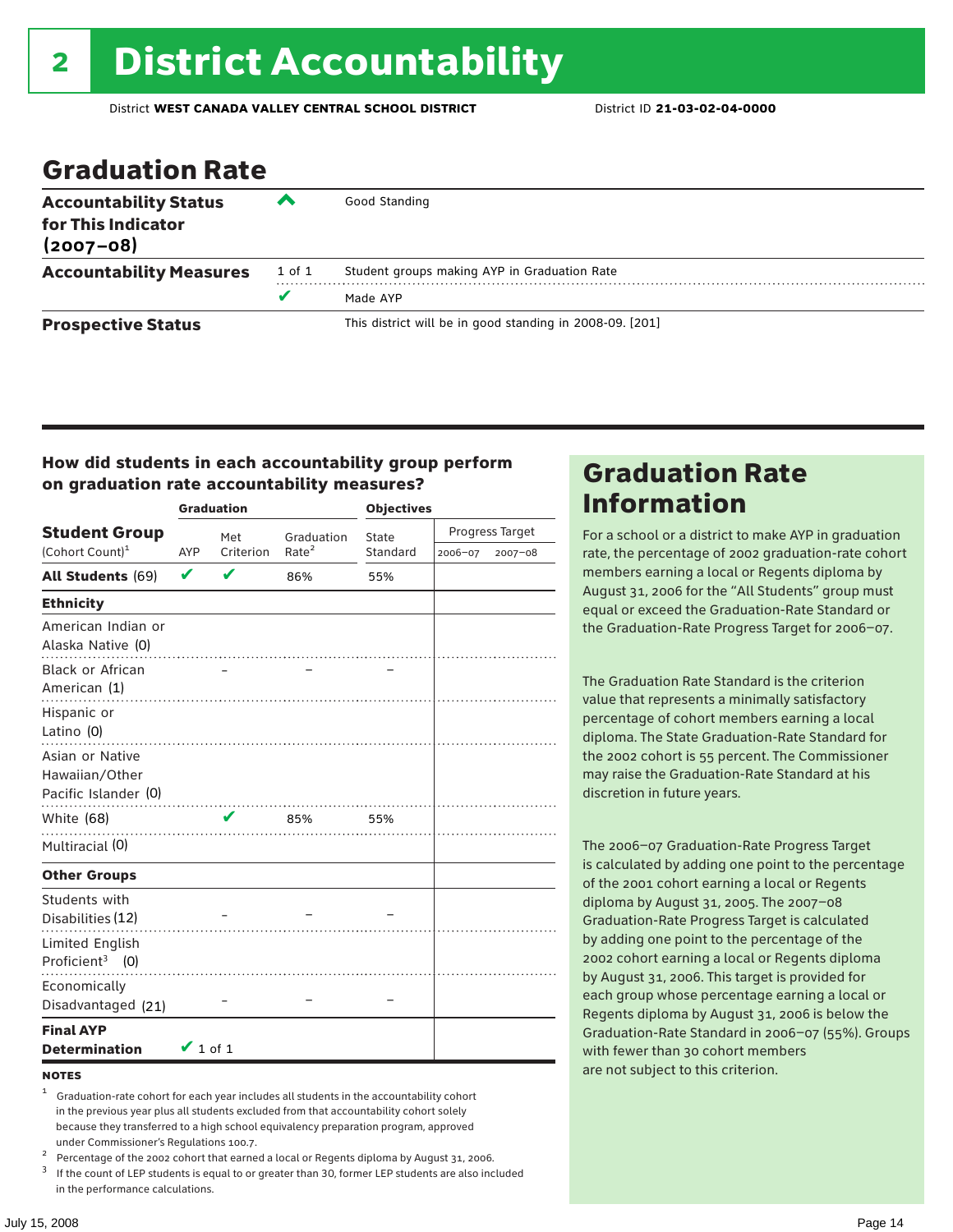# 2007–08 Accountability Status of Schools in Your District

This section lists all schools in your district by 2007–08 accountability status.

| <b>Federal Title I Status</b>        | <b>New York State Status</b>                 |  |  |  |  |  |
|--------------------------------------|----------------------------------------------|--|--|--|--|--|
| Good Standing                        | Good Standing                                |  |  |  |  |  |
| 1 school identified 50% of total     | 1 school identified 50% of total             |  |  |  |  |  |
| WEST CANADA VALLEY ELEMENTARY SCHOOL | WEST CANADA VALLEY JUNIOR-SENIOR HIGH SCHOOL |  |  |  |  |  |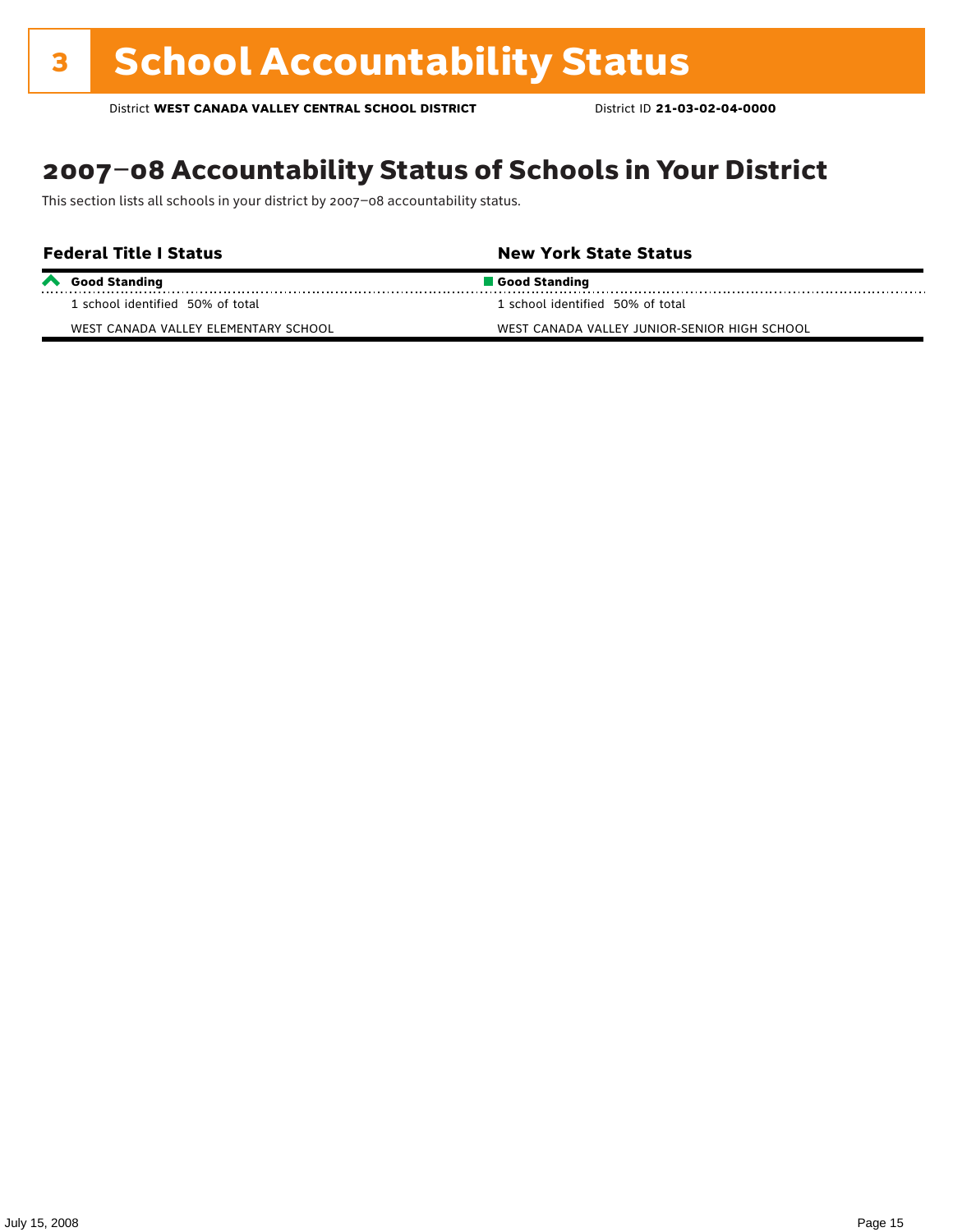### Summary of 2006–07 **District Performance**

Performance on the State assessments in English language arts, mathematics, and science at the elementary and middle levels is reported in terms of mean scores and the percentage of tested students scoring at or above Level 2, Level 3, and Level 4. Performance on the State assessments in ELA and mathematics at the secondary level is reported in terms of the percentage of students in a cohort scoring at these levels.

|                              |     | Percentage of students that<br>scored at or above Level 3 | Total<br>Tested |                      |
|------------------------------|-----|-----------------------------------------------------------|-----------------|----------------------|
| <b>English Language Arts</b> | 0%  |                                                           | 50%             | 100%                 |
| Grade 3                      | 67% |                                                           |                 | 57                   |
| Grade 4                      | 67% |                                                           |                 | 69                   |
| Grade 5                      | 80% |                                                           |                 | 66                   |
| Grade 6                      | 78% |                                                           |                 | 58                   |
| Grade 7                      | 61% |                                                           |                 | 76                   |
| Grade 8                      | 54% |                                                           |                 | 63                   |
| <b>Mathematics</b>           |     |                                                           |                 |                      |
| Grade 3                      | 93% |                                                           |                 | 60                   |
| Grade 4                      | 80% |                                                           |                 | 70                   |
| Grade 5                      | 91% |                                                           |                 | 67                   |
| Grade 6                      | 66% |                                                           |                 | 58                   |
| Grade 7                      | 57% |                                                           |                 | 77                   |
| Grade 8                      | 82% |                                                           |                 | 62                   |
| <b>Science</b>               |     |                                                           |                 |                      |
| Grade 4                      | 96% |                                                           |                 | 69                   |
| Grade 8                      | 84% |                                                           |                 | 63                   |
|                              |     | Percentage of students that<br>scored at or above Level 3 |                 | 2003 Total<br>Cohort |
| <b>Secondary Level</b>       | 0%  |                                                           | 50%             | 100%                 |

English 79% 85 Mathematics 80% 85

### About the Performance Level Descriptors

#### Level 1: Not Meeting Learning Standards.

Student performance does not demonstrate an understanding of the content expected in the subject and grade level.

#### Level 2: Partially Meeting Learning Standards.

Student performance demonstrates a partial understanding of the content expected in the subject and grade level.

#### Level 3: Meeting Learning Standards.

Student performance demonstrates an understanding of the content expected in the subject and grade level.

#### Level 4: Meeting Learning Standards with Distinction.

Student performance demonstrates a thorough understanding of the content expected in the subject and grade level.

### How are Need/Resource Capacity (N/RC) categories determined?

Districts are divided into high, average, and low need categories based on their ability to meet the special needs of their students with local resources. Districts in the high need category are subdivided into four categories based on enrollment size and, in some cases, number of students per square mile. More information about the categories can be found in the *Report to the Governor and the Legislature on the Educational Status of the State's Schools* at www.emsc.nysed.gov/irts.

In this section, this district's performance is compared with that of public schools statewide.

### This District's N/RC Category:

#### **High Need/Resource Rural Districts**

This is a rural school district with high student needs in relation to district resource capacity.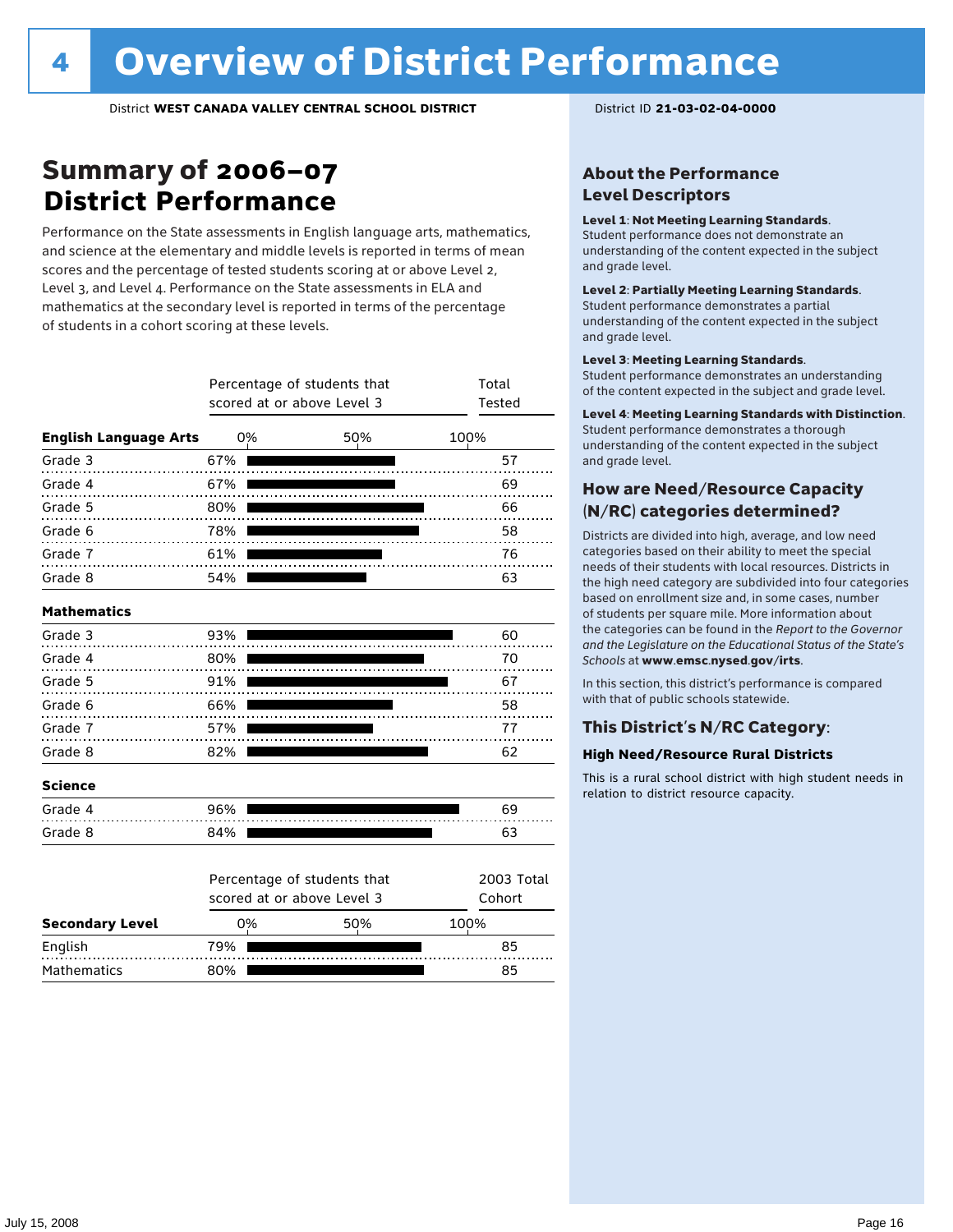# **This District's Results in Grade 3 English Language Arts**

|                                                                                                                                           |        | <b>This District</b>            |                                            |            |                   | <b>NY State Public</b>          |                     |                                                                                                                                                                                                           |          |
|-------------------------------------------------------------------------------------------------------------------------------------------|--------|---------------------------------|--------------------------------------------|------------|-------------------|---------------------------------|---------------------|-----------------------------------------------------------------------------------------------------------------------------------------------------------------------------------------------------------|----------|
|                                                                                                                                           |        | Percentage scoring at level(s): |                                            |            |                   | Percentage scoring at level(s): |                     | $3 - 4$<br>4<br>67% 69%<br>10% 7%<br>Percentage scoring at level(s):<br>$3 - 4$<br>$2 - 4$<br>94%<br>62%<br>92%<br>65%<br>59%<br>95%<br>94%<br>62%<br>98%<br>69%<br>57%<br>0%<br>96%<br>67%<br>93%<br>59% |          |
|                                                                                                                                           |        | $2 - 4$                         | $3 - 4$                                    |            | 4                 | $2 - 4$                         |                     |                                                                                                                                                                                                           |          |
| 2007 Mean Score: 669                                                                                                                      | Range: | 616-780                         | 650-780                                    |            | 730-780           |                                 |                     |                                                                                                                                                                                                           |          |
| 2006 Mean Score: 658                                                                                                                      | 100%   | 96% 94%                         | 67% 62%                                    |            |                   | 91% 92%                         |                     |                                                                                                                                                                                                           |          |
| $2006 - 07$<br>$2005 - 06$                                                                                                                |        |                                 |                                            |            | 12%<br>2%         |                                 |                     |                                                                                                                                                                                                           |          |
| Number of Tested Students:                                                                                                                |        | 61<br>55                        | 38                                         | 40         | $\mathbf{1}$<br>7 |                                 |                     |                                                                                                                                                                                                           |          |
|                                                                                                                                           |        | 2006-07 School Year             |                                            |            |                   |                                 | 2005-06 School Year |                                                                                                                                                                                                           |          |
| <b>Results by</b><br><b>Student Group</b>                                                                                                 |        | Total<br>Tested                 | Percentage scoring at level(s):<br>$2 - 4$ | $3 - 4$    | 4                 | Total<br><b>Tested</b>          |                     |                                                                                                                                                                                                           | 4        |
| <b>All Students</b>                                                                                                                       |        | 57                              | 96%                                        | 67%        | 12%               | 65                              |                     |                                                                                                                                                                                                           | 2%       |
| Female                                                                                                                                    |        | 33                              | 94%                                        | 76%        | 9%                | 26                              |                     |                                                                                                                                                                                                           | 0%       |
| Male                                                                                                                                      |        | 24                              | 100%                                       | 54%        | 17%               | 39                              |                     |                                                                                                                                                                                                           | 3%       |
| American Indian or Alaska Native<br>Black or African American<br>Hispanic or Latino<br>Asian or Native Hawaiian/Other<br>Pacific Islander |        |                                 |                                            |            |                   |                                 |                     |                                                                                                                                                                                                           |          |
| White                                                                                                                                     |        | 57                              | 96%                                        | 67%        | 12%               | 65                              |                     |                                                                                                                                                                                                           | 2%       |
| Multiracial<br>Small Group Totals                                                                                                         |        |                                 |                                            |            |                   |                                 |                     |                                                                                                                                                                                                           |          |
| <b>General-Education Students</b>                                                                                                         |        | 48                              | 98%                                        | 73%        | 15%               | 58                              |                     |                                                                                                                                                                                                           | 2%       |
| <b>Students with Disabilities</b>                                                                                                         |        | 9                               | 89%                                        | 33%        | 0%                | 7                               |                     |                                                                                                                                                                                                           | 0%       |
| English Proficient                                                                                                                        |        | 56                              |                                            |            |                   | 62                              |                     |                                                                                                                                                                                                           |          |
| Limited English Proficient                                                                                                                |        | 1                               |                                            |            |                   | 3                               |                     |                                                                                                                                                                                                           |          |
| Economically Disadvantaged<br>Not Disadvantaged                                                                                           |        | 23<br>34                        | 96%<br>97%                                 | 61%<br>71% | 9%<br>15%         | 24<br>41                        |                     |                                                                                                                                                                                                           | 4%<br>0% |
| Migrant<br>Not Migrant                                                                                                                    |        | 57                              | 96%                                        | 67%        | 12%               | 65                              | 94%                 | 62%                                                                                                                                                                                                       | 2%       |

**NOTES** 

The – symbol indicates that data for a group of students have been suppressed. If a group has fewer than five students,<br>data for that group and the next smallest group(s) are suppressed to protect the privacy of individual

| <b>Other</b>                           |                 | 2006-07 School Year         |         |                |                                      | 2005-06 School Year         |         |                                           |  |
|----------------------------------------|-----------------|-----------------------------|---------|----------------|--------------------------------------|-----------------------------|---------|-------------------------------------------|--|
|                                        | Total<br>Tested | Number scoring at level(s): |         |                | Total                                | Number scoring at level(s): |         |                                           |  |
| <b>Assessments</b>                     |                 | $2 - 4$                     | $3 - 4$ | $\overline{4}$ | Tested                               | $2 - 4$                     | $3 - 4$ | 4                                         |  |
| New York State Alternate Assessment    |                 |                             |         |                | New NYSAA were developed in 2007, so |                             |         |                                           |  |
| (NYSAA): Grade 3 Equivalent            |                 |                             |         |                |                                      |                             |         | 2006 and 2007 results cannot be compared. |  |
| New York State English as a Second     |                 |                             |         |                |                                      |                             |         |                                           |  |
| Language Achievement Test (NYSESLAT)t: | 0               | N/A                         | N/A     | N/A            | N/A                                  | N/A                         | N/A     | N/A                                       |  |
| Grade 3                                |                 |                             |         |                |                                      |                             |         |                                           |  |

† These counts represent recently arrived LEP students who used the NYSESLAT to fulfill the English language arts participation requirement.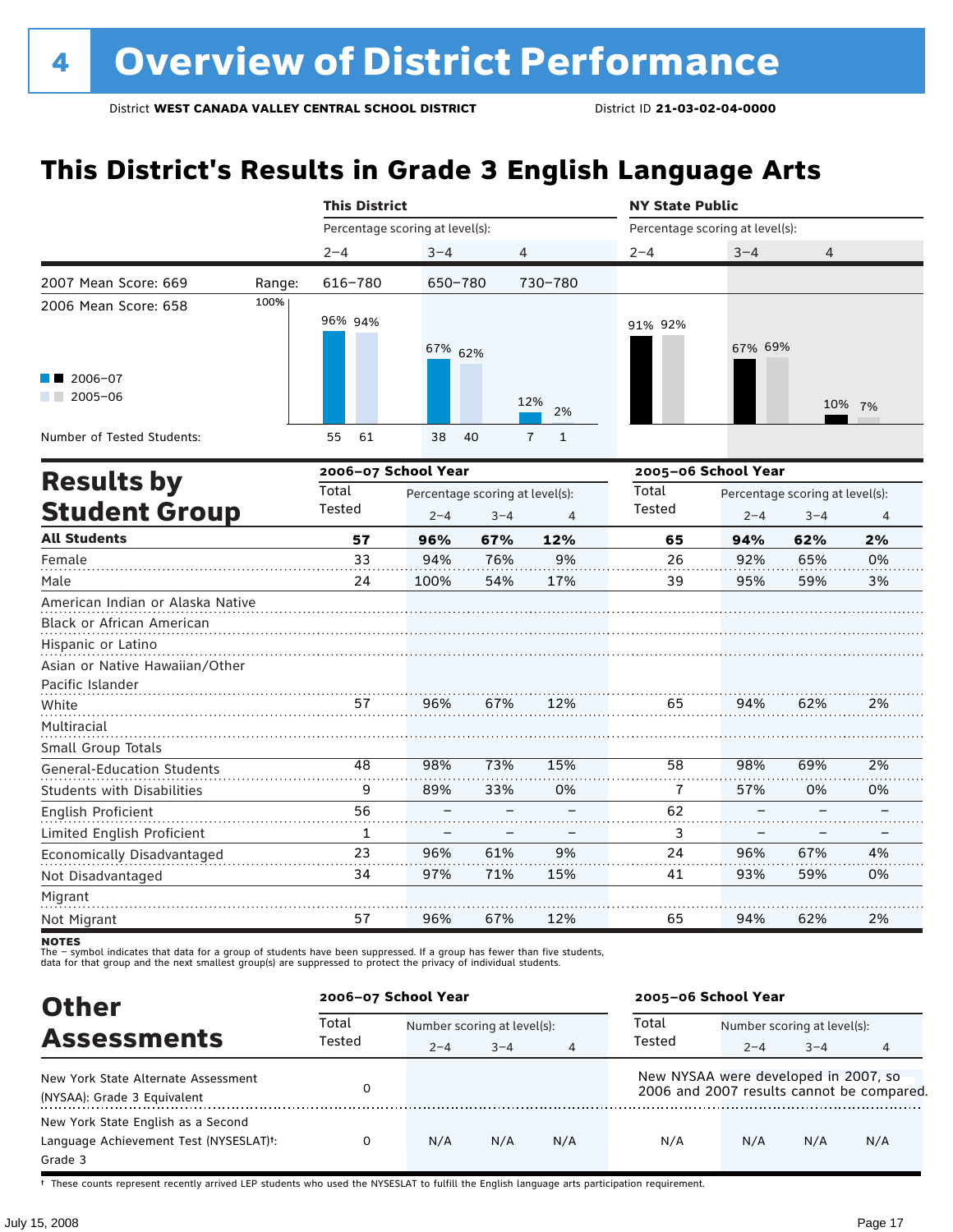### **This District's Results in Grade 3 Mathematics**

|                                                 |                                                                                                                                                                                                                                                                                                                                                                                                                                                                                                                                                                                          |          |         |                                 |     | <b>NY State Public</b> |                                                                                                                                                                                                                                                                         |     |         |  |
|-------------------------------------------------|------------------------------------------------------------------------------------------------------------------------------------------------------------------------------------------------------------------------------------------------------------------------------------------------------------------------------------------------------------------------------------------------------------------------------------------------------------------------------------------------------------------------------------------------------------------------------------------|----------|---------|---------------------------------|-----|------------------------|-------------------------------------------------------------------------------------------------------------------------------------------------------------------------------------------------------------------------------------------------------------------------|-----|---------|--|
|                                                 |                                                                                                                                                                                                                                                                                                                                                                                                                                                                                                                                                                                          |          |         |                                 |     |                        | Percentage scoring at level(s):<br>$2 - 4$<br>$3 - 4$<br>4<br>96% 94%<br>85% 81%<br>2005-06 School Year<br>Total<br>Percentage scoring at level(s):<br>Tested<br>$2 - 4$<br>$3 - 4$<br>100%<br>65<br>95%<br>26<br>100%<br>92%<br>39<br>100%<br>97%<br>100%<br>95%<br>65 |     |         |  |
|                                                 |                                                                                                                                                                                                                                                                                                                                                                                                                                                                                                                                                                                          | $2 - 4$  | $3 - 4$ |                                 |     |                        |                                                                                                                                                                                                                                                                         |     |         |  |
| 2007 Mean Score: 688                            | Range:                                                                                                                                                                                                                                                                                                                                                                                                                                                                                                                                                                                   | 624-770  |         |                                 |     |                        |                                                                                                                                                                                                                                                                         |     |         |  |
| 2006 Mean Score: 681                            | 100%                                                                                                                                                                                                                                                                                                                                                                                                                                                                                                                                                                                     | 100%100% |         |                                 |     |                        |                                                                                                                                                                                                                                                                         |     |         |  |
| 2006-07<br>2005-06<br>and the con-              |                                                                                                                                                                                                                                                                                                                                                                                                                                                                                                                                                                                          |          |         |                                 | 15% |                        |                                                                                                                                                                                                                                                                         |     | 29% 25% |  |
| Number of Tested Students:                      |                                                                                                                                                                                                                                                                                                                                                                                                                                                                                                                                                                                          | 65<br>60 | 56      |                                 | 10  |                        |                                                                                                                                                                                                                                                                         |     |         |  |
|                                                 |                                                                                                                                                                                                                                                                                                                                                                                                                                                                                                                                                                                          |          |         |                                 |     |                        |                                                                                                                                                                                                                                                                         |     |         |  |
|                                                 |                                                                                                                                                                                                                                                                                                                                                                                                                                                                                                                                                                                          | Total    |         | Percentage scoring at level(s): |     |                        |                                                                                                                                                                                                                                                                         |     |         |  |
|                                                 | <b>This District</b><br>Percentage scoring at level(s):<br>4<br>650-770<br>703-770<br>93% 95%<br>23%<br>62<br>14<br>2006-07 School Year<br><b>Results by</b><br><b>Student Group</b><br>Tested<br>$2 - 4$<br>$3 - 4$<br>$\overline{4}$<br>100%<br>23%<br>60<br>93%<br>35<br>100%<br>89%<br>20%<br>28%<br>25<br>100%<br>100%<br>American Indian or Alaska Native<br>Asian or Native Hawaiian/Other<br>93%<br>23%<br>100%<br>60<br>51<br>98%<br>27%<br>58<br>100%<br>9<br>100%<br>67%<br>0%<br>7<br>59<br>62<br>1<br>3<br>26<br>100%<br>92%<br>15%<br>24<br>34<br>100%<br>94%<br>29%<br>41 |          |         |                                 |     | 4                      |                                                                                                                                                                                                                                                                         |     |         |  |
| <b>All Students</b>                             |                                                                                                                                                                                                                                                                                                                                                                                                                                                                                                                                                                                          |          |         |                                 |     |                        |                                                                                                                                                                                                                                                                         |     | 15%     |  |
| Female                                          |                                                                                                                                                                                                                                                                                                                                                                                                                                                                                                                                                                                          |          |         |                                 |     |                        |                                                                                                                                                                                                                                                                         |     | 12%     |  |
| Male                                            |                                                                                                                                                                                                                                                                                                                                                                                                                                                                                                                                                                                          |          |         |                                 |     |                        |                                                                                                                                                                                                                                                                         |     | 18%     |  |
| Black or African American<br>Hispanic or Latino |                                                                                                                                                                                                                                                                                                                                                                                                                                                                                                                                                                                          |          |         |                                 |     |                        |                                                                                                                                                                                                                                                                         |     |         |  |
| Pacific Islander                                |                                                                                                                                                                                                                                                                                                                                                                                                                                                                                                                                                                                          |          |         |                                 |     |                        |                                                                                                                                                                                                                                                                         |     |         |  |
| White                                           |                                                                                                                                                                                                                                                                                                                                                                                                                                                                                                                                                                                          |          |         |                                 |     |                        |                                                                                                                                                                                                                                                                         |     | 15%     |  |
| Multiracial<br>Small Group Totals               |                                                                                                                                                                                                                                                                                                                                                                                                                                                                                                                                                                                          |          |         |                                 |     |                        |                                                                                                                                                                                                                                                                         |     |         |  |
| <b>General-Education Students</b>               |                                                                                                                                                                                                                                                                                                                                                                                                                                                                                                                                                                                          |          |         |                                 |     |                        | 100%                                                                                                                                                                                                                                                                    | 97% | 17%     |  |
| <b>Students with Disabilities</b>               |                                                                                                                                                                                                                                                                                                                                                                                                                                                                                                                                                                                          |          |         |                                 |     |                        | 100%                                                                                                                                                                                                                                                                    | 86% | 0%      |  |
| English Proficient                              |                                                                                                                                                                                                                                                                                                                                                                                                                                                                                                                                                                                          |          |         |                                 |     |                        |                                                                                                                                                                                                                                                                         |     |         |  |
| Limited English Proficient                      |                                                                                                                                                                                                                                                                                                                                                                                                                                                                                                                                                                                          |          |         |                                 |     |                        |                                                                                                                                                                                                                                                                         |     |         |  |
| Economically Disadvantaged                      |                                                                                                                                                                                                                                                                                                                                                                                                                                                                                                                                                                                          |          |         |                                 |     |                        | 100%                                                                                                                                                                                                                                                                    | 92% | 21%     |  |
| Not Disadvantaged                               |                                                                                                                                                                                                                                                                                                                                                                                                                                                                                                                                                                                          |          |         |                                 |     |                        | 100%                                                                                                                                                                                                                                                                    | 98% | 12%     |  |
| Migrant                                         |                                                                                                                                                                                                                                                                                                                                                                                                                                                                                                                                                                                          |          |         |                                 |     |                        |                                                                                                                                                                                                                                                                         |     |         |  |
| Not Migrant                                     |                                                                                                                                                                                                                                                                                                                                                                                                                                                                                                                                                                                          | 60       | 100%    | 93%                             | 23% | 65                     | 100%                                                                                                                                                                                                                                                                    | 95% | 15%     |  |

**NOTES** 

| <b>Other</b>                                                       | 2006-07 School Year |         |                                        |   | 2005-06 School Year |                                                                                   |                                        |   |  |
|--------------------------------------------------------------------|---------------------|---------|----------------------------------------|---|---------------------|-----------------------------------------------------------------------------------|----------------------------------------|---|--|
| <b>Assessments</b>                                                 | Total<br>Tested     | $2 - 4$ | Number scoring at level(s):<br>$3 - 4$ | 4 | Total<br>Tested     | $2 - 4$                                                                           | Number scoring at level(s):<br>$3 - 4$ | 4 |  |
| New York State Alternate Assessment<br>(NYSAA): Grade 3 Equivalent |                     |         |                                        |   |                     | New NYSAA were developed in 2007, so<br>2006 and 2007 results cannot be compared. |                                        |   |  |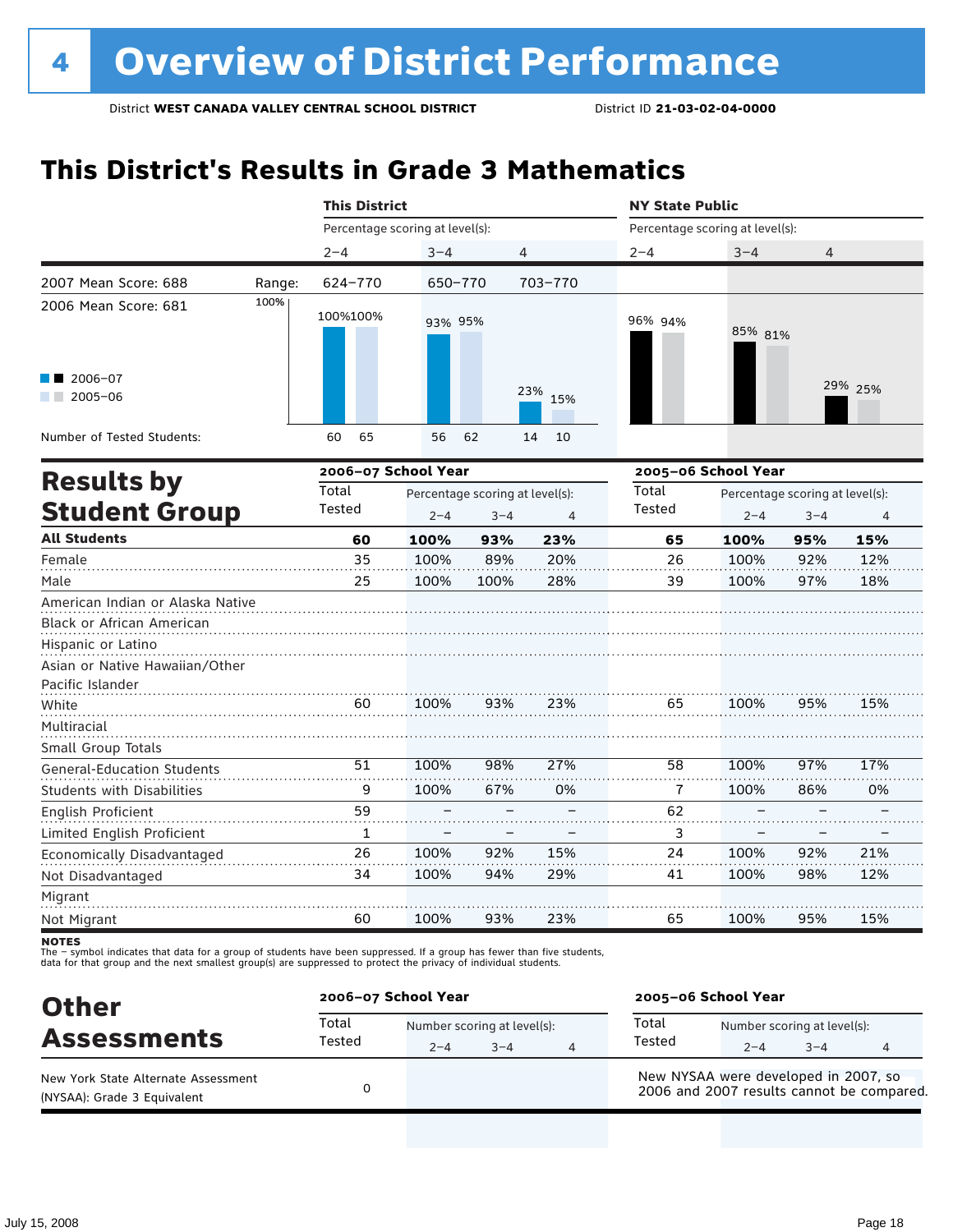# **This District's Results in Grade 4 English Language Arts**

|                                                                          |        | <b>This District</b>            |                                                       |     |                                | <b>NY State Public</b> |                                 |                                                              |    |
|--------------------------------------------------------------------------|--------|---------------------------------|-------------------------------------------------------|-----|--------------------------------|------------------------|---------------------------------|--------------------------------------------------------------|----|
|                                                                          |        | Percentage scoring at level(s): |                                                       |     |                                |                        | Percentage scoring at level(s): |                                                              |    |
|                                                                          |        | $2 - 4$                         | $3 - 4$                                               | 4   |                                | $2 - 4$                | $3 - 4$                         | 4                                                            |    |
| 2007 Mean Score: 659                                                     | Range: | 612-775                         | 650-775                                               |     | 716-775                        |                        |                                 |                                                              |    |
| 2006 Mean Score: 666                                                     | 100%   | 96% 99%                         | 67% 67%                                               |     |                                | 92% 91%                | 68% 69%                         |                                                              |    |
| $2006 - 07$<br>$2005 - 06$                                               |        |                                 |                                                       |     | 3%<br>1%                       |                        |                                 | 8%                                                           | 9% |
| Number of Tested Students:                                               |        | 66<br>66                        | 46                                                    | 45  | $\mathbf{1}$<br>$\overline{2}$ |                        |                                 |                                                              |    |
|                                                                          |        | 2006-07 School Year             |                                                       |     |                                |                        | 2005-06 School Year             |                                                              |    |
| <b>Results by</b><br><b>Student Group</b>                                |        | Total<br>Tested                 | Percentage scoring at level(s):<br>$2 - 4$<br>$3 - 4$ |     | $\overline{4}$                 | Total<br>Tested        | $2 - 4$                         | Percentage scoring at level(s):<br>$3 - 4$<br>$\overline{4}$ |    |
| <b>All Students</b>                                                      |        | 69                              | 96%                                                   | 67% | 1%                             | 67                     | 99%                             | 67%                                                          | 3% |
| Female                                                                   |        | 29                              | 97%                                                   | 62% | 3%                             | 28                     | 96%                             | 68%                                                          | 4% |
| Male                                                                     |        | 40                              | 95%                                                   | 70% | 0%                             | 39                     | 100%                            | 67%                                                          | 3% |
| American Indian or Alaska Native<br>Black or African American            |        |                                 |                                                       |     |                                | 2                      |                                 |                                                              |    |
| Hispanic or Latino<br>Asian or Native Hawaiian/Other<br>Pacific Islander |        | 1                               |                                                       |     |                                |                        |                                 |                                                              |    |
| White                                                                    |        | 68                              |                                                       |     |                                | 65                     |                                 |                                                              |    |
| Multiracial                                                              |        |                                 |                                                       |     |                                |                        |                                 |                                                              |    |
| Small Group Totals                                                       |        | 69                              | 96%                                                   | 67% | 1%                             | 67                     | 99%                             | 67%                                                          | 3% |
| <b>General-Education Students</b>                                        |        | 61                              | 100%                                                  | 75% | 2%                             | $\overline{58}$        | 100%                            | 74%                                                          | 3% |
| <b>Students with Disabilities</b>                                        |        | 8                               | 63%                                                   | 0%  | 0%                             | 9                      | 89%                             | 22%                                                          | 0% |
| English Proficient                                                       |        | 66                              |                                                       |     |                                | 67                     | 99%                             | 67%                                                          | 3% |
| Limited English Proficient                                               |        | 3                               |                                                       |     |                                |                        |                                 |                                                              |    |
| Economically Disadvantaged                                               |        | 24                              | 96%                                                   | 67% | 4%                             | 16                     | 100%                            | 75%                                                          | 0% |
| Not Disadvantaged                                                        |        | 45                              | 96%                                                   | 67% | 0%                             | 51                     | 98%                             | 65%                                                          | 4% |
| Migrant                                                                  |        | $\mathbf{1}$                    |                                                       |     |                                |                        |                                 |                                                              |    |
| Not Migrant                                                              |        | 68                              |                                                       |     |                                | 67                     | 99%                             | 67%                                                          | 3% |

**NOTES** 

The – symbol indicates that data for a group of students have been suppressed. If a group has fewer than five students,<br>data for that group and the next smallest group(s) are suppressed to protect the privacy of individual

| <b>Other</b>                                                                                         | 2006-07 School Year |                             |         |     | 2005-06 School Year                  |                             |         |                                           |  |
|------------------------------------------------------------------------------------------------------|---------------------|-----------------------------|---------|-----|--------------------------------------|-----------------------------|---------|-------------------------------------------|--|
| <b>Assessments</b>                                                                                   | Total<br>Tested     | Number scoring at level(s): |         |     | Total                                | Number scoring at level(s): |         |                                           |  |
|                                                                                                      |                     | $2 - 4$                     | $3 - 4$ | 4   | Tested                               | $2 - 4$                     | $3 - 4$ | 4                                         |  |
| New York State Alternate Assessment<br>(NYSAA): Grade 4 Equivalent                                   |                     | $\equiv$                    |         |     | New NYSAA were developed in 2007, so |                             |         | 2006 and 2007 results cannot be compared. |  |
| New York State English as a Second<br>Language Achievement Test (NYSESLAT) <sup>+</sup> :<br>Grade 4 | 0                   | N/A                         | N/A     | N/A | N/A                                  | N/A                         | N/A     | N/A                                       |  |

† These counts represent recently arrived LEP students who used the NYSESLAT to fulfill the English language arts participation requirement.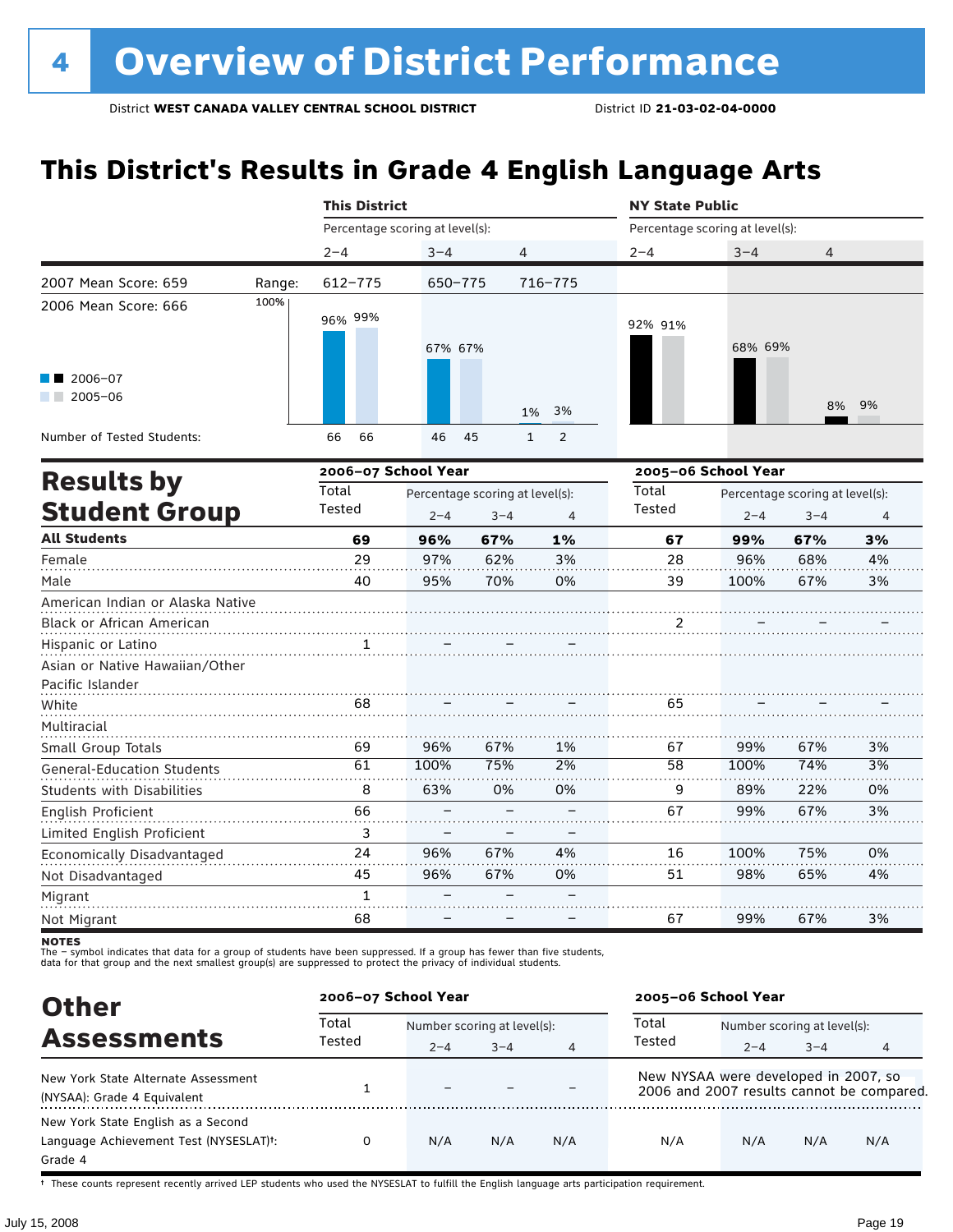### **This District's Results in Grade 4 Mathematics**

|                                              |        | <b>This District</b><br><b>NY State Public</b> |         |                                            |                |                                 |                     |                                            |         |
|----------------------------------------------|--------|------------------------------------------------|---------|--------------------------------------------|----------------|---------------------------------|---------------------|--------------------------------------------|---------|
|                                              |        | Percentage scoring at level(s):                |         |                                            |                | Percentage scoring at level(s): |                     |                                            |         |
|                                              |        | $2 - 4$                                        | $3 - 4$ | 4                                          |                | $2 - 4$                         | $3 - 4$             | 4                                          |         |
| 2007 Mean Score: 668                         | Range: | 622-800                                        | 650-800 |                                            | 702-800        |                                 |                     |                                            |         |
| 2006 Mean Score: 682                         | 100%   | 93% 100%                                       | 80%     | 93%                                        |                | 94% 93%                         | 80% 78%             |                                            |         |
| 2006-07<br>$2005 - 06$<br><b>The Company</b> |        |                                                |         |                                            | 19%<br>6%      |                                 |                     |                                            | 28% 26% |
| Number of Tested Students:                   |        | 65<br>67                                       | 56      | 62                                         | 4<br>13        |                                 |                     |                                            |         |
|                                              |        | 2006-07 School Year                            |         |                                            |                |                                 | 2005-06 School Year |                                            |         |
| <b>Results by</b><br><b>Student Group</b>    |        | Total<br>Tested                                | $2 - 4$ | Percentage scoring at level(s):<br>$3 - 4$ | $\overline{4}$ | Total<br>Tested                 | $2 - 4$             | Percentage scoring at level(s):<br>$3 - 4$ | 4       |
| <b>All Students</b>                          |        | 70                                             | 93%     | 80%                                        | 6%             | 67                              | 100%                | 93%                                        | 19%     |
| Female                                       |        | 29                                             | 90%     | 76%                                        | 3%             | 28                              | 100%                | 86%                                        | 14%     |
| Male                                         |        | 41                                             | 95%     | 83%                                        | 7%             | 39                              | 100%                | 97%                                        | 23%     |
| American Indian or Alaska Native             |        |                                                |         |                                            |                |                                 |                     |                                            |         |
| <b>Black or African American</b>             |        |                                                |         |                                            |                | 2                               |                     |                                            |         |
| Hispanic or Latino                           |        | 1                                              |         |                                            |                |                                 |                     |                                            |         |
| Asian or Native Hawaiian/Other               |        |                                                |         |                                            |                |                                 |                     |                                            |         |
| Pacific Islander                             |        |                                                |         |                                            |                |                                 |                     |                                            |         |
| White                                        |        | 69                                             |         |                                            |                | 65                              |                     |                                            |         |
| Multiracial                                  |        |                                                |         |                                            |                |                                 |                     |                                            |         |
| Small Group Totals                           |        | 70                                             | 93%     | 80%                                        | 6%             | 67                              | 100%                | 93%                                        | 19%     |
| General-Education Students                   |        | 62                                             | 98%     | 90%                                        | 6%             | 58                              | 100%                | 97%                                        | 21%     |
| Students with Disabilities                   |        | 8                                              | 50%     | 0%                                         | 0%             | 9                               | 100%                | 67%                                        | 11%     |
| <b>English Proficient</b>                    |        | 67                                             |         |                                            |                | 67                              | 100%                | 93%                                        | 19%     |
| Limited English Proficient                   |        | 3                                              |         |                                            |                |                                 |                     |                                            |         |
| Economically Disadvantaged                   |        | 25                                             | 88%     | 80%                                        | 8%             | 17                              | 100%                | 82%                                        | 24%     |
| Not Disadvantaged                            |        | 45                                             | 96%     | 80%                                        | 4%             | 50                              | 100%                | 96%                                        | 18%     |
| Migrant                                      |        | $\mathbf{1}$                                   |         |                                            |                |                                 |                     |                                            |         |
| Not Migrant                                  |        | 69                                             |         |                                            |                | 67                              | 100%                | 93%                                        | 19%     |

**NOTES** 

| <b>Other</b>                                                       | 2006-07 School Year |                                        |         |   | 2005-06 School Year                                                               |         |                                        |   |  |
|--------------------------------------------------------------------|---------------------|----------------------------------------|---------|---|-----------------------------------------------------------------------------------|---------|----------------------------------------|---|--|
| <b>Assessments</b>                                                 | Total<br>Tested     | Number scoring at level(s):<br>$2 - 4$ | $3 - 4$ | Δ | Total<br>Tested                                                                   | $2 - 4$ | Number scoring at level(s):<br>$3 - 4$ | 4 |  |
| New York State Alternate Assessment<br>(NYSAA): Grade 4 Equivalent |                     | -                                      |         |   | New NYSAA were developed in 2007, so<br>2006 and 2007 results cannot be compared. |         |                                        |   |  |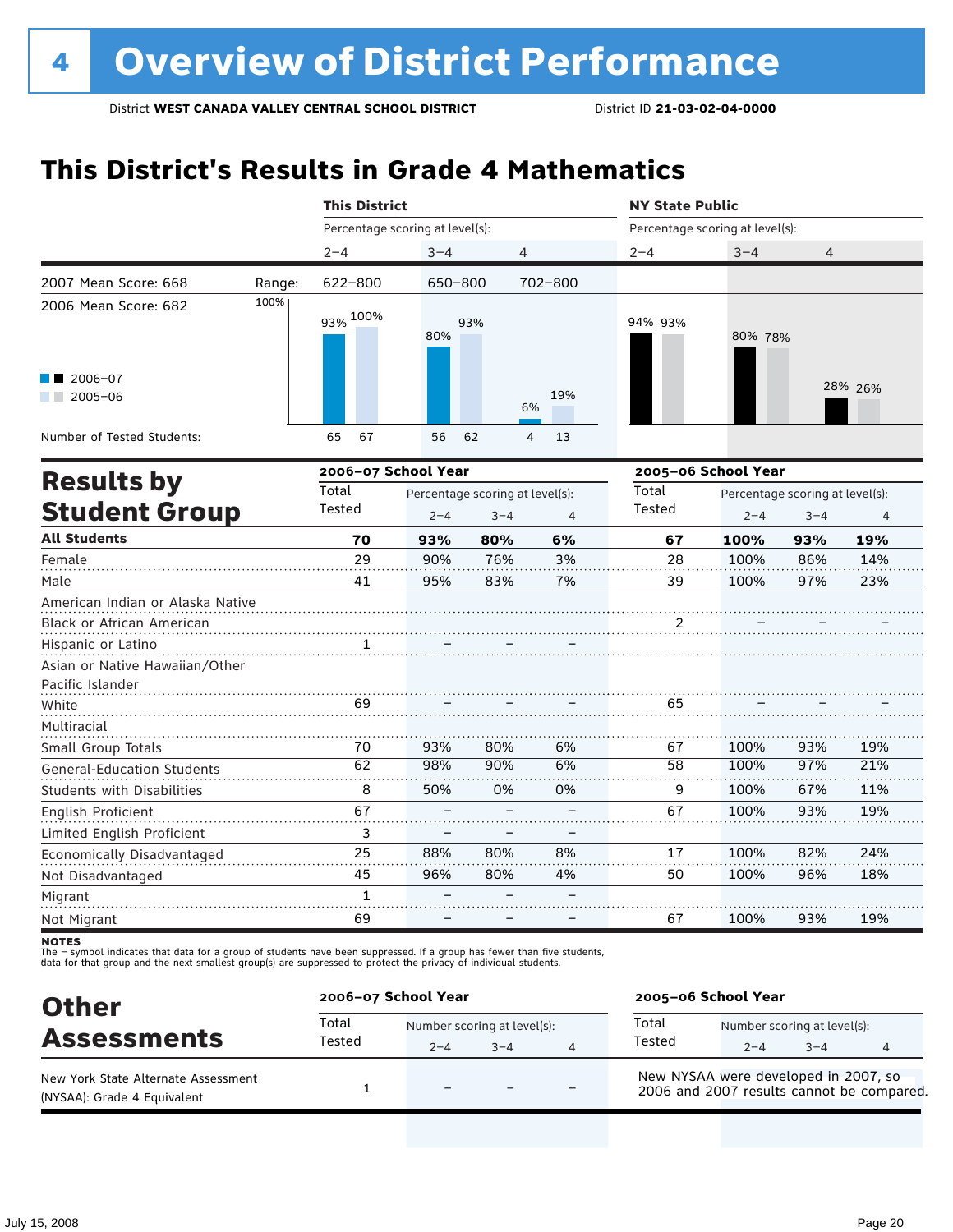### **This District's Results in Grade 4 Science**

|                                                                          |        | <b>This District</b>            |                                                                         |      |                | <b>NY State Public</b>          |                                                            |      |         |
|--------------------------------------------------------------------------|--------|---------------------------------|-------------------------------------------------------------------------|------|----------------|---------------------------------|------------------------------------------------------------|------|---------|
|                                                                          |        | Percentage scoring at level(s): |                                                                         |      |                | Percentage scoring at level(s): |                                                            |      |         |
|                                                                          |        | $2 - 4$                         | $3 - 4$                                                                 |      | $\overline{4}$ | $2 - 4$                         | $3 - 4$                                                    | 4    |         |
| 2007 Mean Score: 83                                                      | Range: | $45 - 100$                      | $65 - 100$                                                              |      | $85 - 100$     |                                 |                                                            |      |         |
| 2006 Mean Score: 83                                                      | 100%   | 97% 100%                        | 96% 99%                                                                 |      | 58%            | 97% 97%                         | 85% 86%                                                    |      |         |
| $\blacksquare$ 2006-07<br>$2005 - 06$<br><b>Contract</b>                 |        |                                 |                                                                         |      | 46%            |                                 |                                                            |      | 49% 49% |
| Number of Tested Students:                                               |        | 67<br>67                        | 66                                                                      | 66   | 40<br>31       |                                 |                                                            |      |         |
|                                                                          |        | 2006-07 School Year             |                                                                         |      |                |                                 | 2005-06 School Year                                        |      |         |
| <b>Results by</b><br><b>Student Group</b>                                |        | Total<br>Tested                 | Percentage scoring at level(s):<br>$2 - 4$<br>$3 - 4$<br>$\overline{4}$ |      |                |                                 | Percentage scoring at level(s):<br>$2 - 4$<br>$3 - 4$<br>4 |      |         |
| <b>All Students</b>                                                      |        | 69                              | 97%                                                                     | 96%  | 58%            | 67                              | 100%                                                       | 99%  | 46%     |
| Female                                                                   |        | 28                              | 93%                                                                     | 89%  | 46%            | 28                              | 100%                                                       | 100% | 36%     |
| Male                                                                     |        | 41                              | 100%                                                                    | 100% | 66%            | 39                              | 100%                                                       | 97%  | 54%     |
| American Indian or Alaska Native                                         |        |                                 |                                                                         |      |                |                                 |                                                            |      |         |
| <b>Black or African American</b>                                         |        |                                 |                                                                         |      |                | 2                               |                                                            |      |         |
| Hispanic or Latino<br>Asian or Native Hawaiian/Other<br>Pacific Islander |        |                                 |                                                                         |      |                |                                 |                                                            |      |         |
| White                                                                    |        | 69                              | 97%                                                                     | 96%  | 58%            | 65                              |                                                            |      |         |
| Multiracial                                                              |        |                                 |                                                                         |      |                |                                 |                                                            |      |         |
| Small Group Totals                                                       |        |                                 |                                                                         |      |                | 67                              | 100%                                                       | 99%  | 46%     |
| <b>General-Education Students</b>                                        |        | 61                              | 97%                                                                     | 97%  | 66%            | 58                              | 100%                                                       | 100% | 50%     |
| <b>Students with Disabilities</b>                                        |        | 8                               | 100%                                                                    | 88%  | 0%             | 9                               | 100%                                                       | 89%  | 22%     |
| English Proficient                                                       |        | 67                              |                                                                         |      |                | 67                              | 100%                                                       | 99%  | 46%     |
| Limited English Proficient                                               |        | $\overline{2}$                  |                                                                         |      |                |                                 |                                                            |      |         |
| Economically Disadvantaged                                               |        | 24                              | 92%                                                                     | 92%  | 54%            | 17                              | 100%                                                       | 100% | 41%     |
| Not Disadvantaged                                                        |        | 45                              | 100%                                                                    | 98%  | 60%            | 50                              | 100%                                                       | 98%  | 48%     |
| Migrant                                                                  |        |                                 |                                                                         |      |                |                                 |                                                            |      |         |
| Not Migrant                                                              |        | 69                              | 97%                                                                     | 96%  | 58%            | 67                              | 100%                                                       | 99%  | 46%     |

**NOTES** 

| <b>Other</b>                                                       | 2006-07 School Year |                                        |      |   | 2005-06 School Year                                                               |         |                                        |   |  |
|--------------------------------------------------------------------|---------------------|----------------------------------------|------|---|-----------------------------------------------------------------------------------|---------|----------------------------------------|---|--|
| <b>Assessments</b>                                                 | Total<br>Tested     | Number scoring at level(s):<br>$2 - 4$ | $-4$ | 4 | Total<br>Tested                                                                   | $2 - 4$ | Number scoring at level(s):<br>$3 - 4$ | 4 |  |
| New York State Alternate Assessment<br>(NYSAA): Grade 4 Equivalent |                     | $\overline{\phantom{0}}$               |      |   | New NYSAA were developed in 2007, so<br>2006 and 2007 results cannot be compared. |         |                                        |   |  |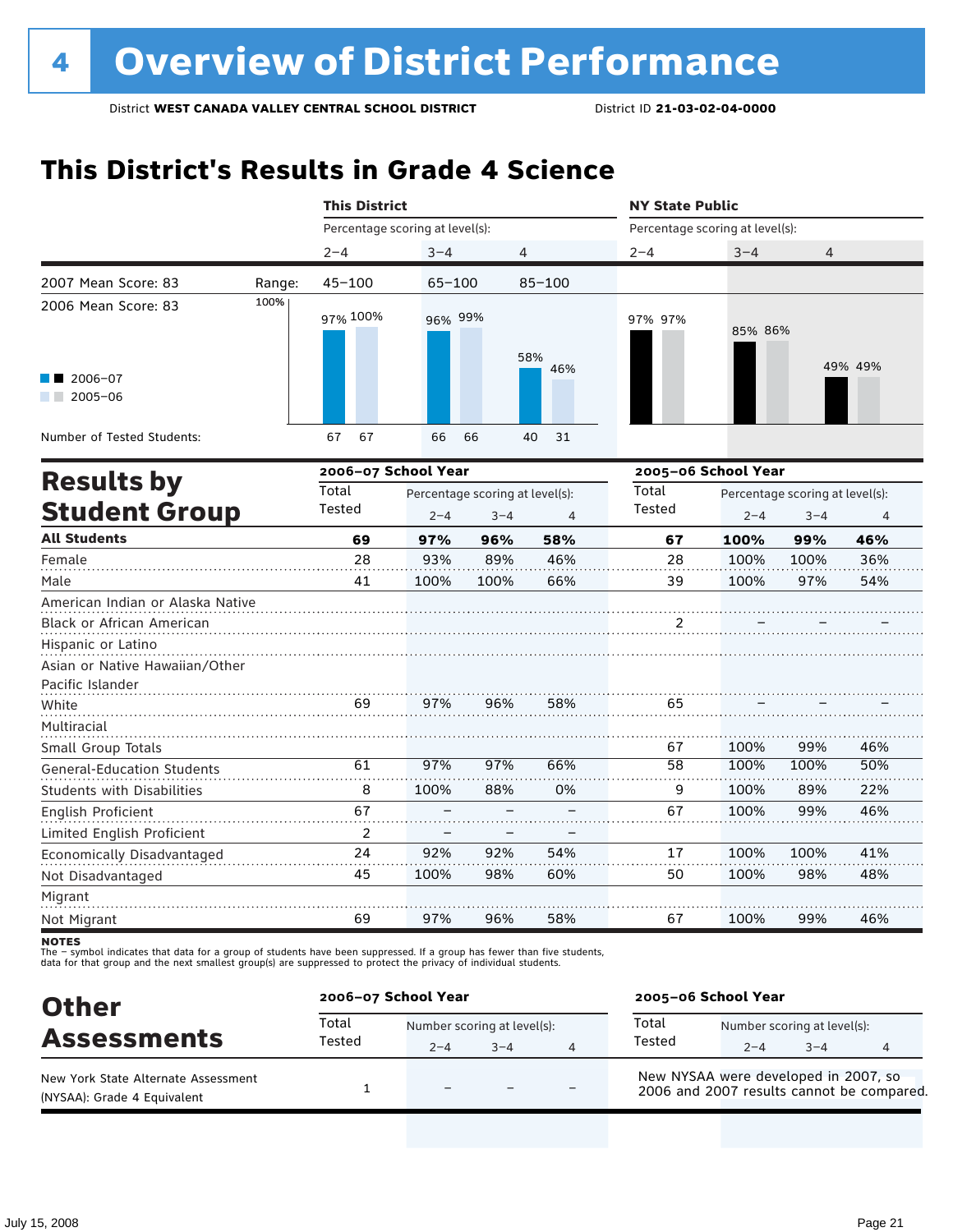# **This District's Results in Grade 5 English Language Arts**

|                                                                                     |        | <b>This District</b>            |             |                                 |                     | <b>NY State Public</b>          |                                 |         |     |
|-------------------------------------------------------------------------------------|--------|---------------------------------|-------------|---------------------------------|---------------------|---------------------------------|---------------------------------|---------|-----|
|                                                                                     |        | Percentage scoring at level(s): |             |                                 |                     | Percentage scoring at level(s): |                                 |         |     |
|                                                                                     |        | $2 - 4$                         | $3 - 4$     |                                 | 4                   | $2 - 4$                         | $3 - 4$                         | 4       |     |
| 2007 Mean Score: 665                                                                | Range: | 608-795                         | $650 - 795$ |                                 | 711-795             |                                 |                                 |         |     |
| 2006 Mean Score: 664                                                                | 100%   | 98% 95%                         | 80% 80%     |                                 |                     | 95% 94%                         | 68% 67%                         |         |     |
| 2006-07<br>$2005 - 06$<br><b>The Company</b>                                        |        |                                 |             |                                 | 12%<br>3%           |                                 |                                 | 7%      | 12% |
| Number of Tested Students:                                                          |        | 57<br>65                        | 53          | 48                              | $\overline{1}$<br>2 |                                 |                                 |         |     |
| <b>Results by</b>                                                                   |        | 2006-07 School Year             |             |                                 |                     | 2005-06 School Year             |                                 |         |     |
|                                                                                     |        | Total                           |             | Percentage scoring at level(s): |                     |                                 | Percentage scoring at level(s): |         |     |
| <b>Student Group</b>                                                                |        | Tested                          | $2 - 4$     | $3 - 4$                         | 4                   | Tested                          | $2 - 4$                         | $3 - 4$ | 4   |
| <b>All Students</b>                                                                 |        | 66                              | 98%         | 80%                             | 3%                  | 60                              | 95%                             | 80%     | 12% |
| Female                                                                              |        | 27                              | 96%         | 74%                             | 4%                  | 33                              | 100%                            | 88%     | 15% |
| Male                                                                                |        | 39                              | 100%        | 85%                             | 3%                  | 27                              | 89%                             | 70%     | 7%  |
| American Indian or Alaska Native<br>Black or African American<br>Hispanic or Latino |        |                                 |             |                                 |                     |                                 |                                 |         |     |
| Asian or Native Hawaiian/Other                                                      |        |                                 |             |                                 |                     |                                 |                                 |         |     |
| Pacific Islander<br>White                                                           |        | 66                              | 98%         | 80%                             | 3%                  | 60                              | 95%                             | 80%     | 12% |
| Multiracial                                                                         |        |                                 |             |                                 |                     |                                 |                                 |         |     |
| Small Group Totals                                                                  |        |                                 |             |                                 |                     |                                 |                                 |         |     |
| <b>General-Education Students</b>                                                   |        | 58                              | 100%        | 88%                             | 3%                  | 53                              | 98%                             | 87%     | 13% |
| <b>Students with Disabilities</b>                                                   |        | 8                               | 88%         | 25%                             | 0%                  | 7                               | 71%                             | 29%     | 0%  |
| <b>English Proficient</b>                                                           |        | 66                              | 98%         | 80%                             | 3%                  | 58                              |                                 |         |     |
| Limited English Proficient                                                          |        |                                 |             |                                 |                     | 2                               |                                 |         |     |
| Economically Disadvantaged                                                          |        | 16                              | 100%        | 75%                             | 0%                  | 22                              | 91%                             | 82%     | 14% |
| Not Disadvantaged                                                                   |        | 50                              | 98%         | 82%                             | 4%                  | 38                              | 97%                             | 79%     | 11% |
| Migrant                                                                             |        |                                 |             |                                 |                     |                                 |                                 |         |     |
| Not Migrant                                                                         |        | 66                              | 98%         | 80%                             | 3%                  | 60                              | 95%                             | 80%     | 12% |

notes

The – symbol indicates that data for a group of students have been suppressed. If a group has fewer than five students,<br>data for that group and the next smallest group(s) are suppressed to protect the privacy of individual

| <b>Other</b>                                        | 2006-07 School Year |                             |         |                | 2005-06 School Year                  |                             |         |                                           |  |
|-----------------------------------------------------|---------------------|-----------------------------|---------|----------------|--------------------------------------|-----------------------------|---------|-------------------------------------------|--|
| <b>Assessments</b>                                  | Total<br>Tested     | Number scoring at level(s): |         |                | Total                                | Number scoring at level(s): |         |                                           |  |
|                                                     |                     | $2 - 4$                     | $3 - 4$ | $\overline{4}$ | Tested                               | $2 - 4$                     | $3 - 4$ | 4                                         |  |
| New York State Alternate Assessment                 |                     |                             |         |                | New NYSAA were developed in 2007, so |                             |         |                                           |  |
| (NYSAA): Grade 5 Equivalent                         |                     |                             |         |                |                                      |                             |         | 2006 and 2007 results cannot be compared. |  |
| New York State English as a Second                  |                     |                             |         |                |                                      |                             |         |                                           |  |
| Language Achievement Test (NYSESLAT) <sup>+</sup> : | 0                   | N/A                         | N/A     | N/A            | N/A                                  | N/A                         | N/A     | N/A                                       |  |
| Grade 5                                             |                     |                             |         |                |                                      |                             |         |                                           |  |

† These counts represent recently arrived LEP students who used the NYSESLAT to fulfill the English language arts participation requirement.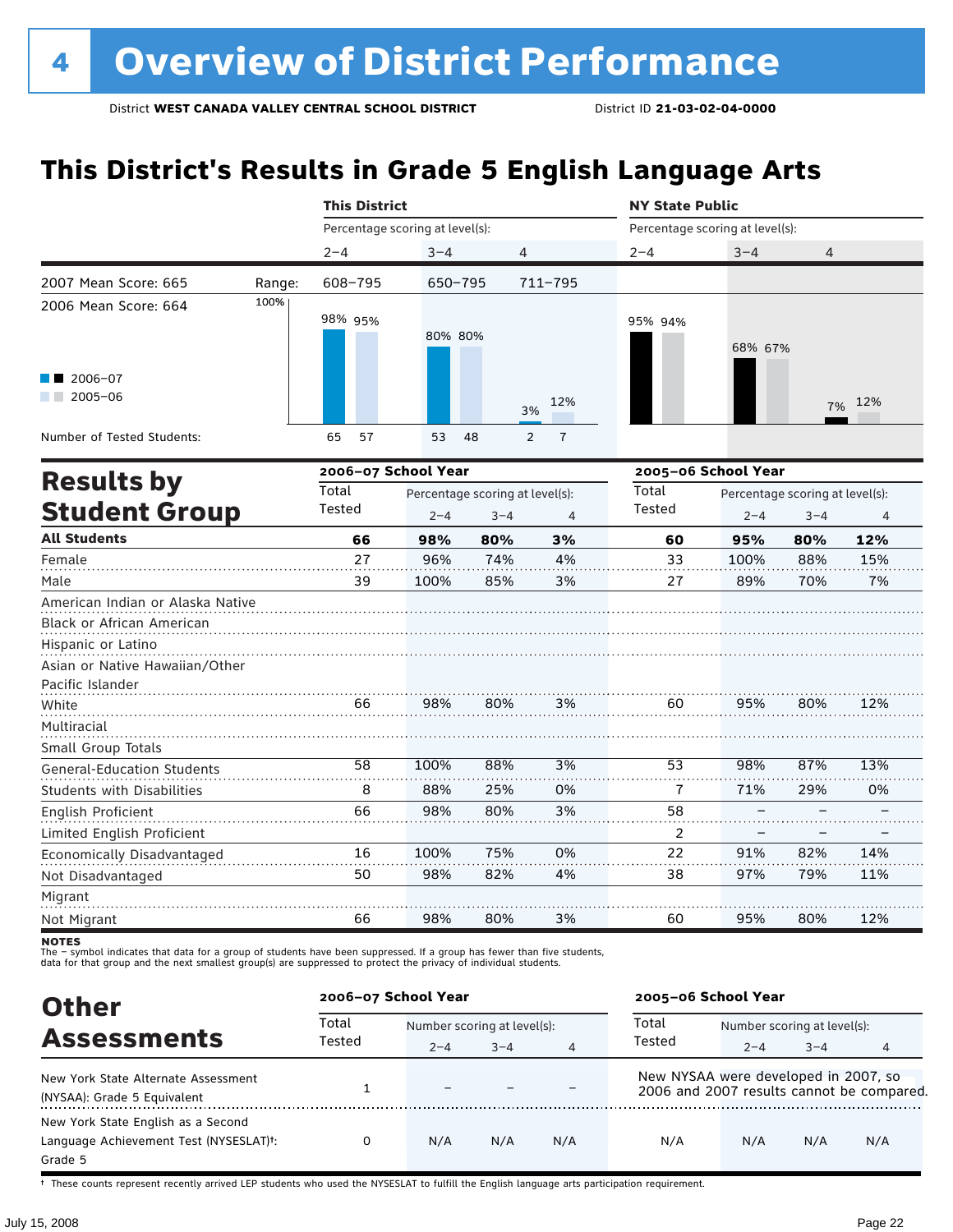### **This District's Results in Grade 5 Mathematics**

|                                                                                      |  | <b>This District</b> |                                 |                                 |                     | <b>NY State Public</b>          |                     |                                 |                |
|--------------------------------------------------------------------------------------|--|----------------------|---------------------------------|---------------------------------|---------------------|---------------------------------|---------------------|---------------------------------|----------------|
| $2 - 4$<br>2007 Mean Score: 675<br>Range:<br>100%<br>2006 Mean Score: 666<br>2006-07 |  |                      | Percentage scoring at level(s): |                                 |                     | Percentage scoring at level(s): |                     |                                 |                |
|                                                                                      |  |                      | $3 - 4$                         |                                 | 4                   | $2 - 4$                         | $3 - 4$             | $\overline{4}$                  |                |
|                                                                                      |  | 619-780              | 650-780                         |                                 | 699-780             |                                 |                     |                                 |                |
|                                                                                      |  | 97% 92%              | 91%                             | 75%                             |                     | 94% 90%                         | 76% 68%             |                                 |                |
| $2005 - 06$                                                                          |  |                      |                                 |                                 | 15%<br>10%          |                                 |                     |                                 | 22% 19%        |
| Number of Tested Students:                                                           |  | 56<br>65             | 61                              | 46                              | 9<br>$\overline{7}$ |                                 |                     |                                 |                |
|                                                                                      |  | 2006-07 School Year  |                                 |                                 |                     |                                 | 2005-06 School Year |                                 |                |
| <b>Results by</b>                                                                    |  | Total                |                                 | Percentage scoring at level(s): |                     |                                 |                     | Percentage scoring at level(s): |                |
| <b>Student Group</b>                                                                 |  | Tested               | $2 - 4$                         | $3 - 4$                         | 4                   | Tested                          | $2 - 4$             | $3 - 4$                         | $\overline{4}$ |
| <b>All Students</b>                                                                  |  | 67                   | 97%                             | 91%                             | 10%                 | 61                              | 92%                 | 75%                             | 15%            |
| Female                                                                               |  | 27                   | 93%                             | 85%                             | 7%                  | 33                              | 97%                 | 82%                             | 18%            |
| Male                                                                                 |  | 40                   | 100%                            | 95%                             | 13%                 | 28                              | 86%                 | 68%                             | 11%            |
| American Indian or Alaska Native<br>Black or African American                        |  |                      |                                 |                                 |                     |                                 |                     |                                 |                |
| Hispanic or Latino                                                                   |  |                      |                                 |                                 |                     |                                 |                     |                                 |                |
| Asian or Native Hawaiian/Other                                                       |  |                      |                                 |                                 |                     |                                 |                     |                                 |                |
| Pacific Islander                                                                     |  |                      |                                 |                                 |                     |                                 |                     |                                 |                |
| White                                                                                |  | 67                   | 97%                             | 91%                             | 10%                 | 61                              | 92%                 | 75%                             | 15%            |
| Multiracial                                                                          |  |                      |                                 |                                 |                     |                                 |                     |                                 |                |
| Small Group Totals                                                                   |  | 59                   | 100%                            | 97%                             | 12%                 | 54                              | 96%                 | 80%                             | 17%            |
| <b>General-Education Students</b>                                                    |  |                      |                                 |                                 |                     |                                 |                     |                                 |                |
| <b>Students with Disabilities</b>                                                    |  | 8                    | 75%                             | 50%                             | 0%                  | 7                               | 57%                 | 43%                             | 0%             |
| English Proficient                                                                   |  | 67                   | 97%                             | 91%                             | 10%                 | 59                              |                     |                                 |                |
| Limited English Proficient                                                           |  |                      |                                 |                                 |                     | 2                               |                     |                                 |                |
| Economically Disadvantaged                                                           |  | 17                   | 94%                             | 82%                             | 0%                  | 23                              | 87%                 | 70%                             | 13%            |
| Not Disadvantaged                                                                    |  | 50                   | 98%                             | 94%                             | 14%                 | 38                              | 95%                 | 79%                             | 16%            |
| Migrant                                                                              |  |                      |                                 |                                 |                     |                                 |                     |                                 |                |
| Not Migrant                                                                          |  | 67                   | 97%                             | 91%                             | 10%                 | 61                              | 92%                 | 75%                             | 15%            |

**NOTES** 

| <b>Other</b>                                                       | 2006-07 School Year |                                        |      |   | 2005-06 School Year                                                               |         |                                        |   |  |
|--------------------------------------------------------------------|---------------------|----------------------------------------|------|---|-----------------------------------------------------------------------------------|---------|----------------------------------------|---|--|
| <b>Assessments</b>                                                 | Total<br>Tested     | Number scoring at level(s):<br>$2 - 4$ | $-4$ | 4 | Total<br>Tested                                                                   | $2 - 4$ | Number scoring at level(s):<br>$3 - 4$ | 4 |  |
| New York State Alternate Assessment<br>(NYSAA): Grade 5 Equivalent |                     | $\overline{\phantom{0}}$               |      |   | New NYSAA were developed in 2007, so<br>2006 and 2007 results cannot be compared. |         |                                        |   |  |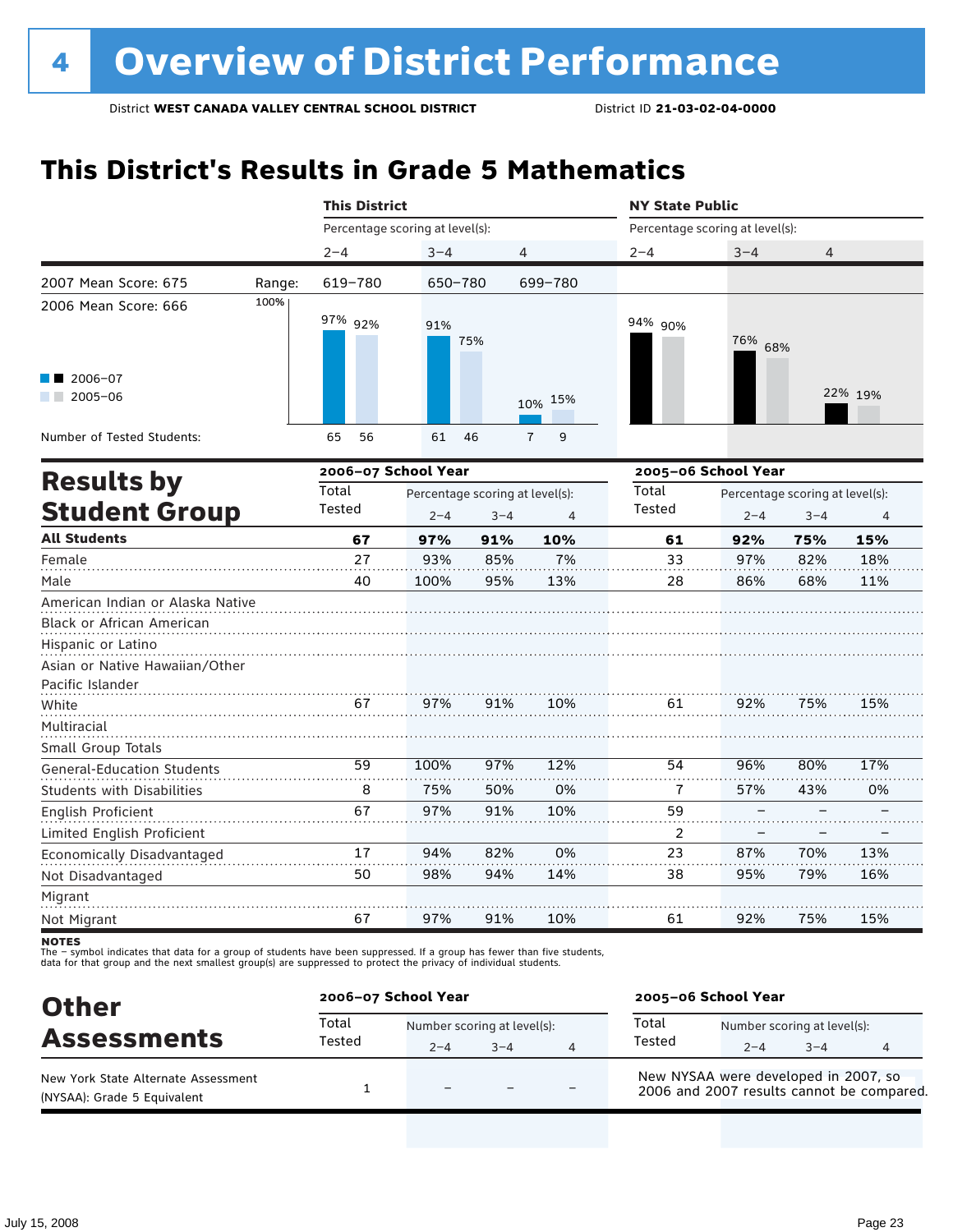# **This District's Results in Grade 6 English Language Arts**

|                                                  |        | <b>This District</b>            |                                 |         |                     | <b>NY State Public</b>          |         |                                 |        |
|--------------------------------------------------|--------|---------------------------------|---------------------------------|---------|---------------------|---------------------------------|---------|---------------------------------|--------|
|                                                  |        | Percentage scoring at level(s): |                                 |         |                     | Percentage scoring at level(s): |         |                                 |        |
|                                                  |        | $2 - 4$                         | $3 - 4$                         | 4       |                     | $2 - 4$                         | $3 - 4$ | 4                               |        |
| 2007 Mean Score: 661                             | Range: | 598-785                         | 650-785                         |         | 705-785             |                                 |         |                                 |        |
| 2006 Mean Score: 658                             | 100%   | 95% 97%                         | 78%                             | 63%     |                     | 98% 93%                         | 63% 60% |                                 |        |
| $\blacksquare$ 2006-07<br>$\blacksquare$ 2005-06 |        |                                 |                                 |         | 8%<br>3%            |                                 |         |                                 | 9% 12% |
| Number of Tested Students:                       |        | 74<br>55                        | 45                              | 48      | 6<br>$\overline{2}$ |                                 |         |                                 |        |
|                                                  |        | 2006-07 School Year             |                                 |         |                     | 2005-06 School Year             |         |                                 |        |
| <b>Results by</b>                                |        | Total                           | Percentage scoring at level(s): |         |                     | Total                           |         | Percentage scoring at level(s): |        |
| <b>Student Group</b>                             |        | Tested                          | $2 - 4$                         | $3 - 4$ | 4                   | Tested                          | $2 - 4$ | $3 - 4$                         | 4      |
| <b>All Students</b>                              |        | 58                              | 95%                             | 78%     | 3%                  | 76                              | 97%     | 63%                             | 8%     |
| Female                                           |        | 32                              | 100%                            | 81%     | 0%                  | 43                              | 98%     | 72%                             | 12%    |
| Male                                             |        | 26                              | 88%                             | 73%     | 8%                  | 33                              | 97%     | 52%                             | 3%     |
| American Indian or Alaska Native                 |        |                                 |                                 |         |                     |                                 |         |                                 |        |
| Black or African American                        |        |                                 |                                 |         |                     | 1                               |         |                                 |        |
| Hispanic or Latino                               |        |                                 |                                 |         |                     |                                 |         |                                 |        |
| Asian or Native Hawaiian/Other                   |        |                                 |                                 |         |                     |                                 |         |                                 |        |
| Pacific Islander                                 |        |                                 |                                 |         |                     |                                 |         |                                 |        |
| White                                            |        | 58                              | 95%                             | 78%     | 3%                  | 75                              |         |                                 |        |
| Multiracial                                      |        |                                 |                                 |         |                     |                                 |         |                                 |        |
| Small Group Totals                               |        |                                 |                                 |         |                     | 76                              | 97%     | 63%                             | 8%     |
| <b>General-Education Students</b>                |        | 53                              | 100%                            | 85%     | 4%                  | 66                              | 98%     | 70%                             | 9%     |
| <b>Students with Disabilities</b>                |        | 5                               | 40%                             | 0%      | 0%                  | 10                              | 90%     | 20%                             | 0%     |
| English Proficient                               |        | 56                              |                                 |         |                     | 75                              |         |                                 |        |
| Limited English Proficient                       |        | 2                               |                                 |         |                     | 1                               |         |                                 |        |
| Economically Disadvantaged                       |        | 19                              | 89%                             | 79%     | 0%                  | 28                              | 96%     | 43%                             | 7%     |
| Not Disadvantaged                                |        | 39                              | 97%                             | 77%     | 5%                  | 48                              | 98%     | 75%                             | 8%     |
| Migrant                                          |        |                                 |                                 |         |                     |                                 |         |                                 |        |
| Not Migrant                                      |        | 58                              | 95%                             | 78%     | 3%                  | 76                              | 97%     | 63%                             | 8%     |

**NOTES** 

The – symbol indicates that data for a group of students have been suppressed. If a group has fewer than five students,<br>data for that group and the next smallest group(s) are suppressed to protect the privacy of individual

| <b>Other</b>                                        | 2006-07 School Year |                             |         |     | 2005-06 School Year                  |                             |         |                                           |  |
|-----------------------------------------------------|---------------------|-----------------------------|---------|-----|--------------------------------------|-----------------------------|---------|-------------------------------------------|--|
| <b>Assessments</b>                                  | Total<br>Tested     | Number scoring at level(s): |         |     | Total                                | Number scoring at level(s): |         |                                           |  |
|                                                     |                     | $2 - 4$                     | $3 - 4$ | 4   | Tested                               | $2 - 4$                     | $3 - 4$ | 4                                         |  |
| New York State Alternate Assessment                 |                     |                             |         |     | New NYSAA were developed in 2007, so |                             |         |                                           |  |
| (NYSAA): Grade 6 Equivalent                         |                     |                             |         |     |                                      |                             |         | 2006 and 2007 results cannot be compared. |  |
| New York State English as a Second                  |                     |                             |         |     |                                      |                             |         |                                           |  |
| Language Achievement Test (NYSESLAT) <sup>+</sup> : |                     | N/A                         | N/A     | N/A | N/A                                  | N/A                         | N/A     | N/A                                       |  |
| Grade 6                                             |                     |                             |         |     |                                      |                             |         |                                           |  |

† These counts represent recently arrived LEP students who used the NYSESLAT to fulfill the English language arts participation requirement.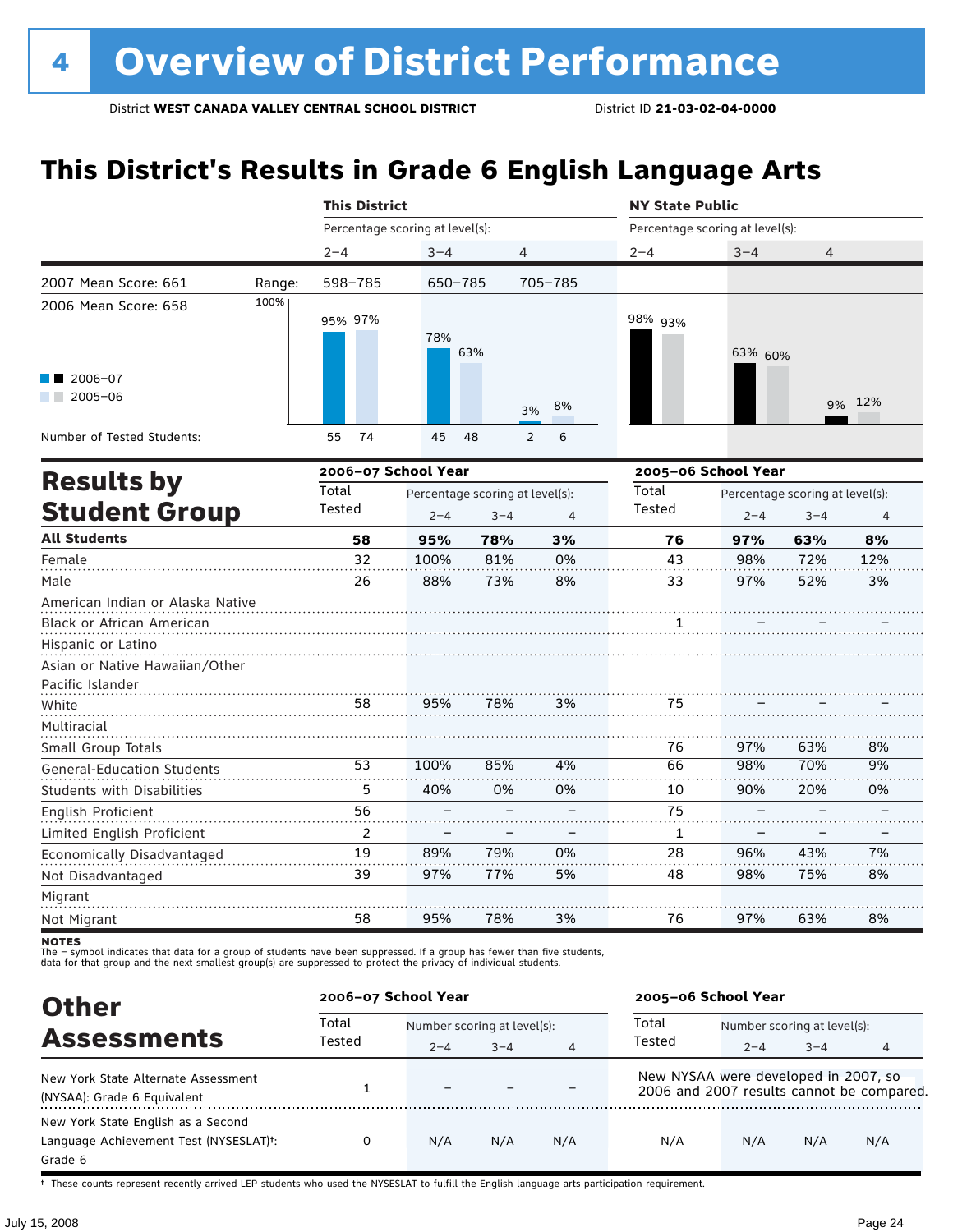### **This District's Results in Grade 6 Mathematics**

|                                   |        | <b>This District</b>            |         |                                 |                     | <b>NY State Public</b>          |     |                                                                                                                                                       |                |  |
|-----------------------------------|--------|---------------------------------|---------|---------------------------------|---------------------|---------------------------------|-----|-------------------------------------------------------------------------------------------------------------------------------------------------------|----------------|--|
|                                   |        | Percentage scoring at level(s): |         |                                 |                     | Percentage scoring at level(s): |     | $3 - 4$<br>$\overline{4}$<br>71%<br>60%<br>20% 13%<br>Percentage scoring at level(s):<br>$2 - 4$<br>$3 - 4$<br>92%<br>60%<br>90%<br>64%<br>94%<br>55% |                |  |
|                                   |        | $2 - 4$                         | $3 - 4$ | 4                               |                     | $2 - 4$                         |     |                                                                                                                                                       |                |  |
| 2007 Mean Score: 657              | Range: | 616-780                         | 650-780 |                                 | 696-780             |                                 |     |                                                                                                                                                       |                |  |
| 2006 Mean Score: 654              | 100%   | 95% 92%                         | 66% 60% |                                 |                     | 91% 87%                         |     |                                                                                                                                                       |                |  |
| 2006-07<br>$2005 - 06$            |        |                                 |         |                                 | 7%<br>7%            |                                 |     |                                                                                                                                                       |                |  |
| Number of Tested Students:        |        | 55<br>69                        | 38      | 45                              | 5<br>$\overline{4}$ |                                 |     |                                                                                                                                                       |                |  |
|                                   |        | 2006-07 School Year             |         |                                 |                     | 2005-06 School Year             |     |                                                                                                                                                       |                |  |
| <b>Results by</b>                 |        | Total                           |         | Percentage scoring at level(s): |                     | Total                           |     |                                                                                                                                                       |                |  |
| <b>Student Group</b>              |        | Tested                          | $2 - 4$ | $3 - 4$                         | $\overline{4}$      | Tested                          |     |                                                                                                                                                       | $\overline{4}$ |  |
| <b>All Students</b>               |        | 58                              | 95%     | 66%                             | 7%                  | 75                              |     |                                                                                                                                                       | 7%             |  |
| Female                            |        | 32                              | 97%     | 72%                             | 6%                  | 42                              |     |                                                                                                                                                       | 7%             |  |
| Male                              |        | 26                              | 92%     | 58%                             | 8%                  | 33                              |     |                                                                                                                                                       | 6%             |  |
| American Indian or Alaska Native  |        |                                 |         |                                 |                     |                                 |     |                                                                                                                                                       |                |  |
| <b>Black or African American</b>  |        |                                 |         |                                 |                     | 1                               |     |                                                                                                                                                       |                |  |
| Hispanic or Latino                |        |                                 |         |                                 |                     |                                 |     |                                                                                                                                                       |                |  |
| Asian or Native Hawaiian/Other    |        |                                 |         |                                 |                     |                                 |     |                                                                                                                                                       |                |  |
| Pacific Islander                  |        |                                 |         |                                 |                     |                                 |     |                                                                                                                                                       |                |  |
| White                             |        | 58                              | 95%     | 66%                             | 7%                  | 74                              |     |                                                                                                                                                       |                |  |
| Multiracial                       |        |                                 |         |                                 |                     |                                 |     |                                                                                                                                                       |                |  |
| Small Group Totals                |        |                                 |         |                                 |                     | 75                              | 92% | 60%                                                                                                                                                   | 7%             |  |
| <b>General-Education Students</b> |        | 53                              | 98%     | 68%                             | 8%                  | 65                              | 94% | 65%                                                                                                                                                   | 8%             |  |
| <b>Students with Disabilities</b> |        | 5                               | 60%     | 40%                             | 0%                  | 10                              | 80% | 30%                                                                                                                                                   | 0%             |  |
| <b>English Proficient</b>         |        | 56                              |         |                                 |                     | 74                              |     |                                                                                                                                                       |                |  |
| Limited English Proficient        |        | 2                               |         |                                 |                     | 1                               |     |                                                                                                                                                       |                |  |
| Economically Disadvantaged        |        | 19                              | 89%     | 32%                             | 0%                  | 27                              | 85% | 41%                                                                                                                                                   | 4%             |  |
| Not Disadvantaged                 |        | 39                              | 97%     | 82%                             | 10%                 | 48                              | 96% | 71%                                                                                                                                                   | 8%             |  |
| Migrant                           |        |                                 |         |                                 |                     |                                 |     |                                                                                                                                                       |                |  |
| Not Migrant                       |        | 58                              | 95%     | 66%                             | 7%                  | 75                              | 92% | 60%                                                                                                                                                   | 7%             |  |

**NOTES** 

| <b>Other</b>                                                       | 2006-07 School Year |                                        |      |   | 2005-06 School Year                                                               |         |                                        |   |
|--------------------------------------------------------------------|---------------------|----------------------------------------|------|---|-----------------------------------------------------------------------------------|---------|----------------------------------------|---|
| <b>Assessments</b>                                                 | Total<br>Tested     | Number scoring at level(s):<br>$2 - 4$ | $-4$ | 4 | Total<br>Tested                                                                   | $2 - 4$ | Number scoring at level(s):<br>$3 - 4$ | 4 |
| New York State Alternate Assessment<br>(NYSAA): Grade 6 Equivalent |                     | $\equiv$                               |      |   | New NYSAA were developed in 2007, so<br>2006 and 2007 results cannot be compared. |         |                                        |   |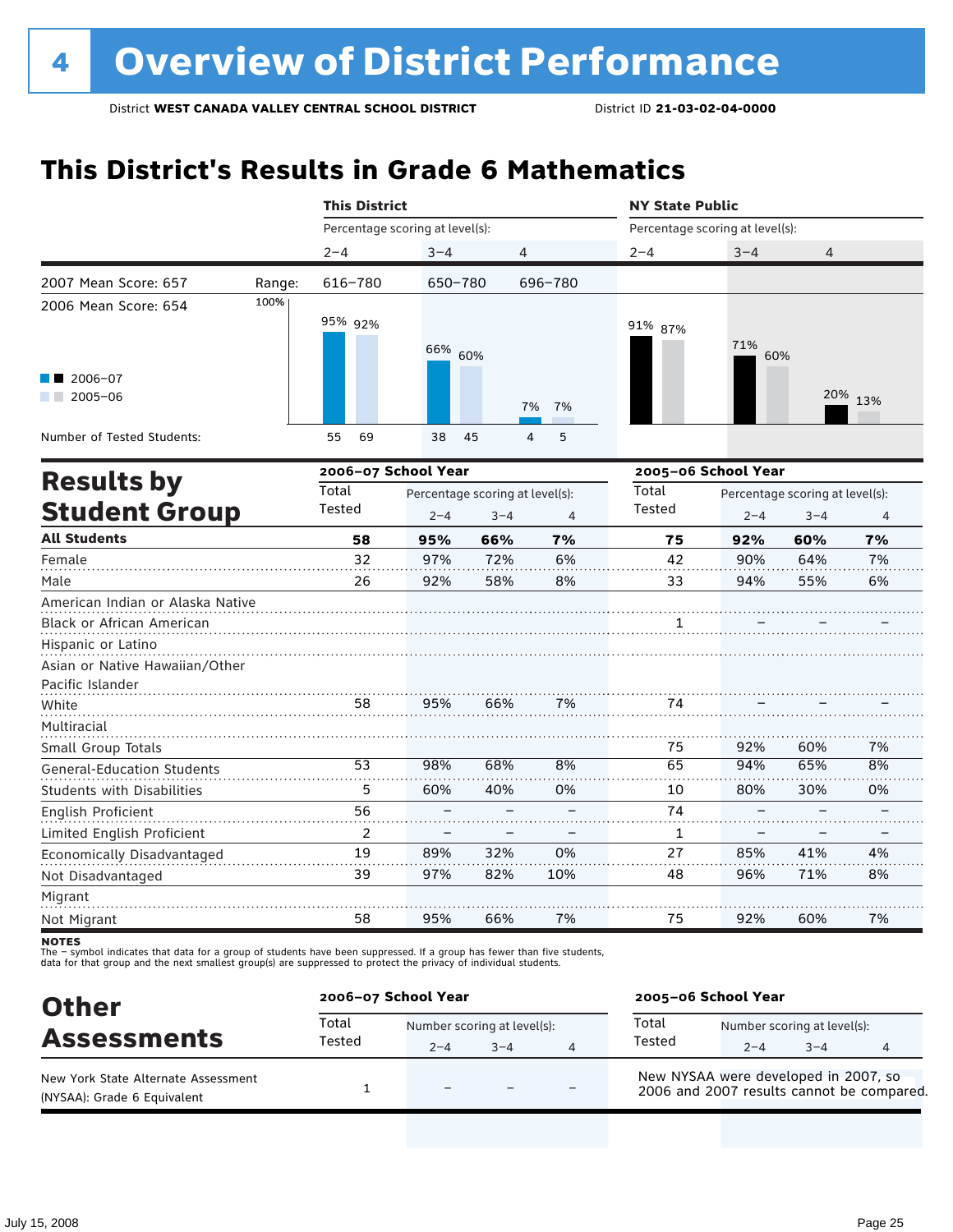# **This District's Results in Grade 7 English Language Arts**

|                                   |        | <b>This District</b>            |                                 |         |                     | <b>NY State Public</b> |                                 |                                 |    |  |
|-----------------------------------|--------|---------------------------------|---------------------------------|---------|---------------------|------------------------|---------------------------------|---------------------------------|----|--|
|                                   |        | Percentage scoring at level(s): |                                 |         |                     |                        | Percentage scoring at level(s): |                                 |    |  |
|                                   |        | $2 - 4$                         | $3 - 4$                         |         | 4                   | $2 - 4$                | $3 - 4$                         | 4                               |    |  |
| 2007 Mean Score: 656              | Range: | 600-790                         | 650-790                         |         | 712-790             |                        |                                 |                                 |    |  |
| 2006 Mean Score: 656              | 100%   | 97% 100%                        | 61% 62%                         |         |                     | 94% 92%                | 58% 56%                         |                                 |    |  |
| $2006 - 07$<br>2005-06            |        |                                 |                                 |         | 6%<br>4%            |                        |                                 | 6%                              | 8% |  |
| Number of Tested Students:        |        | 74<br>65                        | 46                              | 40      | 3<br>$\overline{4}$ |                        |                                 |                                 |    |  |
| <b>Results by</b>                 |        | 2006-07 School Year             |                                 |         |                     |                        | 2005-06 School Year             |                                 |    |  |
|                                   |        | Total                           | Percentage scoring at level(s): |         |                     | Total                  |                                 | Percentage scoring at level(s): |    |  |
| <b>Student Group</b>              |        | Tested                          | $2 - 4$                         | $3 - 4$ | $\overline{4}$      | <b>Tested</b>          | $2 - 4$                         | $3 - 4$                         | 4  |  |
| <b>All Students</b>               |        | 76                              | 97%                             | 61%     | 4%                  | 65                     | 100%                            | 62%                             | 6% |  |
| Female                            |        | 43                              | 95%                             | 70%     | 7%                  | 35                     | 100%                            | 63%                             | 9% |  |
| Male                              |        | 33                              | 100%                            | 48%     | 0%                  | 30                     | 100%                            | 60%                             | 3% |  |
| American Indian or Alaska Native  |        |                                 |                                 |         |                     |                        |                                 |                                 |    |  |
| Black or African American         |        |                                 |                                 |         |                     |                        |                                 |                                 |    |  |
| Hispanic or Latino                |        |                                 |                                 |         |                     |                        |                                 |                                 |    |  |
| Asian or Native Hawaiian/Other    |        |                                 |                                 |         |                     |                        |                                 |                                 |    |  |
| Pacific Islander                  |        |                                 |                                 |         |                     |                        |                                 |                                 |    |  |
| White                             |        | 76                              | 97%                             | 61%     | 4%                  | 65                     | 100%                            | 62%                             | 6% |  |
| Multiracial                       |        |                                 |                                 |         |                     |                        |                                 |                                 |    |  |
| Small Group Totals                |        |                                 |                                 |         |                     |                        |                                 |                                 |    |  |
| <b>General-Education Students</b> |        | 69                              | 99%                             | 65%     | 4%                  | 57                     | 100%                            | 70%                             | 7% |  |
| Students with Disabilities        |        | 7                               | 86%                             | 14%     | 0%                  | 8                      | 100%                            | 0%                              | 0% |  |
| English Proficient                |        | 75                              |                                 |         |                     | 64                     |                                 |                                 |    |  |
| Limited English Proficient        |        | 1                               |                                 |         |                     | 1                      |                                 |                                 |    |  |
| Economically Disadvantaged        |        | 23                              | 91%                             | 30%     | 4%                  | 26                     | 100%                            | 35%                             | 4% |  |
| Not Disadvantaged                 |        | 53                              | 100%                            | 74%     | 4%                  | 39                     | 100%                            | 79%                             | 8% |  |
| Migrant                           |        |                                 |                                 |         |                     |                        |                                 |                                 |    |  |
| Not Migrant                       |        | 76                              | 97%                             | 61%     | 4%                  | 65                     | 100%                            | 62%                             | 6% |  |

notes

The – symbol indicates that data for a group of students have been suppressed. If a group has fewer than five students,<br>data for that group and the next smallest group(s) are suppressed to protect the privacy of individual

| <b>Other</b>                                                                                         | 2006-07 School Year |                             |         |     | 2005-06 School Year                  |                             |         |                                           |  |
|------------------------------------------------------------------------------------------------------|---------------------|-----------------------------|---------|-----|--------------------------------------|-----------------------------|---------|-------------------------------------------|--|
|                                                                                                      | Total               | Number scoring at level(s): |         |     | Total                                | Number scoring at level(s): |         |                                           |  |
| <b>Assessments</b>                                                                                   | Tested              | $2 - 4$                     | $3 - 4$ | 4   | Tested                               | $2 - 4$                     | $3 - 4$ | 4                                         |  |
| New York State Alternate Assessment<br>(NYSAA): Grade 7 Equivalent                                   |                     |                             |         |     | New NYSAA were developed in 2007, so |                             |         | 2006 and 2007 results cannot be compared. |  |
| New York State English as a Second<br>Language Achievement Test (NYSESLAT) <sup>+</sup> :<br>Grade 7 |                     | N/A                         | N/A     | N/A | N/A                                  | N/A                         | N/A     | N/A                                       |  |

† These counts represent recently arrived LEP students who used the NYSESLAT to fulfill the English language arts participation requirement.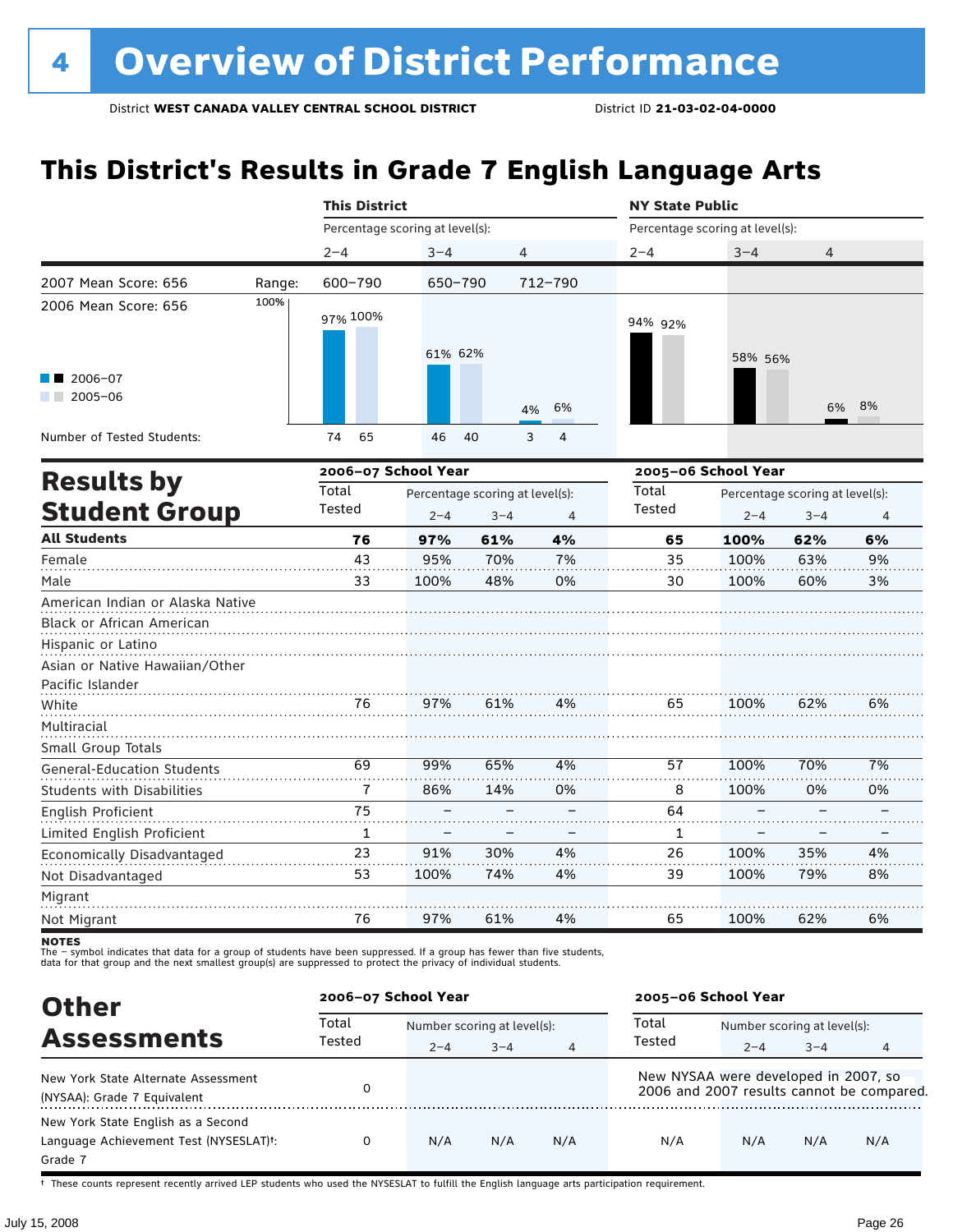### **This District's Results in Grade 7 Mathematics**

|                                                                                                                       |        | <b>This District</b>            |         |                                            |                                  | <b>NY State Public</b>          |                     |                                            |         |
|-----------------------------------------------------------------------------------------------------------------------|--------|---------------------------------|---------|--------------------------------------------|----------------------------------|---------------------------------|---------------------|--------------------------------------------|---------|
|                                                                                                                       |        | Percentage scoring at level(s): |         |                                            |                                  | Percentage scoring at level(s): |                     |                                            |         |
|                                                                                                                       |        | $2 - 4$                         | $3 - 4$ | 4                                          |                                  | $2 - 4$                         | $3 - 4$             | 4                                          |         |
| 2007 Mean Score: 653                                                                                                  | Range: | 611-800                         | 650-800 |                                            | 693-800                          |                                 |                     |                                            |         |
| 2006 Mean Score: 651                                                                                                  | 100%   | 95%<br>86%                      | 57% 58% |                                            |                                  | 93% 87%                         | 67%<br>56%          |                                            |         |
| $2006 - 07$<br>$2005 - 06$                                                                                            |        |                                 |         |                                            | 3%<br>3%                         |                                 |                     |                                            | 18% 12% |
| Number of Tested Students:                                                                                            |        | 73<br>56                        | 44      | 38                                         | $\overline{2}$<br>$\overline{2}$ |                                 |                     |                                            |         |
|                                                                                                                       |        | 2006-07 School Year             |         |                                            |                                  |                                 | 2005-06 School Year |                                            |         |
| <b>Results by</b><br><b>Student Group</b>                                                                             |        | Total<br>Tested                 | $2 - 4$ | Percentage scoring at level(s):<br>$3 - 4$ | 4                                | Total<br><b>Tested</b>          | $2 - 4$             | Percentage scoring at level(s):<br>$3 - 4$ | 4       |
| <b>All Students</b>                                                                                                   |        | 77                              | 95%     | 57%                                        | 3%                               | 65                              | 86%                 | 58%                                        | 3%      |
| Female                                                                                                                |        | 44                              | 93%     | 61%                                        | 2%                               | 35                              | 80%                 | 51%                                        | 3%      |
| Male                                                                                                                  |        | 33                              | 97%     | 52%                                        | 3%                               | 30                              | 93%                 | 67%                                        | 3%      |
| American Indian or Alaska Native<br>Black or African American<br>Hispanic or Latino<br>Asian or Native Hawaiian/Other |        |                                 |         |                                            |                                  |                                 |                     |                                            |         |
| Pacific Islander<br>White                                                                                             |        | 77                              | 95%     | 57%                                        | 3%                               | 65                              | 86%                 | 58%                                        | 3%      |
| Multiracial<br>Small Group Totals                                                                                     |        |                                 |         |                                            |                                  |                                 |                     |                                            |         |
| <b>General-Education Students</b>                                                                                     |        | 70                              | 96%     | 59%                                        | 3%                               | 57                              | 89%                 | 63%                                        | 4%      |
| Students with Disabilities                                                                                            |        | 7                               | 86%     | 43%                                        | 0%                               | 8                               | 63%                 | 25%                                        | 0%      |
| English Proficient                                                                                                    |        | 76                              |         |                                            |                                  | 64                              |                     |                                            |         |
| Limited English Proficient                                                                                            |        | $\mathbf{1}$                    |         |                                            |                                  | 1                               |                     |                                            |         |
| Economically Disadvantaged                                                                                            |        | 24                              | 88%     | 46%                                        | 4%                               | 26                              | 73%                 | 42%                                        | 0%      |
| Not Disadvantaged                                                                                                     |        | 53                              | 98%     | 62%                                        | 2%                               | 39                              | 95%                 | 69%                                        | 5%      |
| Migrant<br>Not Migrant                                                                                                |        | 77                              | 95%     | 57%                                        | 3%                               | 65                              | 86%                 | 58%                                        | 3%      |

**NOTES** 

| <b>Other</b>                                                       | 2006-07 School Year |         |                                        |   | 2005-06 School Year |                                      |                                        |                                           |  |
|--------------------------------------------------------------------|---------------------|---------|----------------------------------------|---|---------------------|--------------------------------------|----------------------------------------|-------------------------------------------|--|
| <b>Assessments</b>                                                 | Total<br>Tested     | $2 - 4$ | Number scoring at level(s):<br>$3 - 4$ | 4 | Total<br>Tested     | $2 - 4$                              | Number scoring at level(s):<br>$3 - 4$ | 4                                         |  |
| New York State Alternate Assessment<br>(NYSAA): Grade 7 Equivalent |                     |         |                                        |   |                     | New NYSAA were developed in 2007, so |                                        | 2006 and 2007 results cannot be compared. |  |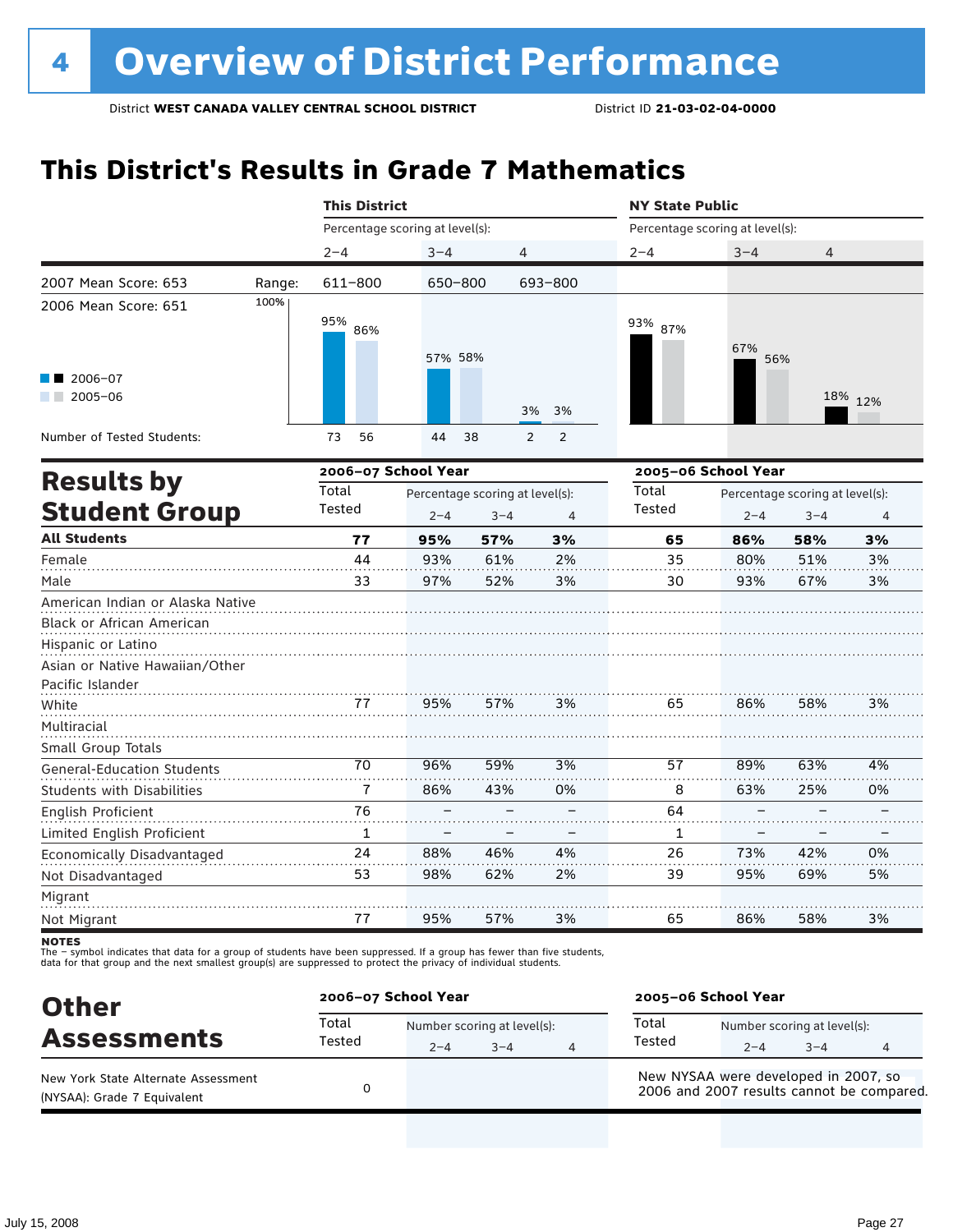# **This District's Results in Grade 8 English Language Arts**

|                                           |        | <b>This District</b>            |                                 |         |              | <b>NY State Public</b> |                     | Percentage scoring at level(s):<br>$3 - 4$<br>4<br>57%<br>49% |                |  |
|-------------------------------------------|--------|---------------------------------|---------------------------------|---------|--------------|------------------------|---------------------|---------------------------------------------------------------|----------------|--|
|                                           |        | Percentage scoring at level(s): |                                 |         |              |                        |                     |                                                               |                |  |
|                                           |        | $2 - 4$                         | $3 - 4$                         | 4       |              | $2 - 4$                |                     |                                                               |                |  |
| 2007 Mean Score: 652                      | Range: | 602-790                         | 650-790                         |         | 715-790      |                        |                     |                                                               |                |  |
| 2006 Mean Score: 653                      | 100%   | 97% 95%                         | 54% 57%                         |         |              | 94% 91%                |                     |                                                               |                |  |
| 2006-07<br>$\sqrt{2005-06}$               |        |                                 |                                 | 5%      | 1%           |                        |                     | 6%                                                            | 5%             |  |
| Number of Tested Students:                |        | 71<br>61                        | 34                              | 43<br>3 | $\mathbf{1}$ |                        |                     |                                                               |                |  |
|                                           |        | 2006-07 School Year             |                                 |         |              |                        | 2005-06 School Year |                                                               |                |  |
| <b>Results by</b><br><b>Student Group</b> |        | Total                           | Percentage scoring at level(s): |         |              | Total                  |                     | Percentage scoring at level(s):                               |                |  |
|                                           |        | Tested                          | $2 - 4$                         | $3 - 4$ | 4            | Tested                 | $2 - 4$             | $3 - 4$                                                       | $\overline{4}$ |  |
| <b>All Students</b>                       |        | 63                              | 97%                             | 54%     | 5%           | 75                     | 95%                 | 57%                                                           | 1%             |  |
| Female                                    |        | 33                              | 97%                             | 61%     | 3%           | 40                     | 93%                 | 58%                                                           | 3%             |  |
| Male                                      |        | 30                              | 97%                             | 47%     | 7%           | 35                     | 97%                 | 57%                                                           | 0%             |  |
| American Indian or Alaska Native          |        |                                 |                                 |         |              |                        |                     |                                                               |                |  |
| Black or African American                 |        |                                 |                                 |         |              | 2                      |                     |                                                               |                |  |
| Hispanic or Latino                        |        |                                 |                                 |         |              |                        |                     |                                                               |                |  |
| Asian or Native Hawaiian/Other            |        |                                 |                                 |         |              |                        |                     |                                                               |                |  |
| Pacific Islander                          |        |                                 |                                 |         |              |                        |                     |                                                               |                |  |
| White                                     |        | 63                              | 97%                             | 54%     | 5%           | 73                     |                     |                                                               |                |  |
| Multiracial                               |        |                                 |                                 |         |              |                        |                     |                                                               |                |  |
| Small Group Totals                        |        |                                 |                                 |         |              | 75                     | 95%                 | 57%                                                           | 1%             |  |
| General-Education Students                |        | 54                              | 100%                            | 61%     | 6%           | 66                     | 100%                | 62%                                                           | 2%             |  |
| <b>Students with Disabilities</b>         |        | 9                               | 78%                             | 11%     | 0%           | 9                      | 56%                 | 22%                                                           | 0%             |  |
| English Proficient                        |        | 63                              | 97%                             | 54%     | 5%           | 75                     | 95%                 | 57%                                                           | 1%             |  |
| Limited English Proficient                |        |                                 |                                 |         |              |                        |                     |                                                               |                |  |
| Economically Disadvantaged                |        | 23                              | 96%                             | 26%     | 0%           | 29                     | 90%                 | 62%                                                           | 0%             |  |
| Not Disadvantaged                         |        | 40                              | 98%                             | 70%     | 8%           | 46                     | 98%                 | 54%                                                           | 2%             |  |
| Migrant                                   |        |                                 |                                 |         |              |                        |                     |                                                               |                |  |
| Not Migrant                               |        | 63                              | 97%                             | 54%     | 5%           | 75                     | 95%                 | 57%                                                           | 1%             |  |

**NOTES** 

The – symbol indicates that data for a group of students have been suppressed. If a group has fewer than five students,<br>data for that group and the next smallest group(s) are suppressed to protect the privacy of individual

| <b>Other</b>                           | 2006-07 School Year |                             |         |                | 2005-06 School Year                  |                             |         |                                           |  |
|----------------------------------------|---------------------|-----------------------------|---------|----------------|--------------------------------------|-----------------------------|---------|-------------------------------------------|--|
| <b>Assessments</b>                     | Total<br>Tested     | Number scoring at level(s): |         |                | Total                                | Number scoring at level(s): |         |                                           |  |
|                                        |                     | $2 - 4$                     | $3 - 4$ | $\overline{4}$ | Tested                               | $2 - 4$                     | $3 - 4$ | 4                                         |  |
| New York State Alternate Assessment    |                     |                             |         |                | New NYSAA were developed in 2007, so |                             |         |                                           |  |
| (NYSAA): Grade 8 Equivalent            |                     |                             |         |                |                                      |                             |         | 2006 and 2007 results cannot be compared. |  |
| New York State English as a Second     |                     |                             |         |                |                                      |                             |         |                                           |  |
| Language Achievement Test (NYSESLAT)t: | 0                   | N/A                         | N/A     | N/A            | N/A                                  | N/A                         | N/A     | N/A                                       |  |
| Grade 8                                |                     |                             |         |                |                                      |                             |         |                                           |  |

† These counts represent recently arrived LEP students who used the NYSESLAT to fulfill the English language arts participation requirement.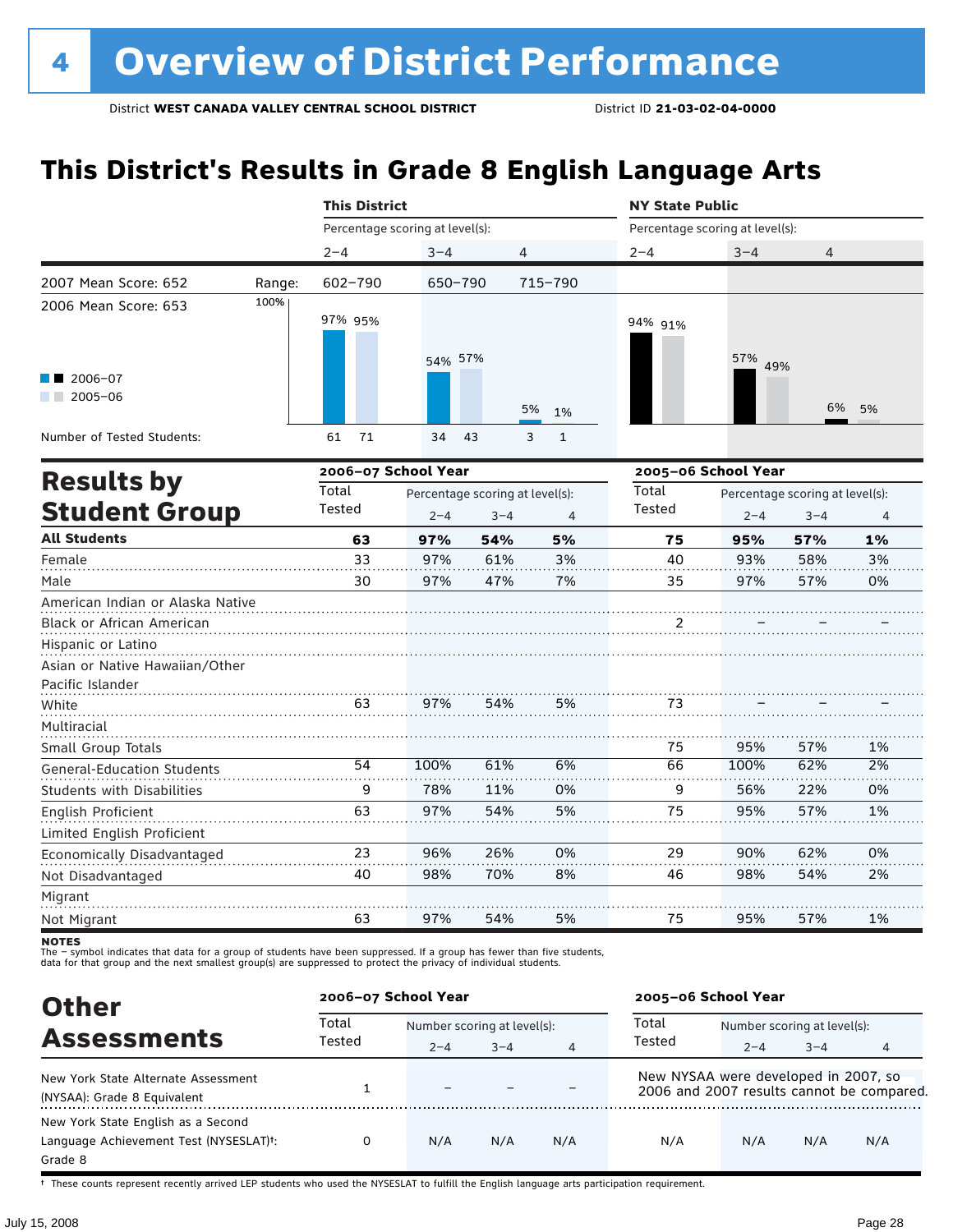### **This District's Results in Grade 8 Mathematics**

|                                           |        | <b>This District</b>            |         |                                            |                | <b>NY State Public</b> |                                                                         |                                            |                |  |
|-------------------------------------------|--------|---------------------------------|---------|--------------------------------------------|----------------|------------------------|-------------------------------------------------------------------------|--------------------------------------------|----------------|--|
|                                           |        | Percentage scoring at level(s): |         |                                            |                |                        | Percentage scoring at level(s):<br>$3 - 4$<br>$\overline{4}$<br>59% 54% |                                            |                |  |
|                                           |        | $2 - 4$                         | $3 - 4$ | 4                                          |                | $2 - 4$                |                                                                         |                                            |                |  |
| 2007 Mean Score: 665                      | Range: | $616 - 775$                     | 650-775 |                                            | $701 - 775$    |                        |                                                                         |                                            |                |  |
| 2006 Mean Score: 657                      | 100%   | 94% 92%                         | 82%     | 63%                                        |                | 88% 85%                |                                                                         |                                            |                |  |
| 2006-07<br>$2005 - 06$<br>a sa ta         |        |                                 |         |                                            | 4%<br>3%       |                        |                                                                         |                                            | 12% 10%        |  |
| Number of Tested Students:                |        | 69<br>58                        | 51      | 47                                         | 3<br>2         |                        |                                                                         |                                            |                |  |
|                                           |        | 2006-07 School Year             |         |                                            |                | 2005-06 School Year    |                                                                         |                                            |                |  |
| <b>Results by</b><br><b>Student Group</b> |        | Total<br>Tested                 | $2 - 4$ | Percentage scoring at level(s):<br>$3 - 4$ | $\overline{4}$ | Total<br>Tested        | $2 - 4$                                                                 | Percentage scoring at level(s):<br>$3 - 4$ | $\overline{4}$ |  |
| <b>All Students</b>                       |        | 62                              | 94%     | 82%                                        | 3%             | 75                     | 92%                                                                     | 63%                                        | 4%             |  |
| Female                                    |        | 34                              | 94%     | 82%                                        | 0%             | 40                     | 93%                                                                     | 63%                                        | 0%             |  |
| Male                                      |        | 28                              | 93%     | 82%                                        | 7%             | 35                     | 91%                                                                     | 63%                                        | 9%             |  |
| American Indian or Alaska Native          |        |                                 |         |                                            |                |                        |                                                                         |                                            |                |  |
| <b>Black or African American</b>          |        |                                 |         |                                            |                | 2                      |                                                                         |                                            |                |  |
| Hispanic or Latino                        |        |                                 |         |                                            |                |                        |                                                                         |                                            |                |  |
| Asian or Native Hawaiian/Other            |        |                                 |         |                                            |                |                        |                                                                         |                                            |                |  |
| Pacific Islander                          |        |                                 |         |                                            |                |                        |                                                                         |                                            |                |  |
| White                                     |        | 62                              | 94%     | 82%                                        | 3%             | 73                     |                                                                         |                                            |                |  |
| Multiracial<br>Small Group Totals         |        |                                 |         |                                            |                | 75                     | 92%                                                                     | 63%                                        | 4%             |  |
| <b>General-Education Students</b>         |        | 54                              | 98%     | 87%                                        | 4%             | 66                     | 98%                                                                     | 70%                                        | 5%             |  |
| <b>Students with Disabilities</b>         |        | 8                               | 63%     | 50%                                        | 0%             | 9                      | 44%                                                                     | 11%                                        | 0%             |  |
| English Proficient                        |        | 62                              | 94%     | 82%                                        | 3%             | 75                     | 92%                                                                     | 63%                                        | 4%             |  |
| Limited English Proficient                |        |                                 |         |                                            |                |                        |                                                                         |                                            |                |  |
| Economically Disadvantaged                |        | 23                              | 91%     | 74%                                        | 0%             | 29                     | 83%                                                                     | 52%                                        | 0%             |  |
| Not Disadvantaged                         |        | 39                              | 95%     | 87%                                        | 5%             | 46                     | 98%                                                                     | 70%                                        | 7%             |  |
| Migrant                                   |        |                                 |         |                                            |                |                        |                                                                         |                                            |                |  |
| Not Migrant                               |        | 62                              | 94%     | 82%                                        | 3%             | 75                     | 92%                                                                     | 63%                                        | 4%             |  |

**NOTES** 

| <b>Other</b>                                                       | 2006-07 School Year |                                        |      |   | 2005-06 School Year                                                               |         |                                        |   |  |
|--------------------------------------------------------------------|---------------------|----------------------------------------|------|---|-----------------------------------------------------------------------------------|---------|----------------------------------------|---|--|
| <b>Assessments</b>                                                 | Total<br>Tested     | Number scoring at level(s):<br>$2 - 4$ | $-4$ | 4 | Total<br>Tested                                                                   | $2 - 4$ | Number scoring at level(s):<br>$3 - 4$ | 4 |  |
| New York State Alternate Assessment<br>(NYSAA): Grade 8 Equivalent |                     | -                                      |      |   | New NYSAA were developed in 2007, so<br>2006 and 2007 results cannot be compared. |         |                                        |   |  |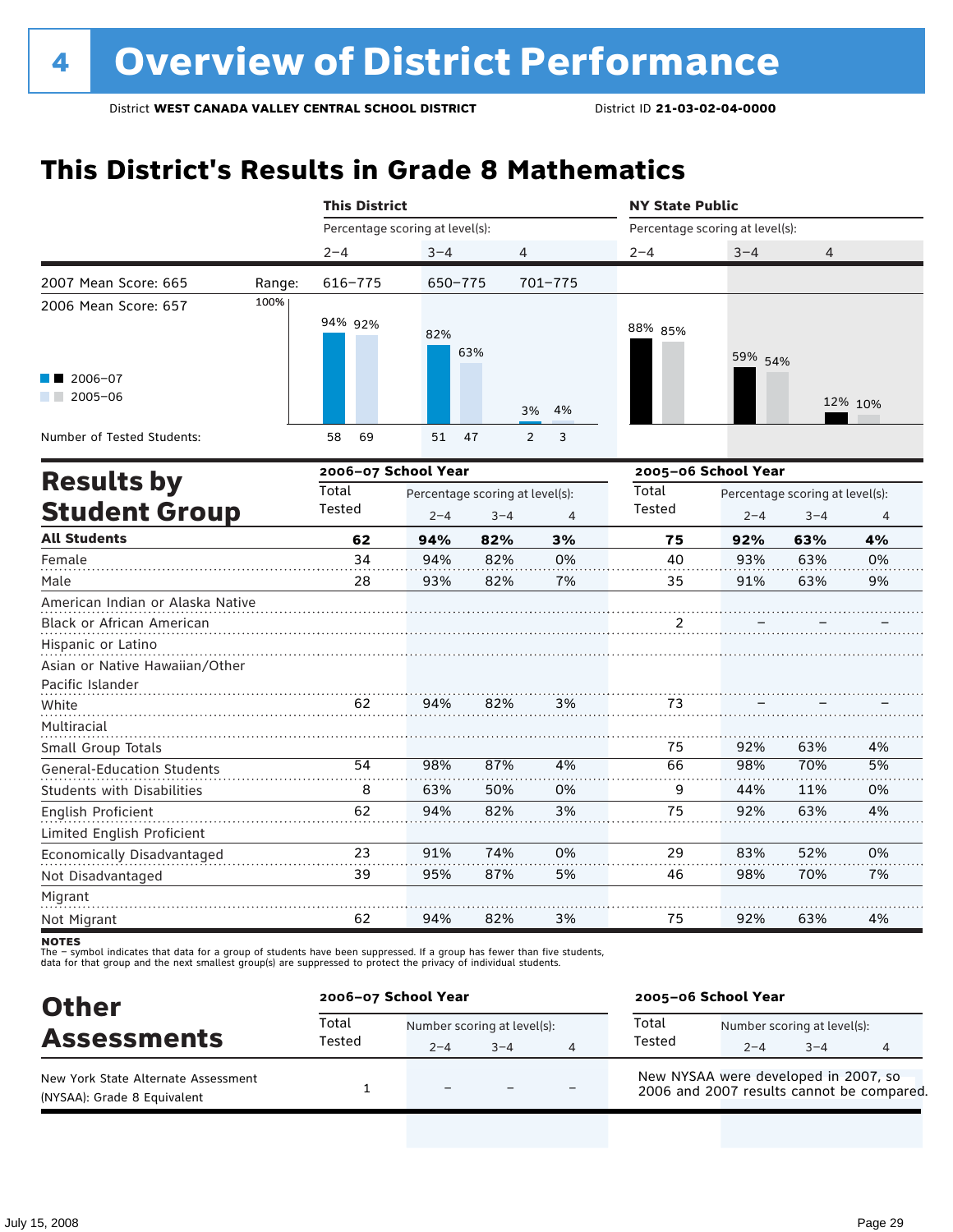# **This District's Results in Grade 8 Science**

|                                   | <b>This District</b> |                                                                          |                                 |         | <b>NY State Public</b>          |                     |                                 |         |  |
|-----------------------------------|----------------------|--------------------------------------------------------------------------|---------------------------------|---------|---------------------------------|---------------------|---------------------------------|---------|--|
|                                   |                      | Percentage scoring at level(s):<br>$3 - 4$<br>4<br>84% 82%<br>29%<br>12% |                                 |         | Percentage scoring at level(s): |                     |                                 |         |  |
|                                   | $2 - 4$              |                                                                          |                                 |         | $2 - 4$                         | $3 - 4$             | 4                               |         |  |
|                                   |                      |                                                                          |                                 |         |                                 |                     |                                 |         |  |
| 100%                              | 98% 100%             |                                                                          |                                 |         | 91% 91%                         | 68% 66%             |                                 |         |  |
| $\blacksquare$ 2006-07            |                      |                                                                          |                                 |         |                                 |                     |                                 |         |  |
| $2005 - 06$                       |                      |                                                                          |                                 |         |                                 |                     |                                 | 28% 23% |  |
| Number of Tested Students:        | 76<br>62             | 53                                                                       | 62                              | 9<br>18 |                                 |                     |                                 |         |  |
| <b>Results by</b>                 |                      | 2006-07 School Year                                                      |                                 |         |                                 | 2005-06 School Year |                                 |         |  |
|                                   | Total                |                                                                          | Percentage scoring at level(s): |         | Total                           |                     | Percentage scoring at level(s): |         |  |
| <b>Student Group</b>              | Tested               | $2 - 4$                                                                  | $3 - 4$                         | 4       | Tested                          | $2 - 4$             | $3 - 4$                         | 4       |  |
| <b>All Students</b>               | 63                   | 98%                                                                      | 84%                             | 29%     | 76                              | 100%                | 82%                             | 12%     |  |
| Female                            | 34                   | 97%                                                                      | 74%                             | 18%     | 41                              | 100%                | 76%                             | 7%      |  |
| Male                              | 29                   | 100%                                                                     | 97%                             | 41%     | 35                              | 100%                | 89%                             | 17%     |  |
| American Indian or Alaska Native  |                      |                                                                          |                                 |         |                                 |                     |                                 |         |  |
| <b>Black or African American</b>  |                      |                                                                          |                                 |         | 2                               |                     |                                 |         |  |
| Hispanic or Latino                |                      |                                                                          |                                 |         |                                 |                     |                                 |         |  |
| Asian or Native Hawaiian/Other    |                      |                                                                          |                                 |         |                                 |                     |                                 |         |  |
| Pacific Islander                  |                      |                                                                          |                                 |         |                                 |                     |                                 |         |  |
| White                             | 63                   | 98%                                                                      | 84%                             | 29%     | 74                              |                     |                                 |         |  |
| Multiracial                       |                      |                                                                          |                                 |         |                                 |                     |                                 |         |  |
| Small Group Totals                |                      |                                                                          |                                 |         | 76                              | 100%                | 82%                             | 12%     |  |
| <b>General-Education Students</b> | 55                   | 98%                                                                      | 87%                             | 31%     | 67                              | 100%                | 90%                             | 13%     |  |
| <b>Students with Disabilities</b> | 8                    | 100%                                                                     | 63%                             | 13%     | 9                               | 100%                | 22%                             | 0%      |  |
| English Proficient                | 63                   | 98%                                                                      | 84%                             | 29%     | 76                              | 100%                | 82%                             | 12%     |  |
| Limited English Proficient        |                      |                                                                          |                                 |         |                                 |                     |                                 |         |  |
| Economically Disadvantaged        | 25                   | 96%                                                                      | 64%                             | 8%      | 29                              | 100%                | 76%                             | 3%      |  |
| Not Disadvantaged                 | 38                   | 100%                                                                     | 97%                             | 42%     | 47                              | 100%                | 85%                             | 17%     |  |
| Migrant                           |                      |                                                                          |                                 |         |                                 |                     |                                 |         |  |
| Not Migrant                       | 63                   | 98%                                                                      | 84%                             | 29%     | 76                              | 100%                | 82%                             | 12%     |  |

**NOTES** 

| <b>Other</b>                        | 2006-07 School Year |                             |         |  | 2005-06 School Year |                                                                                   |         |  |  |  |
|-------------------------------------|---------------------|-----------------------------|---------|--|---------------------|-----------------------------------------------------------------------------------|---------|--|--|--|
| <b>Assessments</b>                  | Total               | Number scoring at level(s): |         |  | Total               | Number scoring at level(s):                                                       |         |  |  |  |
|                                     | Tested              | $2 - 4$                     | $3 - 4$ |  | Tested              | $2 - 4$                                                                           | $3 - 4$ |  |  |  |
| New York State Alternate Assessment |                     | $\overline{\phantom{0}}$    |         |  |                     | New NYSAA were developed in 2007, so<br>2006 and 2007 results cannot be compared. |         |  |  |  |
| (NYSAA): Grade 8 Equivalent         |                     |                             |         |  |                     |                                                                                   |         |  |  |  |
| <b>Regents Science</b>              |                     |                             |         |  |                     |                                                                                   |         |  |  |  |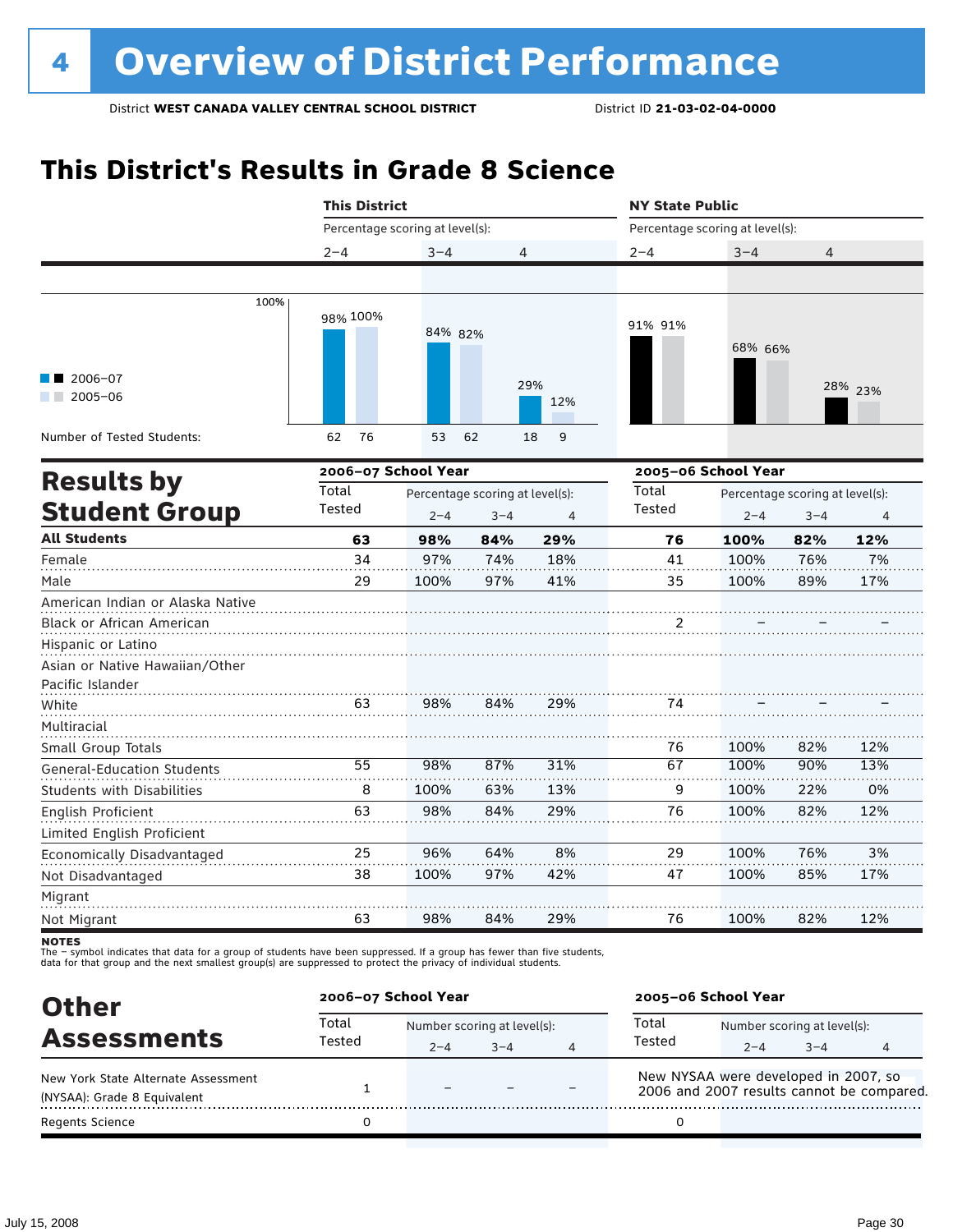### **This District's Total Cohort\* Results in Secondary-Level English after Four Years of Instruction**

|                                   | <b>This District</b>            |                                 |         |                | <b>NY State Public</b> |                                 |                                 |         |  |  |
|-----------------------------------|---------------------------------|---------------------------------|---------|----------------|------------------------|---------------------------------|---------------------------------|---------|--|--|
|                                   | Percentage scoring at level(s): |                                 |         |                |                        | Percentage scoring at level(s): |                                 |         |  |  |
|                                   | $2 - 4$                         | $3 - 4$                         | 4       |                | $2 - 4$                | $3 - 4$                         | 4                               |         |  |  |
|                                   |                                 |                                 |         |                |                        |                                 |                                 |         |  |  |
| 100%                              |                                 |                                 |         |                |                        |                                 |                                 |         |  |  |
|                                   | 84% 82%                         |                                 |         |                |                        |                                 |                                 |         |  |  |
|                                   |                                 | 79%                             | 70%     |                | 79% 76%                | 73% 69%                         |                                 |         |  |  |
|                                   |                                 |                                 |         |                |                        |                                 |                                 |         |  |  |
|                                   |                                 |                                 |         | 29% 24%        |                        |                                 |                                 | 30% 28% |  |  |
| 2003 Cohort<br>2002 Cohort        |                                 |                                 |         |                |                        |                                 |                                 |         |  |  |
|                                   |                                 |                                 |         |                |                        |                                 |                                 |         |  |  |
|                                   | 2003 Cohort                     |                                 |         |                | 2002 Cohort**          |                                 |                                 |         |  |  |
| <b>Results by</b>                 | Number                          | Percentage scoring at level(s): |         |                | Number                 |                                 | Percentage scoring at level(s): |         |  |  |
| <b>Student Group</b>              | of Students                     | $2 - 4$                         | $3 - 4$ | $\overline{4}$ | of Students            | $2 - 4$                         | $3 - 4$                         | 4       |  |  |
| <b>All Students</b>               | 85                              | 84%                             | 79%     | 29%            | 74                     | 82%                             | 70%                             | 24%     |  |  |
| Female                            | 38                              | 82%                             | 79%     | 42%            | 36                     | 89%                             | 78%                             | 36%     |  |  |
| Male                              | 47                              | 85%                             | 79%     | 19%            | 38                     | 76%                             | 63%                             | 13%     |  |  |
| American Indian or Alaska Native  |                                 |                                 |         |                |                        |                                 |                                 |         |  |  |
| Black or African American         |                                 |                                 |         |                | 1                      |                                 |                                 |         |  |  |
| Hispanic or Latino                |                                 |                                 |         |                |                        |                                 |                                 |         |  |  |
| Asian or Native Hawaiian/Other    |                                 |                                 |         |                |                        |                                 |                                 |         |  |  |
| Pacific Islander                  |                                 |                                 |         |                |                        |                                 |                                 |         |  |  |
| White                             | 84                              |                                 |         |                | 73                     |                                 |                                 |         |  |  |
| Multiracial                       |                                 |                                 |         |                |                        |                                 |                                 |         |  |  |
| Small Group Totals                | 85                              | 84%                             | 79%     | 29%            | 74                     | 82%                             | 70%                             | 24%     |  |  |
| <b>General-Education Students</b> | 71                              | 93%                             | 89%     | 35%            | 62                     | 95%                             | 84%                             | 29%     |  |  |
| <b>Students with Disabilities</b> | 14                              | 36%                             | 29%     | 0%             | 12                     | 17%                             | 0%                              | 0%      |  |  |
| English Proficient                | 83                              |                                 |         |                | 72                     |                                 |                                 |         |  |  |
| Limited English Proficient        | $\overline{2}$                  |                                 |         |                | 2                      |                                 |                                 |         |  |  |
| Economically Disadvantaged        | 18                              | 67%                             | 56%     | 22%            | 21                     | 76%                             | 71%                             | 29%     |  |  |
| Not Disadvantaged                 | 67                              | 88%                             | 85%     | 31%            | 53                     | 85%                             | 70%                             | 23%     |  |  |
| Migrant                           |                                 |                                 |         |                |                        |                                 |                                 |         |  |  |
| Not Migrant                       |                                 |                                 |         |                | 74                     | 82%                             | 70%                             | 24%     |  |  |

**NOTES** 

The – symbol indicates that data for a group of students have been suppressed. If a group has fewer than five students,<br>data for that group and the next smallest group(s) are suppressed to protect the privacy of individual

| <b>Other</b>                                                               | 2003 Cohort           |                                        |         | 2002 Cohort           |                                        |         |  |  |  |
|----------------------------------------------------------------------------|-----------------------|----------------------------------------|---------|-----------------------|----------------------------------------|---------|--|--|--|
| <b>Assessments</b>                                                         | Number<br>of Students | Number scoring at level(s):<br>$2 - 4$ | $3 - 4$ | Number<br>of Students | Number scoring at level(s):<br>$2 - 4$ | $3 - 4$ |  |  |  |
| New York State Alternate Assessment<br>(NYSAA): High School Equivalent *** |                       |                                        |         |                       |                                        |         |  |  |  |

\* A total cohort consists of all students who first entered Grade 9 in a particular year, and all ungraded students with disabilities who reached their seventeenth birthday in that year, and were enrolled in the school/district for five months. Students are excluded from the cohort if they transferred to another school district, nonpublic school, or criminal justice facility, or left the U.S. and its territories or died before the report date. Statewide total cohort also includes students who were enrolled for fewer than five months.

\*\*2002 cohort data are those reported in the 2005-06 *Accountability and Overview Report*.

\*\*\* The majority of cohort members took an older version of the NYSAA, developed before 2007.